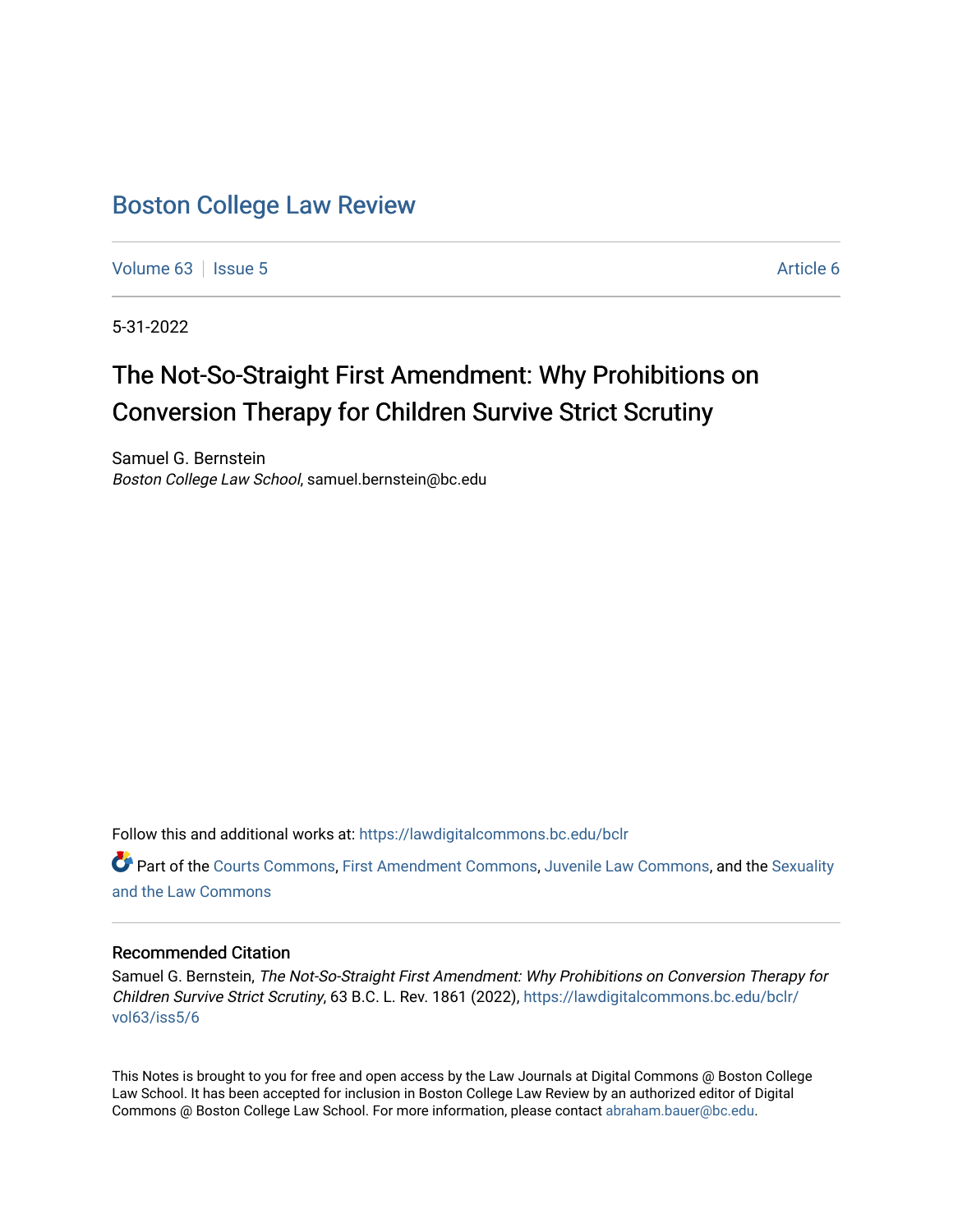## **THE NOT-SO-STRAIGHT FIRST AMENDMENT: WHY PROHIBITIONS ON CONVERSION THERAPY FOR CHILDREN SURVIVE STRICT SCRUTINY**

**Abstract**: In November 2020, the United States Court of Appeals for the Eleventh Circuit, in *Otto v. City of Boca Raton (Otto II)*, became the first federal appellate court to hold that bans on Sexual Orientation Change Efforts ("SOCE") therapy, also known as conversion therapy, for minors are unconstitutional restrictions of freedom of speech. In reviewing the bans under the strict scrutiny standard, the Eleventh Circuit's decision in *Otto* departs from the other circuits' decisions not only in outcome but also in analysis. The Eleventh Circuit, following recent Supreme Court's decisions, concluded that courts must apply strict scrutiny and that there was insufficient research suggesting that SOCE therapy was harmful toward children, thus invalidating the therapy bans. This Note reviews the Eleventh Circuit's majority decision in *Otto II*, and argues that the court wrongly concluded that the anti-conversion therapy bans for minors fail strict scrutiny. Instead, this Note argues that anti-conversion therapy statutes are one of the rare governmental regulations that can withstand strict scrutiny analysis, and the courts must uphold them.

#### **INTRODUCTION**

*"Their goal was to get us to hate ourselves for being LGBTQ . . . and they knew what they were doing . . . ."*[1](#page-1-0)

 $-TC$ 

These are the haunting words of TC, who endured conversion therapy at fifteen years of age when his parents learned he was gay.[2](#page-1-1) TC attended conversion therapy each day after school for hours on end, where he would be "re-built" into a model non-gay individual.<sup>[3](#page-1-2)</sup> This meant relearning how to eat, what to wear, how to behave, and instilling within himself the belief that he

<span id="page-1-0"></span><sup>&</sup>lt;sup>1</sup> James Michael Nichols, *A Survivor of Gay Conversion Therapy Shares His Chilling Story*, HUFFINGTON POST (Nov. 17, 2016), https://www.huffpost.com/entry/realities-of-conversion-therapy\_ n 582b6cf2e4b01d8a014aea66 [https://perma.cc/Q3NE-29JN]. TC is the anonymous individual who shared his story with the Huffington Post and who survived conversion therapy as a minor in 2012. *Id.*

<span id="page-1-1"></span><sup>&</sup>lt;sup>2</sup> *Id.* ("They were able to turn us against ourselves . . . . This is what drew so many people to suicide. We all shared a sense of loathing towards who we were and who we loved. It wasn't just your regular 'I hate myself.' It was a disgust with the person you were and you wanted to do anything you could to change . . . ." (second alteration in original) (quoting anonymous conversion therapy survivor TC)).

<span id="page-1-2"></span><sup>&</sup>lt;sup>3</sup> *Id.* ("[T]hey 'rebuilt us in their image.' They removed us of everything that made us a unique person . . . . They retaught us everything we knew." (quoting TC)).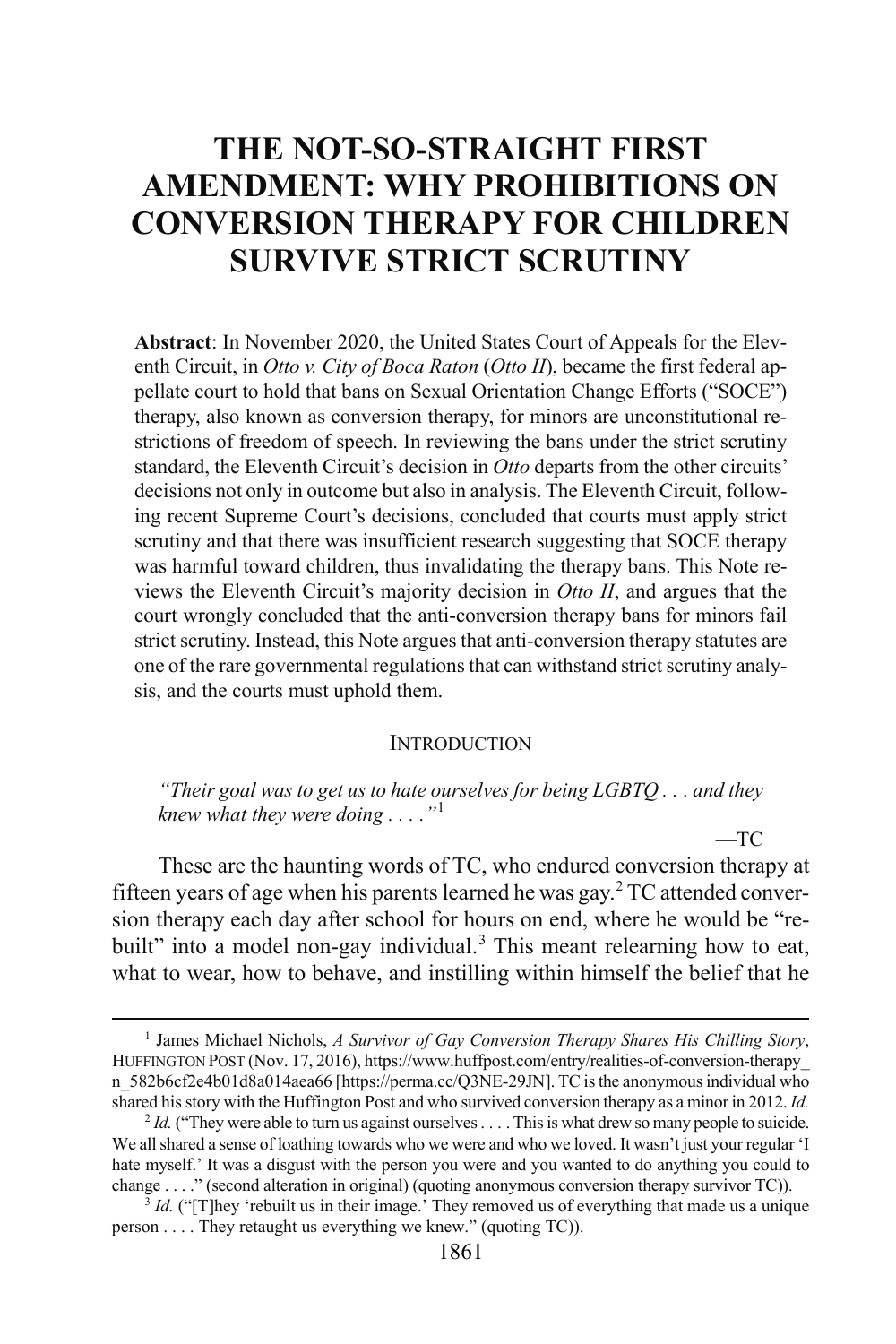was not gay.[4](#page-2-0) TC, along with the other minors in the program, "all shared a sense of loathing towards" themselves and who they were as a result of the therapy.[5](#page-2-1) The experiences that TC withstood in conversion therapy wore him down, and he "want[s] people to know that conversion therapy is literal torture."[6](#page-2-2)

<span id="page-2-7"></span>The past few decades have seen a dramatic shift in the acceptance of the LGBTO community,<sup>[7](#page-2-3)</sup> and with this change a dismissal of Sexual Orientation Change Efforts (SOCE), also known as conversion therapy.[8](#page-2-4) Within the past ten years, many states and localities have enacted statutes that prohibit licensed mental health professionals from administering SOCE therapy to minors.<sup>[9](#page-2-5)</sup> In response, some mental health professionals and conservative law groups have raised legal challenges claiming that such laws are unconstitutional prohibi-tions on freedom of speech.<sup>[10](#page-2-6)</sup> These lawsuits alleged that anti-SOCE legisla-

<span id="page-2-3"></span><sup>7</sup> *What Is LGBTQ?*, THE CTR.: THE LESBIAN, GAY, BISEXUAL & TRANSGENDER CMTY. CTR. (2022), https://gaycenter.org/about/lgbtq/ [https://perma.cc/4Z6E-EN7U] (stating that the LGBTQ acronym stands for "lesbian, gay, bisexual, transgender and queer or questioning," and that "[t]hese terms are used to describe a person's sexual orientation or gender identity").

<span id="page-2-4"></span><sup>8</sup> Marie-Amélie George, *Expressive Ends: Understanding Conversion Therapy Bans*, 68ALA.L. REV. 793, 794–95 (2017) (exploring why gay rights advocates have spent much of their efforts fighting to ban SOCE therapy); Tiffany C. Graham, *Conversion Therapy: A Brief Reflection on the History of the Practice and Contemporary Regulatory Efforts*, 52 CREIGHTON L. REV. 419, 419, 421– 23 (2019) (reviewing the origins of SOCE therapy and explaining that its purpose is to change an individual's "sexual orientation, gender identity, or gender expression" (citing CHRISTY MALLORY, TAYLOR N.T. BROWN & KERITH J. CONRON, WILLIAMS INST., UCLA SCH. OF L., CONVERSION THERAPY AND LGBT YOUTH (2018), https://williamsinstitute.law.ucla.edu/wp-content/uploads/ Conversion-Therapy-Jan-2018.pdf [https://perma.cc/AYG3-6YQV])).

<span id="page-2-5"></span><sup>9</sup> *See, e.g.*, CAL. BUS. & PROF. CODE §§ 865.1–.2 (West 2013) ("Under no circumstances shall a mental health provider engage in sexual orientation change efforts with a patient under 18 years of age."); MD. CODE ANN., HEALTH OCC. § 1-212.1(b) (West 2018) ("A mental health or child care practitioner may not engage in conversion therapy with an individual who is a minor."); N.J. STAT. ANN. § 45:1- 55(a) (West 2013) ("A person who is licensed to provide professional counseling . . . shall not engage in sexual orientation change efforts with a person under 18 years of age."). Currently, twenty states, the District of Columbia, and dozens of municipalities have banned SOCE therapy. *See Equality Maps: Conversion "Therapy" Laws*, MOVEMENT ADVANCEMENT PROJECT, https://www.lgbtmap.org/equalitymaps/conversion\_therapy [https://perma.cc/N8UM-FPRA] (May 4, 2022) (showing an interactive map and table detailing state and local bans on conversion therapy). Currently, there is federal legislation pending that would ban SOCE therapy nationwide. *See* Therapeutic Fraud Prevention Act of 2019, H.R. 3570, 116th Cong. (proposing a resolution that would prohibit paying for SOCE therapy for both minors and adults as a fraudulent trade practice).

<span id="page-2-6"></span><sup>10</sup> *See, e.g.*, Otto v. City of Boca Raton (*Otto II*), 981 F.3d 854, 859 (11th Cir. 2020) (challenging the city's and county's ordinances banning SOCE therapy to minors as a violation of the first amendment freedom of speech); Doyle v. Hogan, 411 F. Supp. 3d 337, 341 (D. Md. 2019) (challenging Maryland's anti-SOCE ban on minors), *rev'd and vacated*, 1 F.4th 249 (4th Cir. 2021). Groups looking to invalidate the laws prohibiting SOCE also contend that the laws unconstitutionally infringe on freedom of religion and "parents' fundamental rights" to "make decisions regarding care, custody, and

<sup>&</sup>lt;sup>4</sup> *Id.* (quoting TC).

<span id="page-2-1"></span><span id="page-2-0"></span><sup>&</sup>lt;sup>5</sup> *Id.* (quoting TC). TC stated that several adolescents who suffered through the same program he was in committed suicide. *Id.*

<span id="page-2-2"></span> $6$  *Id.* (quoting TC). TC also stated, "I am gay, but I am not worthless . . . . I am a human. Treat me like one." *Id.*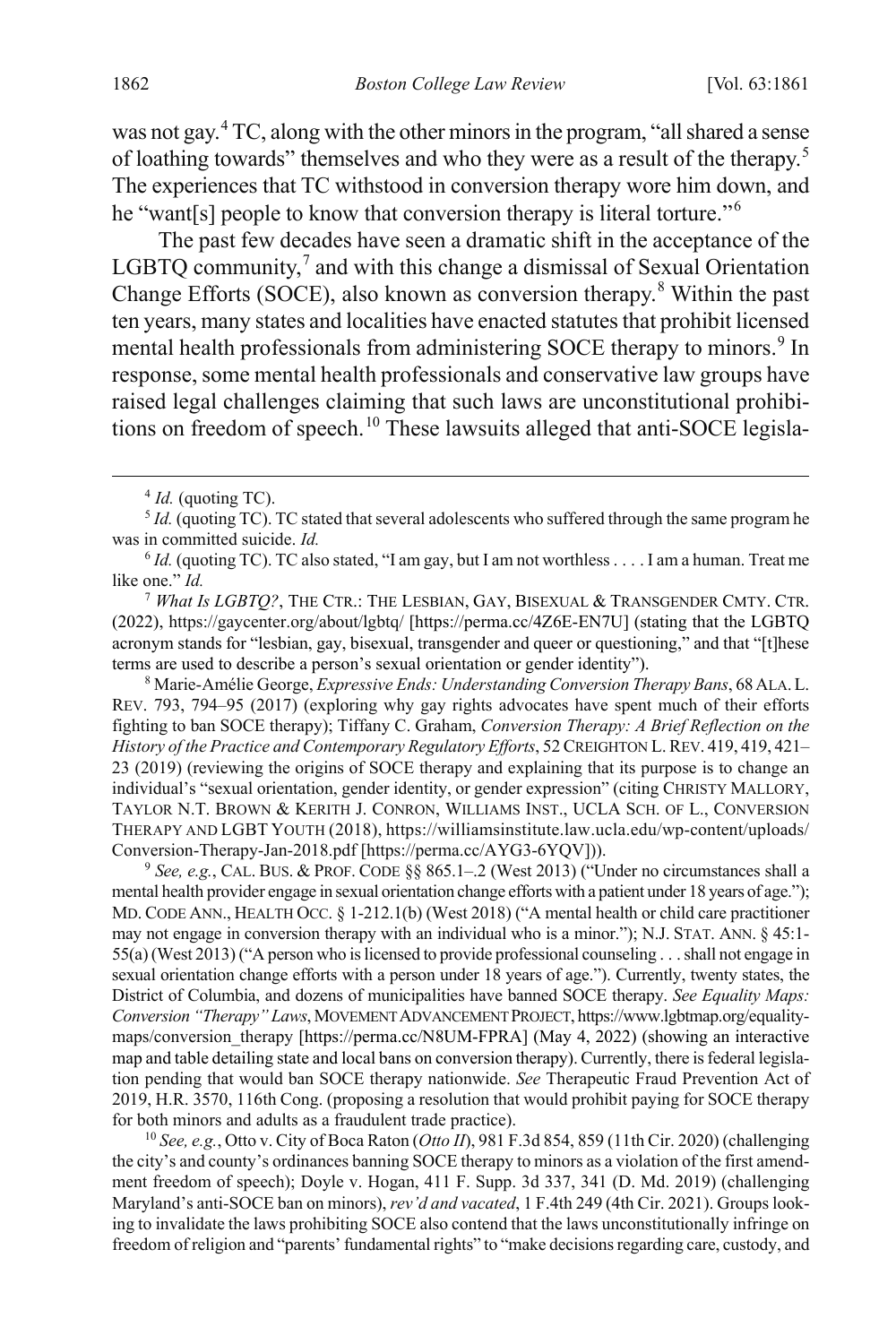tions violate mental health professionals' free speech rights because the laws single out a particular therapeutic speech because of its controversial content.<sup>[11](#page-3-0)</sup>

<span id="page-3-6"></span>The United States Court of Appeals for the Third and Ninth Circuits have both upheld SOCE therapy bans for minors, although each court relied on distinct analytical reasonings.[12](#page-3-1) In January 2014, in *Pickup v. Brown* (*Pickup II*), the Ninth Circuit upheld California's prohibition on SOCE therapy for minors because the law regulates conduct, not speech.<sup>[13](#page-3-2)</sup> The court reasoned that the prohibition on SOCE therapy for minors regulates conduct because it only restricts mental health practitioners from administering the therapy without foreclosing their ability to advocate for and discuss the benefits of SOCE therapy to clients.[14](#page-3-3) In contrast, in September 2014, the Third Circuit in *King v. Governor of New Jersey* upheld New Jersey's ban on SOCE therapy as a permissible regulation of speech because the ban targets "professional speech," which re-ceives less protection than other forms of speech.<sup>[15](#page-3-4)</sup>

<span id="page-3-0"></span><sup>11</sup> *See, e.g.*, *Otto II*, 981 F.3d at 859, 861 (arguing that the City of Boca Raton and Palm Beach County's anti-SOCE ordinances were unconstitutional prohibition on plaintiffs' free speech rights).

<span id="page-3-1"></span><sup>12</sup> *See* King v. Governor of N.J., 767 F.3d 216, 246–47 (3d Cir. 2014) (upholding anti-SOCE statute after applying intermediate scrutiny because the statute regulates professional speech), *abrogated by NIFLA*, 138 S. Ct. at 2361; *Pickup II*, 740 F.3d at 1229, 1232, 1236 (upholding anti-SOCE statute after applying rational basis scrutiny because the bans prohibited conduct, not speech).

<span id="page-3-2"></span><sup>13</sup> 740 F.3d at 1229. The court held that the state of California could regulate conduct through its police powers—specifically conduct that affected the health of its citizens. *Id.*; *see also* Brian McGinnis, Note, *Not Strictly Speaking: Why State Prohibitions Against Practicing Sexual Orientation Change Efforts on Minors Are Constitutional Under First Amendment Speech Principles*, 67 RUT-GERS U. L. REV. 243, 279 (2015) (arguing that anti-SOCE legislation regulates unprotected conduct rather than protected speech because therapy, "even though . . . delivered through spoken language," is a "course[] of conduct" (citing *Pickup II*, 740 F.3d at 1227)).

<span id="page-3-3"></span><sup>14</sup> *Pickup II*, 740 F.3d at 1229. The California statute only prohibited the conduct of administering SOCE therapy to minors, while allowing therapists to speak about SOCE therapy. BUS. & PROF. § 865.2; *see also Pickup II*, 740 F.3d at 1223 (listing what California's anti-SOCE statute does not prohibit, including: "communicating with the public about SOCE"; "expressing their views to patients . . . about SOCE"; "recommending SOCE to patients," including minors; "administering SOCE" therapy to individuals over the age of eighteen; and "referring minorsto unlicensed" mental health practitioners "such as religious leaders"). California's SOCE ban only prohibited the actual practice of or administration of SOCE on minors. BUS. & PROF. § 865.2 ("Any sexual orientation change efforts attempted on a patient under 18 years of age by a mental health provider shall be considered unprofessional conduct and shall subject a mental health provider to discipline by the licensing entity for that mental health provider.").

<span id="page-3-4"></span><sup>15</sup> 767 F.3d at 229, 246–47 (finding that states have traditionally enjoyed broad police power to regulate professions, especially professions that could cause harm to the public through their services).

<span id="page-3-5"></span>control of their children." *See* Pickup v. Brown (*Pickup II*), 740 F.3d 1208, 1222, 1224, 1235 (9th Cir. 2014) (citing Fields v. Palmdale Sch. Dist., 427 F.3d 1197, 1204 (9th Cir. 2005) (addressing the plaintiff's other arguments about freedom of religion and parental freedom), *cert. denied*, 573 U.S. 945 (2014), *abrogated by* Nat'l Inst. of Fam. & Life Advocs. v. Becerra (*NIFLA*), 138 S. Ct. 2361 (2018); *see also* Daniel Greene, *The Right to "Cure" A Child's Homosexuality?: A Constitutional Analysis of State Laws Banning Sexual Orientation Change Efforts on Minors*, 67 FLA. L. REV. F. 176, 185–93 (2016), http://www.floridalawreview.com/wp-content/uploads/Greene\_Published\_Version1.pdf[https:// perma.cc/6EBY-C7XP] (evaluating anti-SOCE legislation under the Free Exercise, Establishment, and Due Process Clauses and determining that these bans likely survive such constitutional challenges).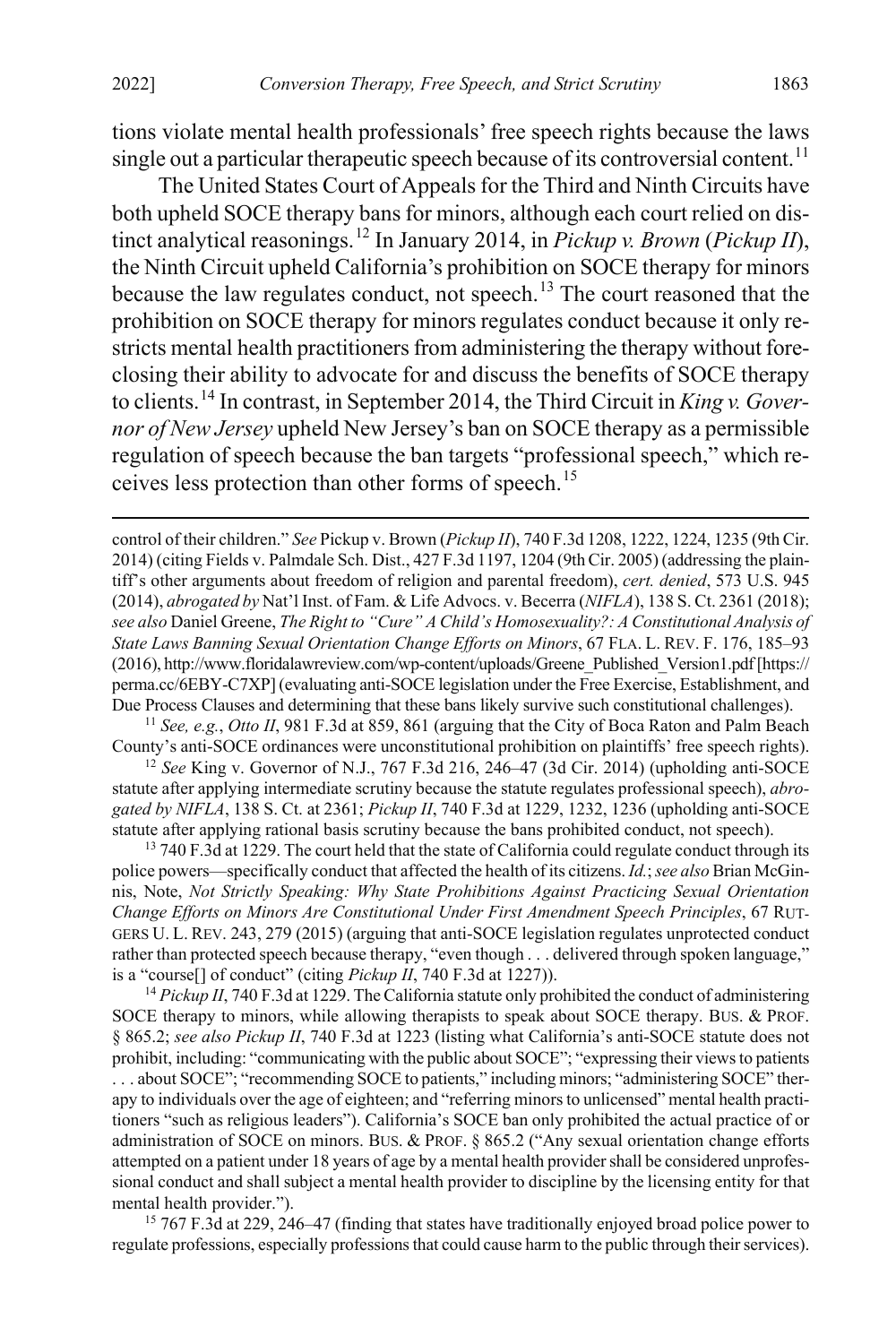Recent Supreme Court cases, including *Reed v. Town of Gilbert* and *National Institute of Family & Life Advocates v. Becerra* (*NIFLA*), however, have undermined and abrogated the reasonings behind the Third and Ninth Circuits' SOCE therapy decisions.<sup>[16](#page-4-0)</sup> Following those cases, in November 2020, the Eleventh Circuit held in *Otto v. City of Boca Raton* (*Otto II*), that Boca Raton and Palm Beach County's anti-SOCE ordinances were unconstitutional re-strictions on free speech.<sup>[17](#page-4-1)</sup> Citing directly to the Supreme Court's decision in *NIFLA*, the majority decision held that the anti-SOCE ordinances were facially content-based and therefore the court needed to apply strict scrutiny.[18](#page-4-2) Applying strict scrutiny, the Eleventh Circuit concluded both SOCE bans were un-constitutional prohibitions on mental health practitioner's freedom of speech.<sup>[19](#page-4-3)</sup>

Although many states and municipalities have enacted anti-SOCE laws, courts have failed to apply a unified approach to tackle First Amendment chal-lenges to these laws.<sup>[20](#page-4-4)</sup> This Note reviews the three distinct paths taken by the Third, Ninth, and Eleventh Circuits in answering the freedom of speech claims brought against anti-SOCE legislation, and argues, in contrast to the Eleventh Circuit's finding in *Otto II*, that anti-SOCE legislation is one of the rare gov-

<span id="page-4-3"></span><sup>19</sup> *Id.* at 868–69 (finding a compelling governmental interest in protecting children, but that the scientific studies underlying the legislature's enactment of the law were not conclusive enough to support the ban on SOCE therapy to minors).

<span id="page-4-4"></span><sup>20</sup> *See King*, 767 F.3d at 240 (holding that New Jersey's anti-SOCE law was a constitutional regulation on professional speech); *Pickup II*, 740 F.3d 1208, 1229 (9th Cir. 2014) (holding that California's anti-SOCE law was a valid constitutional regulation on conduct), *abrogated by NIFLA*, 138 S. Ct. at 2361.

Professional speech receives less protection, the court found, because professional speech is a commercial service and states have historically been able to regulate certain professions when the speech is personally styled to service a client. *Id.* at 232; *see also* Ohralik v. Ohio State Bar Ass'n, 436 U.S. 447, 449, 460 (1978) (noting the critical state interest in "maintaining standards among members of the licensed professions," and therefore determining that an attorney could receive discipline for advertising in a hospital, and that this did not violate the First Amendment (first citing Williamson v. Lee Optical, 348 U.S. 483 (1955); and then citing Semler v. Oregon State Bd. of Dental Exam'rs, 294 U.S. 608 (1935))); Erika Schutzman, *We Need Professional Help: Advocating for a Consistent Standard of Review When Regulations of Professional Speech Implicate the First Amendment*, 56 B.C. L. REV. 2019, 2022–24 (2015) (advocating for a consistent approach, using intermediate scrutiny, when laws invoke the First Amendment rights of professionals).

<span id="page-4-0"></span><sup>16</sup> *See NIFLA*, 138 S. Ct. at 2374–75 (abrogating the creation of "professional speech" as a separate category of speech subject to lesser protection under the First Amendment); Reed v. Town of Gilbert, 576 U.S. 155, 163–65 (2015) (holding that the Town of Gilbert's sign code provisions were content-based regulations of speech because they were based on the "communicative content of sign[s]," were therefore presumed unconstitutional, and the Court could only uphold them if the pass strict scrutiny analysis).

<sup>17</sup> *Otto II*, 981 F.3d 854, 859 (11th Cir. 2020).

<span id="page-4-2"></span><span id="page-4-1"></span><sup>18</sup> *Id.* at 861–64 (citing *NIFLA*, 138 S. Ct. at 2374–75) (finding that the ordinances regulated speech, not conduct, and that the Supreme Court in *NIFLA* had already barred giving professional speech less First Amendment protection, and therefore strict scrutiny had to apply because the ordinances regulated speech based on its content).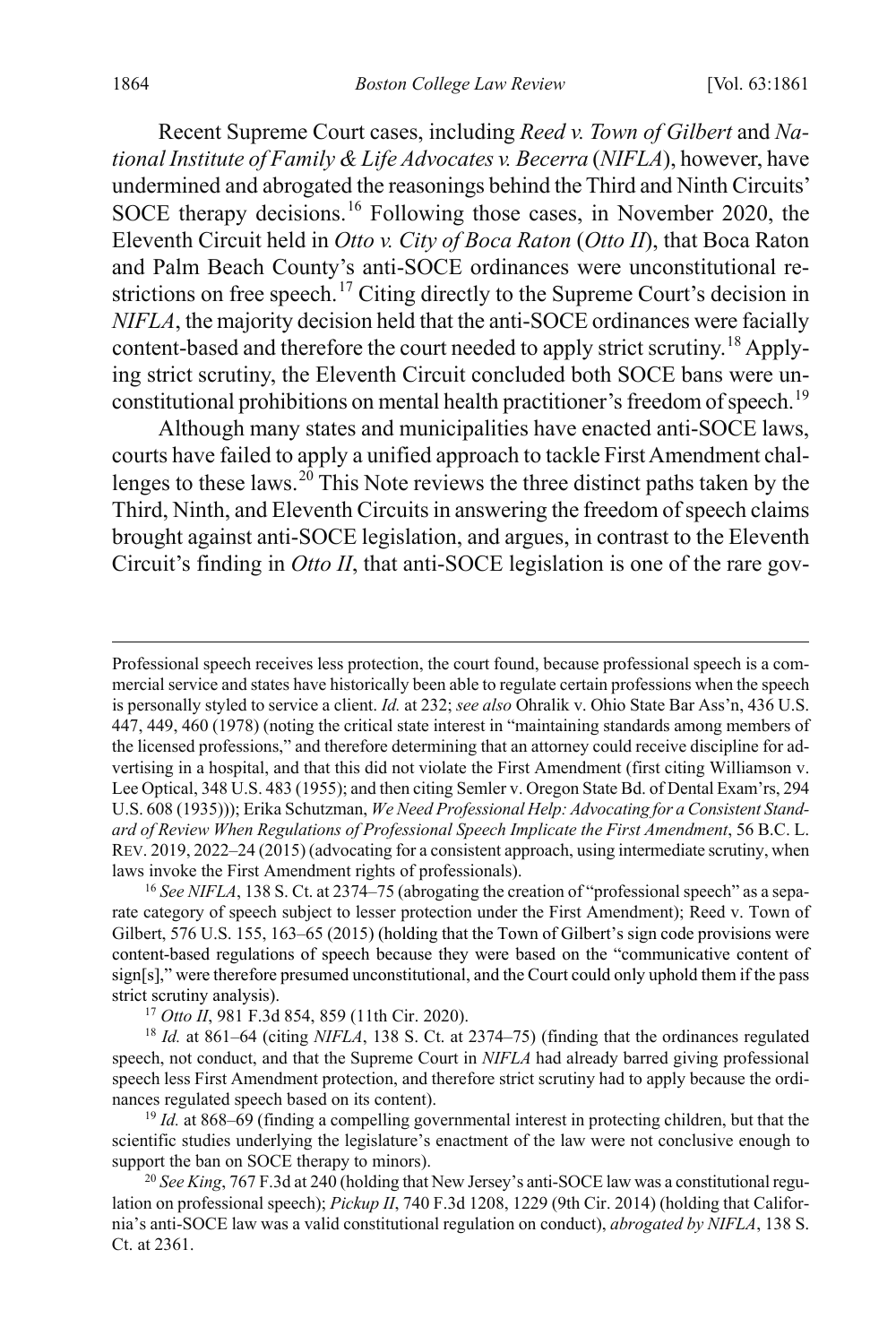ernmental regulations of speech that survives strict scrutiny.<sup>[21](#page-5-1)</sup> Part I of this Note reviews the history of SOCE therapy and the emergence of anti-SOCE legislation.[22](#page-5-2) In addition, it examines relevant First Amendment jurisprudence, and the varying approaches that courts have employed to examine the freedom of speech challenges these anti-SOCE prohibitions have encountered.<sup>[23](#page-5-3)</sup> Part II discusses the Eleventh Circuit's recent decision in *Otto II* where the majority applied the strict scrutiny standard to invalidate prohibitions on SOCE therapy for minors.<sup>[24](#page-5-4)</sup> Part III accepts the premise that strict scrutiny review applies, but argues that the majority wrongly decided *Otto II* because anti-SOCE legislation withstands strict scrutiny review, and therefore the Court must uphold the ordinances.<sup>[25](#page-5-5)</sup>

### <span id="page-5-10"></span><span id="page-5-0"></span>I. A MUDDLED JUDICIARY—CONVERSION THERAPY, THE FIRST AMENDMENT, AND VARYING LEVELS OF SCRUTINY

California and New Jersey were the first two states to prohibit SOCE therapy for minors.<sup>[26](#page-5-6)</sup> Following their footsteps, dozens of other states and mu-nicipalities have enacted their own bans on SOCE therapy for minors.<sup>[27](#page-5-7)</sup> Section A of this Part discusses the history of SOCE therapy in the United States, and the current wave of anti-SOCE legislation.<sup>[28](#page-5-8)</sup> With the enactment of anti-SOCE legislation, plaintiffs have filed numerous lawsuits challenging these prohibitions as violating therapists' First Amendment right to freedom of speech.<sup>[29](#page-5-9)</sup> Section B provides a summary of First Amendment jurisprudence

<span id="page-5-5"></span><span id="page-5-4"></span><span id="page-5-3"></span><sup>25</sup> *See infra* notes [210](#page-32-1)[–372](#page-51-0) and accompanying text (arguing that anti-SOCE legislation has a compelling interest and is narrowly tailored to satisfy that interest).

<sup>26</sup> CAL. BUS. & PROF. CODE  $\S$ § 865.1–.2 (West 2013); N.J. STAT. ANN. § 45:1-55 (West 2013).

<span id="page-5-7"></span><span id="page-5-6"></span><sup>27</sup> *See, e.g.*, COLO.REV. STAT. ANN. § 12-245-224(1)(t)(V) (West 2020) (prohibiting conversion therapy to minors); MASS. GEN. LAWS ANN. ch. 112, § 275(b) (West 2019) ("A health care provider shall not advertise for or engage in sexual orientation and gender identity change efforts with a patient who is less than 18 years of age."); VA CODE ANN.  $\S$  54.1-2409.5(B) (West 2020) ("No person licensed pursuant to this subtitle or who performs counseling as part of his training for any profession licensed pursuant to this subtitle shall engage in conversion therapy with a person under 18 years of age."); *see also* Devin Larsen, Recent Statute, *Striving for Change: California's Attempt to Outlaw Conversion Therapy*, 50 U. PAC.L.REV. 285, 290 (2019) (providing a review of other states' bans on SOCE therapy).

<sup>28</sup> *See infra* note[s 33–](#page-6-0)[47](#page-9-0) and accompanying text.

<span id="page-5-9"></span><span id="page-5-8"></span><sup>29</sup> *See, e.g.*, Otto v. City of Boca Raton (*Otto II*), 981 F.3d 854, 859 (11th Cir. 2020) (challenging the city's and county's ordinances banning SOCE therapy to minors as a violation of First Amendment freedom of speech); Doyle v. Hogan, 411 F. Supp. 3d 337, 341 (D. Md. 2019) (challenging Maryland's anti-SOCE ban on minors), *rev'd and vacated*, 1 F.4th 249 (4th Cir. 2021); King v. Governor of N.J., 767 F.3d 216, 246–47 (3d Cir. 2014) (challenging New Jersey's anti-SOCE ban on minors), *abrogated by* Nat'l Inst. of Fam. & Life Advocs. v. Becerra (*NIFLA*), 138 S. Ct. 2361 (2018);

<span id="page-5-2"></span><span id="page-5-1"></span> <sup>21</sup> *See Otto II*, 981 F.3d at 859 (applying strict scrutiny); *King*, 767 F.3d at 234–35 (applying intermediate scrutiny); *Pickup II*, 740 F.3d at 1231 (applying rational basis review); *see also infra*  note[s 80](#page-14-0)[–122](#page-19-0) and accompanying text (discussing the reasonings and holdings of *Pickup II* and *King*).

<sup>22</sup> *See infra* note[s 26–](#page-5-0)[47](#page-9-0) and accompanying text.

<sup>23</sup> *See infra* note[s 48–](#page-9-1)[152](#page-24-0) and accompanying text.

<sup>24</sup> *See infra* note[s 153](#page-24-1)[–209](#page-32-0) and accompanying text.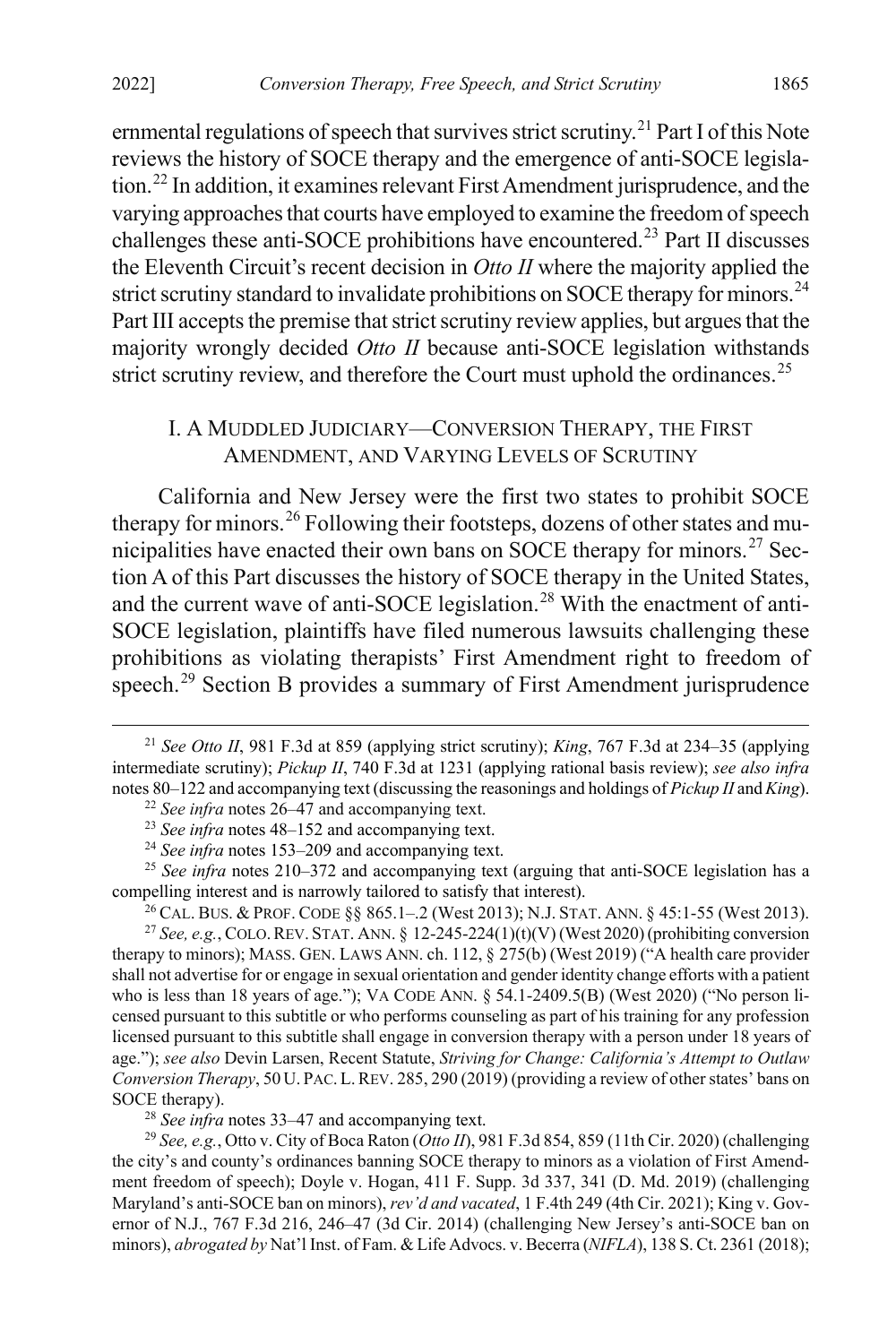that underlies many of the challenges to anti-SOCE legislation.<sup>[30](#page-6-1)</sup> Section C reviews the federal appellate and Supreme Court decisions that have framed the question of whether anti-SOCE legislations violate the First Amendment.<sup>[31](#page-6-2)</sup> Lastly, Section D concludes with the factual background surrounding the United States Court of Appeals for the Eleventh Circuit's recent decision in *Otto v. City of Boca Raton* (*Otto II*).[32](#page-6-3)

## <span id="page-6-0"></span>*A. History of Sexual Orientation Change Efforts & the Rise of Anti-SOCE Legislation*

Sexual Orientation Change Efforts (SOCE) therapy, also known as reparative or conversion therapy, surfaced when the medical and psychological com-munities considered homosexuality a mental illness.<sup>[33](#page-6-4)</sup> SOCE therapy practitioners used both aversive and non-aversive treatments on homosexual individuals, with the goal of changing their sexual orientation to heterosexual.<sup>[34](#page-6-5)</sup> Today, the

<span id="page-6-1"></span> Pickup v. Brown (*Pickup II*), 740 F.3d 1208, 1222 (9th Cir. 2014) (challenging California's anti-SOCE ban on minors), *abrogated by NIFLA*, 138 S. Ct. at 2361.

<sup>30</sup> *See infra* note[s 48–](#page-9-1)[79](#page-13-0) and accompanying text.

<sup>31</sup> *See infra* note[s 80–](#page-14-0)[142](#page-22-0) and accompanying text.

<sup>32</sup> *See infra* note[s 143](#page-22-1)[–152](#page-24-0) and accompanying text.

<span id="page-6-4"></span><span id="page-6-3"></span><span id="page-6-2"></span><sup>33</sup> Graham, *supra* not[e 8,](#page-2-7) at 421; Larsen, *supra* not[e 27,](#page-5-10) at 299. Conversion therapy is a practice designed to change "an individual's sexual orientation, gender identity, or gender expression." Graham, *supra* not[e 8,](#page-2-7) at 419 (citing MALLORY ET AL., *supra* note [8\)](#page-2-7). Physicians imported conversion therapy to the United States from Europe, and practitioners first implemented it as a medical solution that was thought to "cure" individuals, and "included castration . . . bladder washing, and rectal massage." *Id.* at 421 (citing J. Seth Anderson, *Why We Still Haven't Banished Conversion Therapy in 2018*, WASH.POST (Aug. 5, 2018), https://www.washingtonpost.com/news/made-by-history/wp/2018/ 08/05/why-we-still-havent-banished-conversion-therapy-in-2018/ [https://perma.cc/6YPV-5ZCC]). Soon after, psychotherapy became more popular, and mental health practitioners initiated their own conversion therapy efforts, including "electroshock . . . lobotomies . . . [and] talk therapy." *Id.* at 421– 22 (citing JONATHAN KATZ,GAY AMERICAN HISTORY:LESBIANS AND GAY MEN IN THE U.S.A. 170– 73, 191–93 (1976)). These talk therapies included improving "dating skills with . . . the opposite sex; assertiveness training for men"; practicing "stereotypically masculine . . . behaviors"; and hypnosis. *Id.* at 422 (citing AM. PSYCH. ASS'N, REPORT OF THE AMERICAN PSYCHOLOGICAL ASSOCIATION TASK FORCE ON APPROPRIATE THERAPEUTIC RESPONSES TO SEXUAL ORIENTATION 22 (2009)[hereinafter APA REPORT], http://www.apa.org/pi/lgbt/resources/therapeutic-response.pdf [https://perma. cc/DUG8-ZK7H]). The mental health community classified and viewed homosexuality as a mental disorder. *See* AM. PSYCHIATRIC ASS'N, DIAGNOSTIC AND STATISTICAL MANUAL OF MENTAL DIS-ORDERS (2d ed. 1968) (classifying homosexuality as a sexual deviation).

<span id="page-6-5"></span><sup>34</sup> Graham, *supra* note [8,](#page-2-7) at 422. Aversion therapy aims to change a certain behavior by having the individual correlate that behavior with a disagreeable stimulus, thus inducing an alteration or reduction in that behavior. *Aversion Therapy*, APA DICTIONARY OF PSYCHOLOGY, https://dictionary. apa.org/aversion-therapy [https://perma.cc/K8UK-MDXU]. Past aversive treatments included "nausea, vomiting, or paralysis; providing electric shocks; or having [an] individual snap an elastic band around the wrist when the individual became aroused to same-sex erotic images or thoughts." APA REPORT,*supra* note [33,](#page-6-0) at 22*.* Non-aversive treatments included "assertiveness and affection training with physical and social reinforcement to increase other-sex sexual behaviors" or "to change gay men's and lesbians' thought patterns by reframing desires, redirecting thoughts, or using hypnosis, with the goal of changing sexual arousal, behavior, and orientation." *Id.* Today, plaintiff mental health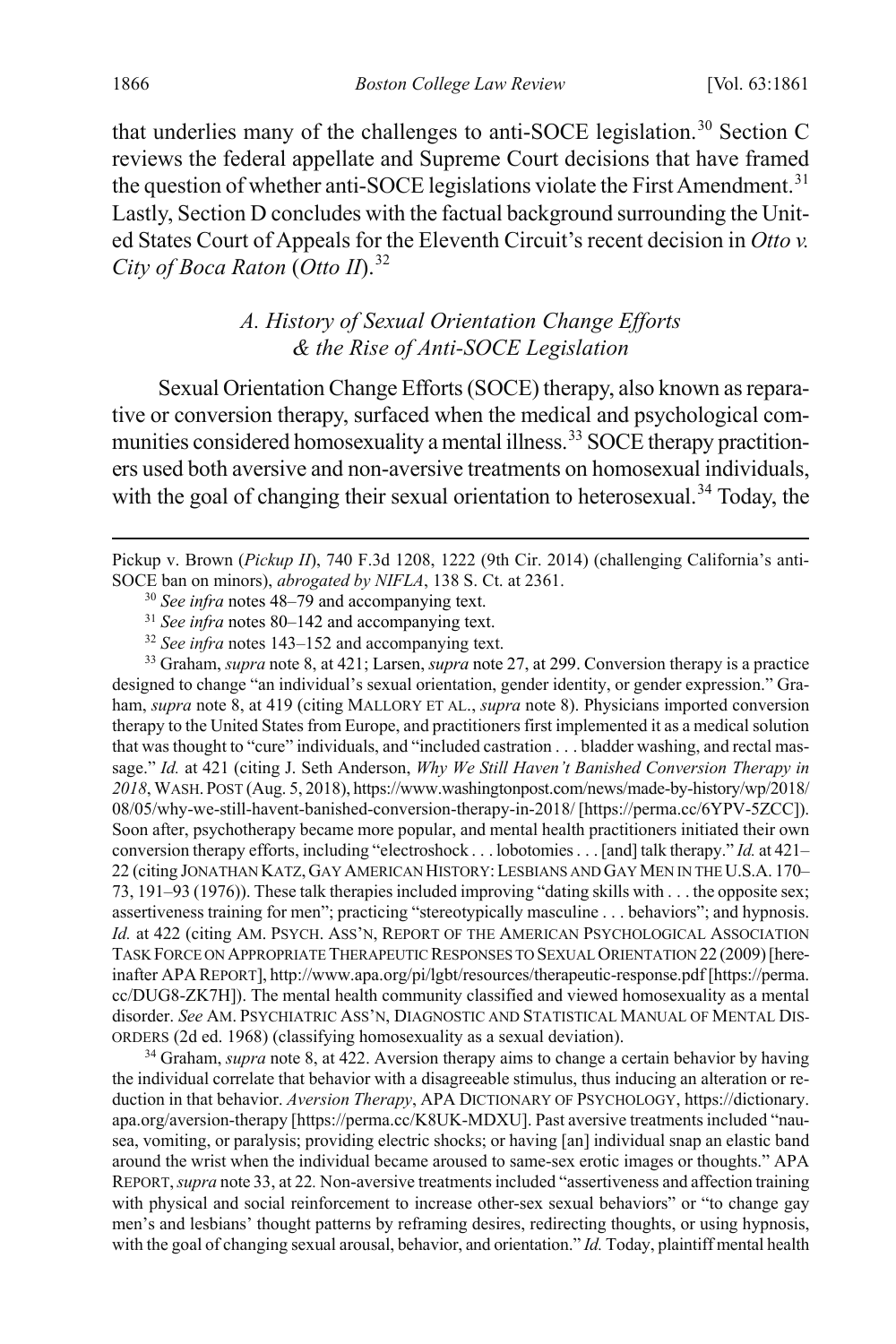vast majority of licensed mental health professionals who practice SOCE thera-py only apply non-aversive, or self-described "talk therapy," techniques.<sup>[35](#page-7-0)</sup>

In 1973, the American Psychological Association (APA) reversed its previous stance on homosexuality.[36](#page-7-1) The group found that homosexuality is not a mental illness, by which time the American Psychiatric Association had already extracted homosexuality from the Diagnostic and Statistical Manual of Mental Disorders.<sup>[37](#page-7-2)</sup> Following this reversal, mental health providers and mainstream professional associations began to question and reject the appropriateness of SOCE therapy.[38](#page-7-3) Today, virtually all mainstream mental health professionals reject any conversion efforts and instead support affirmative therapeutic approaches to sexual orientation for LGBTQ individuals.[39](#page-7-4) Still, a small number of mental health providers continue to advocate for, and practice, nonaversive SOCE therapy.[40](#page-7-5)

<span id="page-7-0"></span><sup>35</sup> *See* King v. Governor of N.J., 767 F.3d 216, 221 (3d Cir. 2014) ("Plaintiffs describe sexual orientation change efforts ('SOCE') counseling as 'talk therapy' that is administered solely through verbal communication."), *abrogated by* Nat'l Inst. of Fam. & Life Advocs. v. Becerra (*NIFLA*), 138 S. Ct. 2361 (2018); *Otto II*, 981 F.3d at 860 ("Plaintiffs characterize their counseling as 'talk therapy' that is, therapy conducted solely through speech."). The Alliance for Therapeutic Choice and Scientific Integrity is one of the organizations that advocates for licensed mental health therapists to be able to conduct conversion therapy. *See* ALL. FOR THERAPEUTIC CHOICE & SCI. INTEGRITY, ALLIANCE STATEMENT ON SEXUAL ORIENTATION CHANGE (2012), https://www.therapeuticchoice.com/\_files/ ugd/ec16e9\_1d6108cfa05d4a73921e0d0292c0bc91.pdf [https://perma.cc/RH6S-XQ2T]("[T]he Alliance remains committed to protecting the rights of clients with unwanted same-sex attractions to pursue change as well as the rights of clinicians to provide such psychological care.").

<span id="page-7-1"></span><sup>36</sup> *See The A.P.A. Ruling on Homosexuality: The Issue Is Subtle, The Debate Still On*, N.Y. TIMES, Dec. 23, 1973, at E5 (documenting two psychiatrists discussion over the APA's decision no longer to consider homosexuality a mental disorder).

<span id="page-7-2"></span><sup>37</sup> *See* APA REPORT,*supra* not[e 33,](#page-6-0) at 11, 35, 38, 42–43 (investigating SOCE therapy, and concluding that it did not provide any measurable benefit, but rather constituted potential harm to recipients). *See generally* AM. PSYCHIATRIC ASS'N, DIAGNOSTIC AND STATISTICAL MANUAL OF MENTAL DISORDERS (5th ed. 2013) (containing no mental disorder on homosexuality).

<span id="page-7-3"></span><sup>38</sup> APA REPORT,*supra* not[e 33,](#page-6-0) at 11–12 (mentioning, for example, the American Psychoanalytic Association, the American Counseling Association, and the American Psychiatric Association).

<span id="page-7-4"></span><sup>39</sup> *See* Comm. on Adolescence, Am. Acad. of Pediatrics, *Homosexuality and Adolescence*, 92 PEDIATRICS 631, 633 (1993) (finding that "[t]herapy directed specifically at changing sexual orientation is contraindicated, since it can provoke guilt and anxiety while having little or no potential for achieving changes in orientation"); *see also, e.g.*, Boca Raton, Fla., Ordinance 5407 (Oct. 10, 2017) (codified at BOCA RATON, FLA.,CODE OF ORDINANCES ch. 9, art. VI (2017)) (listing psychology organizations that do not support conversion therapy, including, but not limited to, the American Psychiatric Association, American Psychological Association, and the American Psychoanalytic Association).

<span id="page-7-5"></span><sup>40</sup> *See, e.g.*, *Pickup II*, 740 F.3d 1208, 1215 n.1, 1221 (9th Cir. 2014) (O'Scannlain, J., dissenting from the denial of rehearing en banc) (identifying and defining what constitutes a licensed state "mental health provider" in California who are prohibited from administering SOCE therapy to minors), *abrogated by NIFLA*, 138 S. Ct. at 2361.

providers who have challenged anti-SOCE laws contend that they only use non-aversive treatments. *See, e.g.*, *Otto II*, 981 F.3d at 860 (noting that the plaintiff therapists only purport to practice talk therapy SOCE, a non-aversive form of therapy conducted "solely through speech").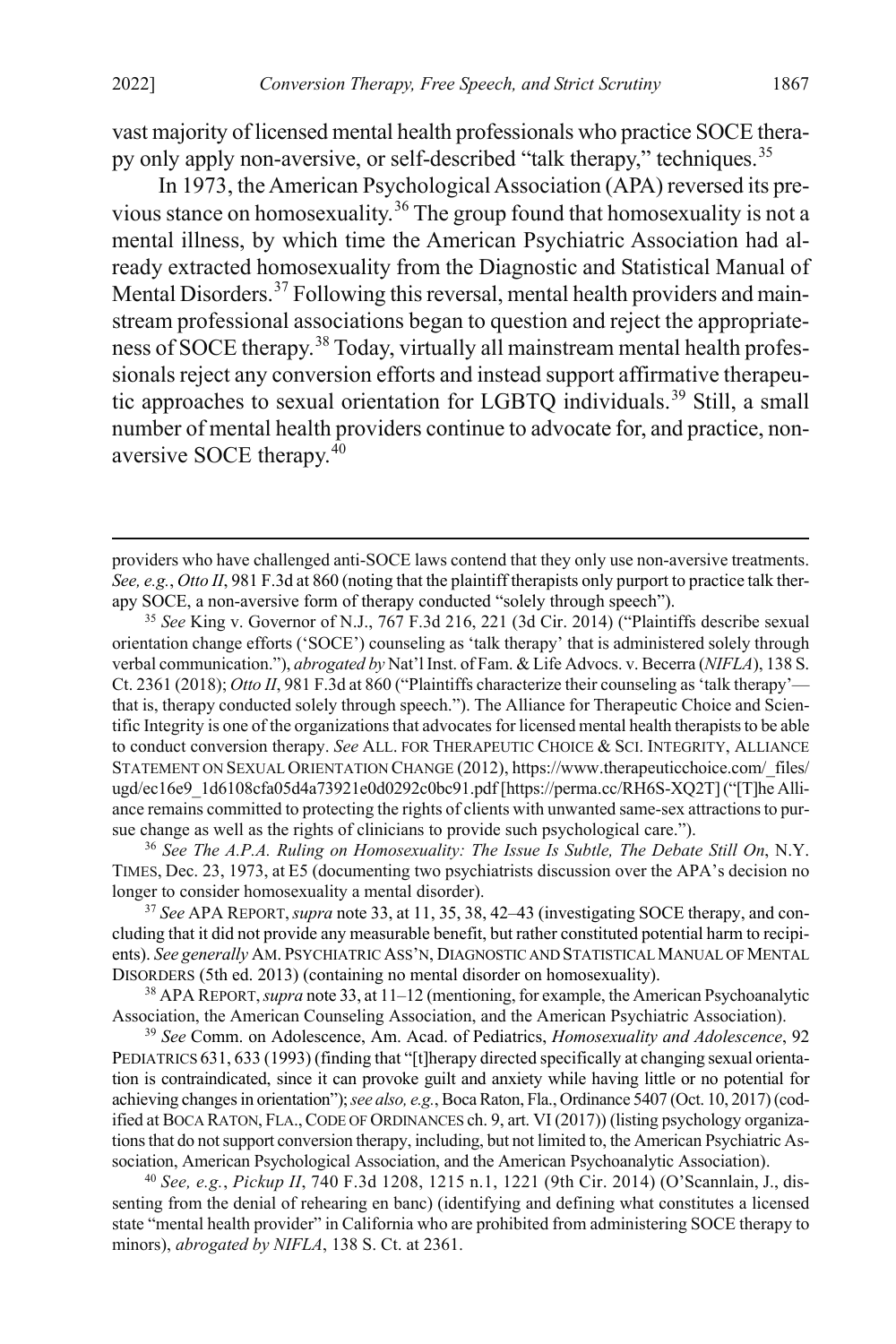To curb SOCE therapy directed toward minors, states and municipalities began to introduce prohibitory legislation.<sup>[41](#page-8-0)</sup> Most of these statutes outlaw both aversive and non-aversive methods.[42](#page-8-1) Legislatures have supported these prohibitions out of concern that SOCE therapy causes "physical and psychological" harms to minors.<sup>[43](#page-8-2)</sup> In enacting these statutes, legislatures have analyzed findings from comprehensive reports, studies, and opinions from the "medical and psychological community" that SOCE is not only ineffective, but also poses a high probability of acute harms to patients.<sup>[44](#page-8-3)</sup> For example, the APA, through the Task Force on Appropriate Therapeutic Responses to Sexual Orientation, created a report reviewing the scientific literature on SOCE.<sup>[45](#page-8-4)</sup> The report found that SOCE practitioners have not demonstrated the efficacy of SOCE and that there are seri-ous and alarming reports of harm and safety associated with this practice.<sup>[46](#page-8-5)</sup> The report further concluded that SOCE is ineffective because it fails to change ho-

<span id="page-8-3"></span><sup>44</sup> *Pickup II*, 740 F.3d at 1223–24; *see also* COLO.REV. STAT. ANN. § 12-245-224(1)(t)(V) (West 2022) (proscribing a mental health care provider from engaging in "[c]onversion therapy with a client who is under eighteen years of age"); MASS. GEN. LAWS ANN. ch. 112, § 275(b) (West 2022) ("A health care provider shall not advertise for or engage in sexual orientation and gender identity change efforts with a patient who is less than 18 years of age."); VA CODE ANN. § 54.1-2409.5(B) (West 2022) ("No person licensed pursuant to this subtitle or who performs counseling as part of his training for any profession licensed pursuant to this subtitle shall engage in conversion therapy with a person under 18 years of age."); *2012—Position Statement on Attempts to Change Sexual Orientation, Gender Identity, or Gender Expression*, AM. PSYCHOANALYTIC ASS'N (June 2012), https://apsa.org/ content/2012-position-statement-attempts-change-sexual-orientation-gender-identity-or-gender[https:// perma.cc/8P5M-L279] ("Psychoanalytic technique does not encompass purposeful attempts to 'convert,' 'repair,' change or shift an individual's sexual orientation, gender identity or gender expression. Such directed efforts are against fundamental principles of psychoanalytic treatment and often result in substantial psychological pain by reinforcing damaging internalized attitudes."); Stewart L. Adelson, *Practice Parameter on Gay, Lesbian, or Bisexual Orientation, Gender Nonconformity, and Gender Discordance in Children and Adolescents*, 51 J.AM.ACAD.CHILD &ADOLESCENT PSYCHIA-TRY 957, 967 (2012) ("[T]here is no evidence that sexual orientation can be altered through therapy, and . . . attempts to do so may be harmful.").

<span id="page-8-4"></span><sup>45</sup> APA REPORT, *supra* note [33,](#page-6-0) at 12–13. In 2009, the APA completed this two-year review of scientific literature and found that "efforts to change sexual orientation are unlikely to be successful and involve some risk of harm, contrary to the claims of SOCE practitioners and advocates." *Id.* at abstract, 12–13.

<span id="page-8-5"></span><sup>46</sup> APA REPORT,*supra* not[e 33,](#page-6-0) at 2, 26, 42, 120 (finding that individuals reported being harmed as a result of SOCE therapy, but that there is limited data, and some of the studies reviewed had issues).

<span id="page-8-0"></span> <sup>41</sup> *See, e.g.*, CAL. BUS. & PROF. CODE § 865.1 (West 2013) (prohibiting SOCE therapy); N.J. STAT. ANN. § 45:1-55 (West 2013) (same).

<span id="page-8-1"></span><sup>42</sup> *See, e.g.*, BUS. & PROF. § 865.1 (prohibiting SOCE therapy in both aversive and non-aversive forms to minors); N.J. STAT. ANN. § 45:1-55 (same).

<span id="page-8-2"></span><sup>&</sup>lt;sup>43</sup> S.B. 1172, 2012 Leg., Reg. Sess.  $\S$  1(n) (Cal. 2012) (stating that this legislation was to protect minors); *Pickup II*, 740 F.3d at 1223-24 (finding that the legislature's reason for enacting the anti-SOCE legislation was to safeguard the welfare of minors, including LGBTQ youth, from the harms associated with SOCE therapy).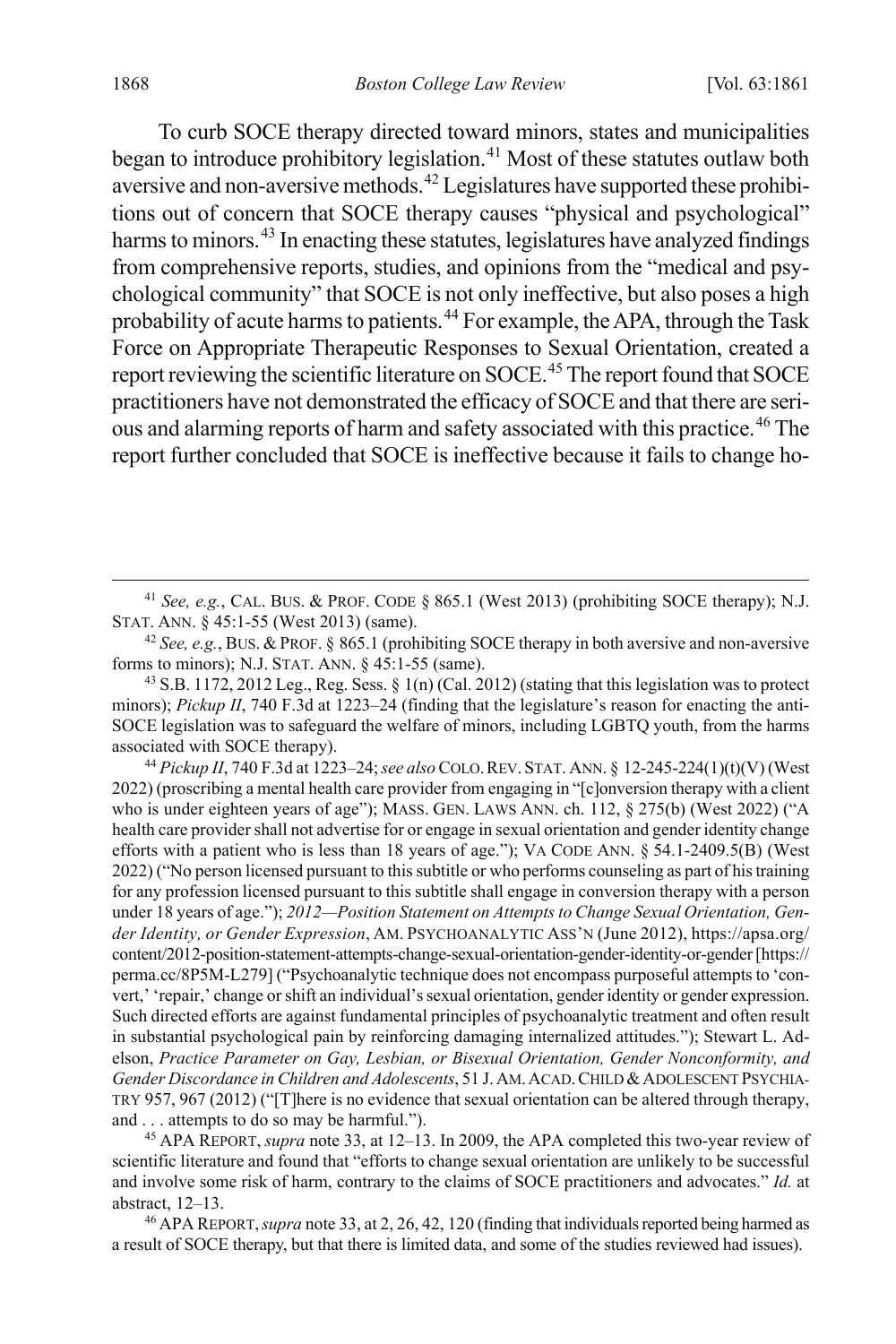mosexual orientation into heterosexual orientation, and it is dangerous for mi-nors because it can lead to depression and suicidal tendencies.<sup>[47](#page-9-2)</sup>

#### <span id="page-9-1"></span><span id="page-9-0"></span>*B. The Convoluted First Amendment*

The First Amendment prohibits political restriction of speech in clear terms—"Congress shall make no law . . . abridging the freedom of speech."<sup>[48](#page-9-3)</sup> Still, the Supreme Court has wrestled with the challenges of drawing straightforward rules and doctrines around government restrictions on freedom of speech.<sup>[49](#page-9-4)</sup> First Amendment jurisprudence makes clear that there is no absolute right to speech, and permits restrictions in limited subject matters that are of important governmental interest.<sup>[50](#page-9-5)</sup>

<span id="page-9-6"></span>Before the Court decides how to review a regulation in a freedom of speech challenge, it must first determine whether the regulation restricts

<span id="page-9-3"></span><sup>48</sup> U.S. CONST. amend. I. At the center of the First Amendment guarantee of the freedom of speech is the idea that each person can decide for themselves the beliefs that deserve expression and promotion. F.C.C. v. League of Women Voters of Cal., 468 U.S. 364, 377–78 (1984) (stating that the purpose of the First Amendment is "to preserve an uninhibited marketplace of ideas in which the truth will ultimately prevail" (quoting Red Lion Broad. Co. v. F.C.C., 395 U.S. 367, 390 (1969))). In addition, the First Amendment also protects citizens' freedom of religion, peaceful assembly, freedom of the press, and freedom to petition one's government. U.S.CONST. amend. I. The Fourteenth Amendment incorporates the First Amendment right to freedom of speech to apply to the states. *See* Gitlow v. New York, 268 U.S. 652, 666 (1925) (noting that the First Amendment right to freedom of speech is a "fundamental personal right<sup>[]</sup> and 'libert $[y]$ ' that is protected by the due process clause of the Fourteenth Amendment from impairment by the States").

<span id="page-9-4"></span><sup>49</sup> *See* Burson v. Freeman, 504 U.S. 191, 198 (1992) (acknowledging the difficulty presented in interpreting the First Amendment right of freedom of speech); Minn. State Bd. for Cmty. Colls. v. Knight, 465 U.S. 271, 295 (1984) (Marshall, J., concurring) (noting the "difficult tasks of giving shape to these First-Amendment rights and of assessing the state interests that might justify their abridgment"); DAVID L. HUDSON, JR., LEGAL ALMANAC: THE FIRST AMENDMENT: FREEDOM OF SPEECH § 2:1 (2012) (describing First Amendment jurisprudence as confusing and complicated); Kevin Francis O'Neill, *A First Amendment Compass: Navigating the Speech Clause with a Five-Step Analytical Framework*, 29 SW. U. L. REV. 223, 225 (2000) (stating that First Amendment jurisprudence has increasingly become a "labyrinth").

<span id="page-9-5"></span><sup>50</sup> R.A.V. v. City of St. Paul, 505 U.S. 377, 382–83 (1992) (finding that traditionally, society has allowed certain limited controls on speech, where the speech is of negligible social significance that "is clearly outweighed by the social interest in order and morality" (quoting Chaplinsky v. New Hampshire, 315 U.S. 568, 572 (1942))). For example, one subject matter that has been elevated to the level of an important governmental interest is "fighting words," or words that a speaker utters face-toface with a listener and that would likely lead either party to respond via violence. *See Chaplinsky*, 315 U.S. at 571–72 (finding that the government can restrict "'fighting' words—those which by their very utterance inflict injury or tend to incite an immediate breach of the peace").

<span id="page-9-2"></span> <sup>47</sup> *See* APA REPORT, *supra* not[e 33,](#page-6-0) at 3, 120–21(finding that children are especially vulnerable to SOCE therapy which has not proven to provide benefits to recipients, and there is no scientific evidence that it is successful in "chang[ing] . . . an individual's sexual orientation"); Nick Clair, Recent Statute, *Chapter 835: "Gay Conversion Therapy" Ban: Protecting Children or Infringing Rights?*, 44 MCGEORGE L. REV. 550, 551 (2013) (discussing California's newly enacted anti-SOCE legislation and the concerns surrounding it regarding the freedom of speech rights of the therapists).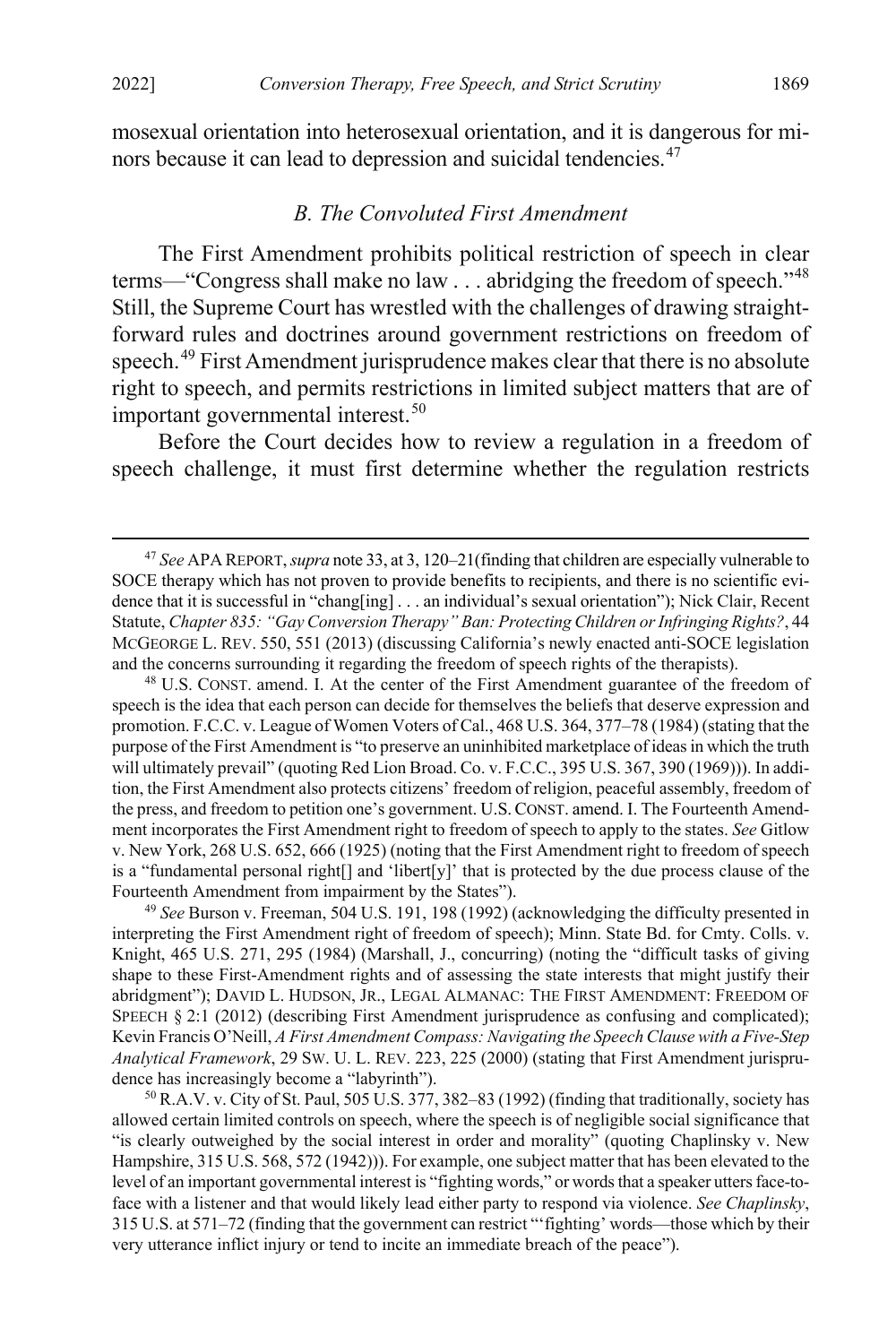<span id="page-10-6"></span>speech or conduct.<sup>[51](#page-10-0)</sup> The line between conduct and speech, however, is often a blurry one.<sup>[52](#page-10-1)</sup> When speech and conduct overlap, the Supreme Court has determined that restrictions on non-expressive conduct that "incidentally" curtail speech do not invoke freedom of speech protections.<sup>[53](#page-10-2)</sup> Instead, only "expressive conduct," like burning a draft card, receives moderate protections under the First Amendment.<sup>[54](#page-10-3)</sup> The First Amendment then, is only applicable when there is a restriction on speech or expressive conduct.<sup>[55](#page-10-4)</sup>

If the regulation restricts speech, a court next determines whether the challenged regulation is constitutionally permissible.<sup>[56](#page-10-5)</sup> A Court makes this de-

<span id="page-10-3"></span><sup>54</sup> *See* United States v. O'Brien, 391 U.S. 367, 372, 376 (1968) (finding constitutional a law banning the burning of draft cards, and rejecting the argument that any conduct can be relabeled as "speech" and therefore receive free speech protections); Texas v. Johnson, 491 U.S. 397, 406 (1989) ("The government generally has a freer hand in restricting expressive conduct than it has in restricting the written or spoken word." (first citing *O'Brien*, 391 U.S. at 376–77; then citing *Clark*, 468 U.S. at 293; and then citing City of Dallas v. Stanglin, 490 U.S. 19, 25 (1989))). The First Amendment's freedom of speech and expression is not just for verbal or written communications, but also for other nonverbal manifestations that convey a message or idea. U.S. CONST. amend. I; *see* SarahAnne L. Cutler & Leslie L. Lipps, *Expressive Conduct*, 1 GEO.J. GENDER & L. 285, 285–87 (2000) (explaining the complicated evaluation of whether conduct is expressive and therefore protected).

<span id="page-10-5"></span><span id="page-10-4"></span><sup>55</sup> HUDSON, *supra* not[e 49,](#page-9-6) § 2:9 (stating that the constitution "clearly protects . . . speech," but also conduct that is "sufficiently expressive").

<span id="page-10-0"></span> <sup>51</sup> *See Otto II*, 981 F.3d 854, 873 (11th Cir. 2020) (Martin, J., dissenting) (stating that the "key question" is whether an enacted regulation is prohibiting conduct or speech (citing Sorrell v. IMS Health, Inc, 564 U.S. 552, 567 (2011))); *Pickup II*, 740 F.3d 1208, 1225 (9th Cir. 2014) (stating that the "first step in our analysis is to determine whether SB 1172 is a regulation of conduct or speech"), *abrogated by* Nat'l Inst. of Fam. & Life Advocs. v. Becerra (*NIFLA*), 138 S. Ct. 2361 (2018).

<span id="page-10-1"></span><sup>52</sup> *See* Aviva O. Wertheimer, Note, *The First Amendment Distinction Between Conduct and Content: A Conceptual Framework for Understanding Fighting Words Jurisprudence*, 63 FORDHAM L. REV. 793, 793-97 (1994) (reviewing the Supreme Court's "incoheren[t]" approach in drawing distinctions between fighting word statutes that regulate speech or conduct); *Pickup II*, 740 F.3d at 1218 (O'Scannlain, J., dissenting from the denial of rehearing en banc) (finding that legislatures cannot avoid the First Amendment simply "by playing this labeling game" of designating speech as conduct); Holder v. Humanitarian L. Project, 561 U.S. 1, 26–27 (2010) (rebutting the government's argument that the statute only regulates conduct, and holding instead that the statute engages speech based on its content).

<span id="page-10-2"></span><sup>53</sup> *See* Rumsfeld v. F. for Acad. & Institutional Rts., Inc., 547 U.S. 47, 62, 66, 70 (2006) ("Congress, for example, can prohibit employers from discriminating in hiring on the basis of race. The fact that this will require an employer to take down a sign reading 'White Applicants Only' hardly means that the law should be analyzed as one regulating the employer's speech rather than conduct." (citing *R.A.V.*, 505 U.S. at 389)); Giboney v. Empire Storage & Ice Co., 336 U.S. 490, 502 (1949) ("[I]t has never been deemed an abridgment of freedom of speech or press to make a course of conduct illegal merely because the conduct was in part initiated, evidenced, or carried out by means of language, either spoken, written, or printed." (first citing Fox v. Washington, 236 U.S. 273, 277 (1915); and then citing *Chaplinsky*, 315 U.S. at 568)); United States v. Albertini, 472 U.S. 675, 688 (1985) ("The First Amendment does not bar application of a neutral regulation that incidentally burdens speech merely because a party contends that allowing an exception in the particular case will not threaten important government interests." (citing Clark v. Cmty. for Creative Non-Violence, 468 U.S. 288, 296–97  $(1984)$ ).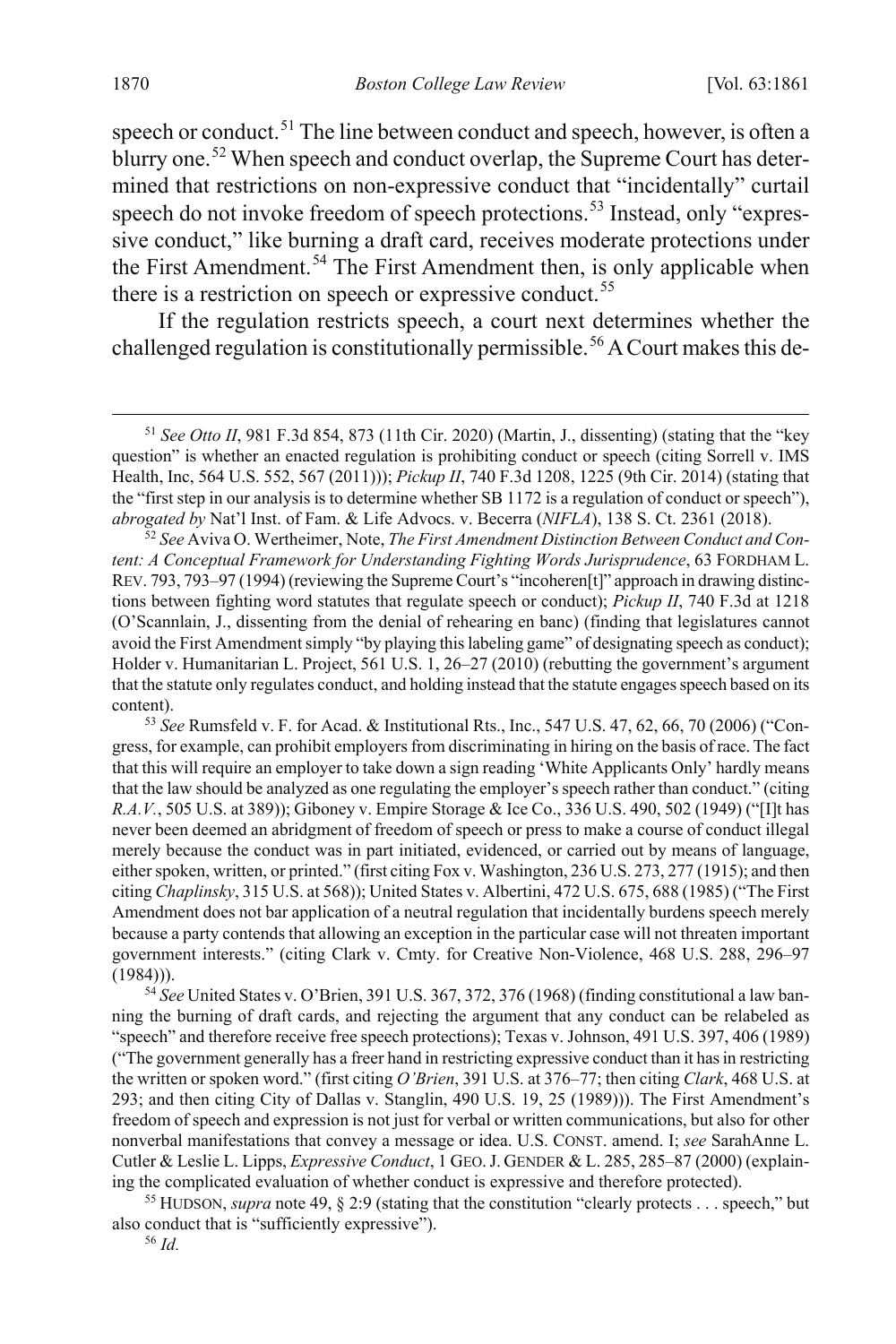termination by applying varying standards of review.<sup>[57](#page-11-1)</sup> An initial question of whether the government regulation is "content-based" or "content-neutral" controls which standard of review the Court applies.<sup>[58](#page-11-2)</sup> A content-based re-striction prohibits speech because of its underlying content.<sup>[59](#page-11-3)</sup> A further subset of content-based laws is viewpoint discrimination, meaning the regulation discriminates against speech based upon agreement or disagreement with what the speaker is conveying, or because of the message itself. $60$ 

Content-based and viewpoint-based regulations of speech receive the highest level of scrutiny—strict scrutiny.<sup>[61](#page-11-5)</sup> Under this standard, the challenged regulation is only constitutionally permissible if it is "narrowly tailored to serve [a] compelling [government] interest[]."<sup>[62](#page-11-6)</sup> This two-prong test first requires courts to determine if the underlying governmental objective is "compelling."[63](#page-11-7) What this means is that because the government is infringing upon a constitutional right, in this instance the freedom of speech, there must be an imperative and acute circumstance to justify the regulation.<sup>[64](#page-11-8)</sup>

<span id="page-11-0"></span>If the government's interest satisfies the first prong, then the court will next determine if the law is narrowly tailored toward that interest.[65](#page-11-9) First, to be

<span id="page-11-4"></span><sup>60</sup> HUDSON, *supra* note [49,](#page-9-6) § 2:2; *see* Rosenberger v. Rector & Visitors, 515 U.S. 819, 828–29 (1995) (stating that "[v]iewpoint discrimination is . . . an egregious form of content discrimination").

<span id="page-11-5"></span><sup>61</sup> *See Reed*, 576 U.S. at 163 (holding that "[c]ontent-based laws . . . are presumptively unconstitutional" and are only valid if the government can show that the laws "are narrowly tailored to serve compelling state interests" (first citing R.A.V. v. City of St. Paul, 505 U.S. 377, 395 (1992); and then citing Simon & Schuster, Inc. v. Members of the N.Y. State Crime Victims Bd., 502 U.S. 105, 115, 118 (1991))); HUDSON, *supra* note [49,](#page-9-6) § 2:2 (discussing strict scrutiny analysis).

<span id="page-11-6"></span><sup>62</sup> *Reed*, 576 U.S. at 163 (first citing *R.A.V.*, 505 U.S. at 395; and then citing *Simon & Schuster, Inc.*, 502 U.S. at 115, 118); HUDSON, *supra* not[e 49,](#page-9-6) at § 2:2.

<span id="page-11-7"></span><sup>63</sup> *See* Adam Winkler, *Fatal in Theory and Strict in Fact: An Empirical Analysis of Strict Scrutiny in the Federal Courts*, 59 VAND. L. REV. 793, 801 (2006) (discussing the evolution of strict scrutiny); HUDSON, *supra* note [49,](#page-9-6) § 2:2 (same).

<span id="page-11-8"></span><sup>64</sup> *See* Wertheimer, *supra* not[e 52,](#page-10-6) at 793 (explaining that freedom of speech is not an absolute right because there are circumstances where speech is restrained because of another, more urgent interest); *see also, e.g.*, Korematsu v. United States, 323 U.S. 214, 216 (1944) (noting that constitutional rights are not absolute, but instead "[p]ressing public necessity" can warrant intrusion), *abrogated by* Trump v. Hawaii, 138 S. Ct. 2392 (2018).

<span id="page-11-9"></span><sup>65</sup> *See, e.g.*, Murdock v. Pennsylvania, 319 U.S. 105, 116–17 (1943) (holding that the First Amendment's guarantee of free speech requires that intrusive laws be "narrowly drawn"); HUDSON, *supra* not[e 49,](#page-9-6) § 2:2 (discussing the second-prong of strict scrutiny); Winkler, *supra* note [63,](#page-11-0) at 800 (stating that after a compelling interest is established then the narrowly tailored prong must be met).

<span id="page-11-1"></span><sup>&</sup>lt;sup>57</sup> *Id.* § 2.2. Often, what level of review the court applies is determinative as to whether the regulation will survive review. *See id.* (finding that the level of scrutiny applied is important because strict scrutiny is an incredibly difficult standard for the government to meet).

<span id="page-11-2"></span><sup>58</sup> *Id.*; *see* Reed v. Town of Gilbert, 576 U.S. 155, 165 (2015) (holding that the "first step" in a First Amendment challenge is to "determin[e] whether the [government regulation] is content neutral on its face").

<span id="page-11-3"></span><sup>59</sup> HUDSON,*supra* not[e 49,](#page-9-6) § 2:2. The idea central to freedom of speech and the First Amendment is that government discrimination of content is unacceptable. *See* Police Dep't of Chi. v. Mosley, 408 U.S. 92, 95 (1972) ("But, above all else, the First Amendment means that government has no power to restrict expression because of its message, its ideas, its subject matter, or its content.").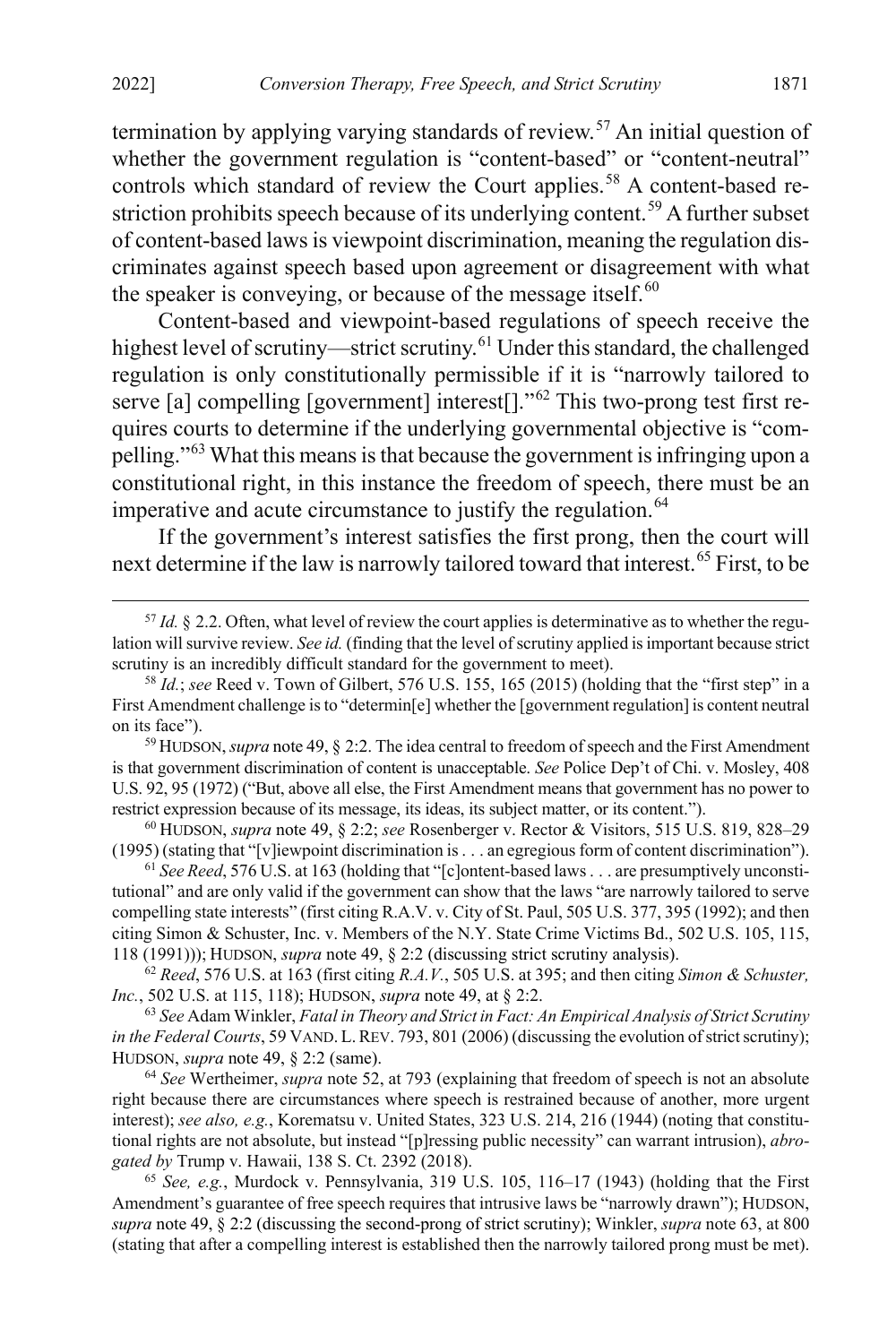narrowly tailored, the government regulation must be necessary to achieve the compelling interest that the government contends is the purpose of its law.<sup>[66](#page-12-0)</sup> Next, a law must encompass "no more or no less of an" activity than is neces-sary to further the compelling government interest.<sup>[67](#page-12-1)</sup> In other words, the law must be the least restrictive path available toward the government's end.<sup>[68](#page-12-2)</sup> Under the narrowly tailored prong of strict scrutiny, the court is determining the sincerity of the government's compelling interest and the means through which it seeks to meet that interest.<sup>[69](#page-12-3)</sup>

In practice, under strict scrutiny, the First Amendment requires the government "specifically [to] identify an 'actual problem'" to solve (the compelling interest) and that the restriction on speech be "necessary to the solution" (narrowly tailored).[70](#page-12-4) In the 2018 decision in *Brown v. Entertainment Merchants Ass'n*, the Supreme Court held that a California statute outlawing "violent video games" for minors violates the First Amendment because the state could not "show a direct causal link between" harm to children and playing such games.<sup>[71](#page-12-5)</sup> *Brown* held that "ambiguous proof" is insufficient to meet the demanding standards of strict scrutiny.<sup>[72](#page-12-6)</sup> As a result of this heavy standard, when the Court applies strict scrutiny, it almost always abrogates the challenged regulation. $\frac{73}{3}$  $\frac{73}{3}$  $\frac{73}{3}$ 

<sup>72</sup> 564 U.S. at 799–800.

<span id="page-12-0"></span> <sup>66</sup> *See* JOHN HART ELY, DEMOCRACY AND DISTRUST: <sup>A</sup> THEORY OF JUDICIAL REVIEW <sup>146</sup> (1980) (discussing strict scrutiny's "demand for an essentially perfect fit").

<span id="page-12-1"></span><sup>67</sup> *See, e.g.*, Eugene Volokh, *Freedom of Speech, Permissible Tailoring and Transcending Strict Scrutiny*, 144 U. PA. L. REV. 2417, 2420 (1996) (stating that an under-inclusive law "fail[s] to reach all speech that implicates the [compelling government] interest" (citing Fla. Star v. B.J.F., 491 U.S. 524, 542 (1989) (Scalia, J., concurring in part and in the judgment))); HUDSON, *supra* not[e 49,](#page-9-6) § 2:2 (expressing this prong as "the least . . . restrictive way" of impacting speech); Winkler, *supra* not[e 63,](#page-11-0) at 800.

<span id="page-12-2"></span><sup>68</sup> HUDSON, *supra* not[e 49,](#page-9-6) § 2:2; *see, e.g.*, Thomas v. Rev. Bd. of the Ind. Emp. Sec. Div., 450 U.S. 707, 718 (1981) (holding that for the government to inhibit religious liberty it must demonstrate that it is doing so through "the least restrictive means").

<span id="page-12-3"></span><sup>69</sup> *See* Winkler, *supra* not[e 63,](#page-11-0) at 800–01 (discussing the compelling government interest doctrine).<br><sup>70</sup> *E.g.*, Brown v. Ent. Merchs. Ass'n, 564 U.S. 786, 799 (2011) (first citing United States v.

<span id="page-12-4"></span>Playboy Ent. Grp., Inc., 529 U.S. 803, 822–23 (2000); and then citing R.A.V. v. City of St. Paul, 505 U.S. 377, 395 (1992)).

<span id="page-12-5"></span><sup>71</sup> *Id.*; *see also* United States v. Alvarez, 567 U.S. 709, 725 (2012) (citing *Brown* and reiterating that "[t]here must be a direct causal link between the restriction imposed and the injury to be prevented"); *Playboy Ent. Grp.*, 529 U.S. at 822 (providing that the government need not assemble a "10,000-page record . . . in every case" but that it must elicit "more than [mere] anecdote and supposition").

<span id="page-12-7"></span><span id="page-12-6"></span><sup>73</sup> *See Playboy Ent. Grp.*, 529 U.S. at 818 (finding that strict scrutiny is a demanding standard and "[i]t is rare that a regulation restricting speech because of its content will ever be permissible"); HUD-SON, *supra* not[e 49,](#page-9-6) § 2:2 ("[G]enerally, when judges closely examine a law under strict scrutiny, the law is invalidated.").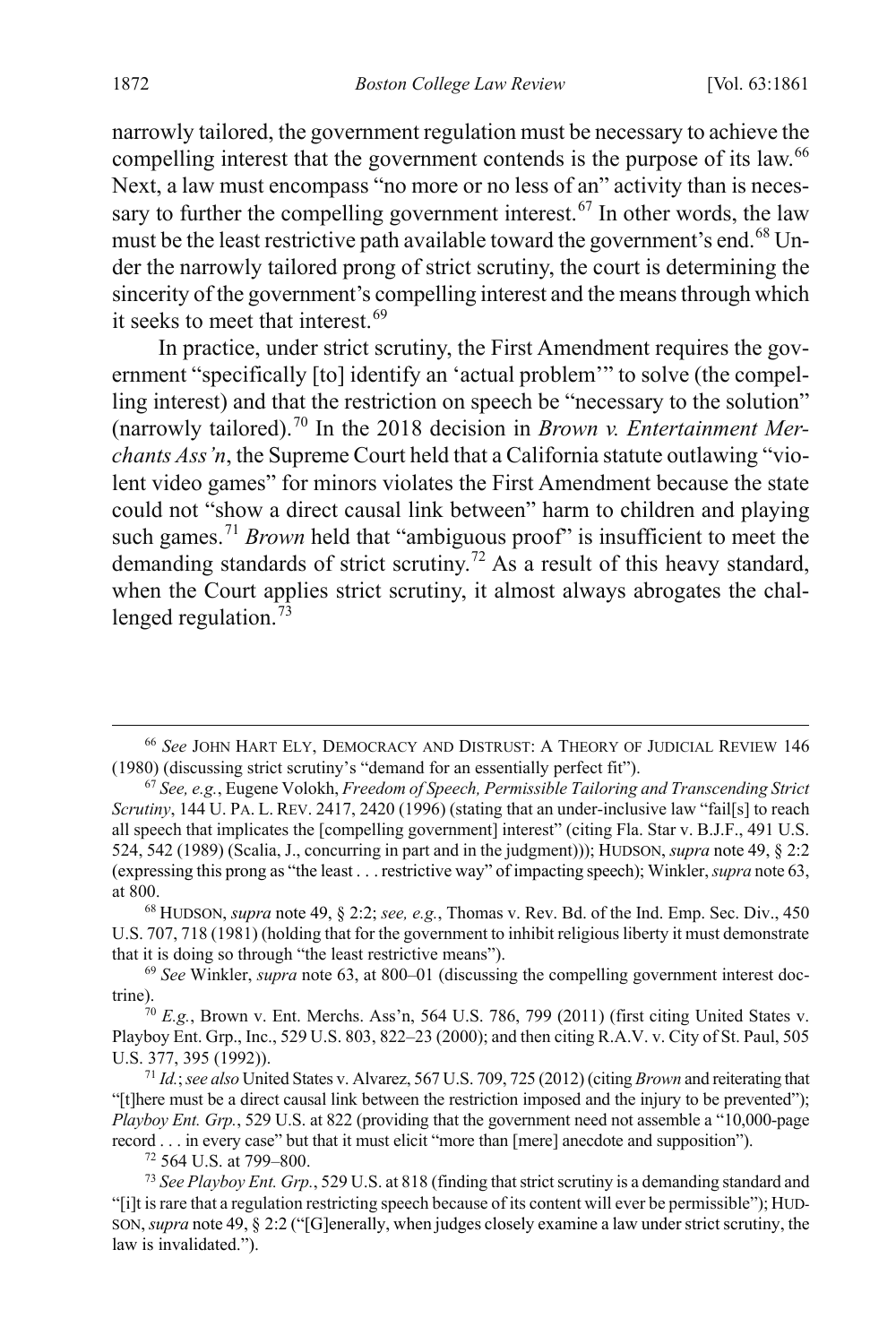The Supreme Court only applies intermediate scrutiny to review contentneutral regulations that create incidental effects on speech.[74](#page-13-1) Content-neutral laws engage every type of speech, regardless of their underlying content.<sup>[75](#page-13-2)</sup> Under intermediate scrutiny, the Court only reviews a challenged regulation to determine whether it advances an important governmental interest and only bur-dens speech as much as is necessary to advance this governmental interest.<sup>[76](#page-13-3)</sup>

Truly viewpoint-neutral and content-neutral regulation of speech receives the lowest level of review—rational basis scrutiny, which evaluates whether the governmental regulation might serve some legitimate governmental interest.<sup> $77$ </sup> Moreover, the Court will apply this standard of review to examine regulations restricting conduct, and not speech.[78](#page-13-5) Additionally, this standard of review also applies to certain speech that the Court considers to be outside the scope of the First Amendment's coverage and thus are not entitled to constitutional protection, such as "fighting words," verifiable threats, and provocation to commit immediate crimes.[79](#page-13-6)

<span id="page-13-2"></span><sup>75</sup> *See* HUDSON, *supra* note [49,](#page-9-6) § 2:2 (highlighting the difference between content-based and content-neutral regulations). An example of the differences between content-based and content-neutral regulations would be if a city implemented a statute that banned "all political billboards," which would be a content-based regulation because it is targeting billboards on the basis of their content that is, billboards employing political speech. *Id.* If, however, the city simply outlawed "all billboards" then that would more likely be permissible because it is not prohibiting billboards based on their content. *Id.*

<span id="page-13-3"></span><sup>76</sup> *See* Holder v. Humanitarian L. Project, 561 U.S. 1, 26–27 (2010) (quoting *Turner Broad.*, 520 U.S. at 189) (outlining the intermediate standard of review); HUDSON, *supra* note [49,](#page-9-6) § 2:2 (same).

<span id="page-13-4"></span><sup>77</sup> *See* Frederick Schauer, *The Boundaries of the First Amendment: A Preliminary Exploration of Constitutional Salience*, 117 HARV.L.REV. 1765, 1775 (2004) (explaining that rational basis scrutiny is an easy standard for the government to meet); Thomas v. Chi. Park Dist., 534 U.S. 316, 322–26 (2002) (holding that Chicago's permit scheme for groups of fifty or more to use a park was contentneutral because it applied to any gathering or speech that occurred in the park regardless of its message, and was therefore constitutional).

<span id="page-13-5"></span><sup>78</sup> *See* F.C.C. v. Beach Commc'ns, Inc., 508 U.S. 307, 314–15 (1993) (stating that a statute under rational basis review "bear[s] a strong presumption of validity" (citing Lyng v. Int'l Union, United Auto., Aerospace & Agric. Implement Workers of Am., 485 U.S. 360, 370 (1988))); Virginia v. Hicks, 539 U.S. 113, 123–24 (2003) (upholding as constitutional a trespass ordinance because it prohibits non-expressive conduct and not protected speech).

<span id="page-13-6"></span><sup>79</sup> *See* HUDSON, *supra* note [49,](#page-9-6) § 3.1 (explaining that the First Amendment jurisprudence has "distinguish[ed] between protected and unprotected speech" and speech is unprotected when histori-

<span id="page-13-1"></span><span id="page-13-0"></span> <sup>74</sup> *See* United States v. O'Brien, 391 U.S. 367, 377 (1968) (creating a four-part test for deciding whether "a government regulation is . . . justified": "if it is within the constitutional power of the Government; if it furthers an important or substantial government interest; if the governmental interest is unrelated to the suppression of free expression; and if the incidental restriction on alleged First Amendment freedoms is no greater than is essential to the furtherance of that interest"); Turner Broad. Sys., Inc. v. F.C.C., 512 U.S. 622, 662 (1994) (finding that a regulation that is content-neutral does not have to be the "least speech-restrictive means of advancing the Government's interest" but that it does need to be sufficiently narrowly tailored such that it does not "burden substantially more speech than is necessary to further the government's legitimate interests" (quoting Ward v. Rock Against Racism, 491 U.S. 781, 799 (1989))); HUDSON,*supra* not[e 49,](#page-9-6) § 2:2 (discussing the intermediate scrutiny standard).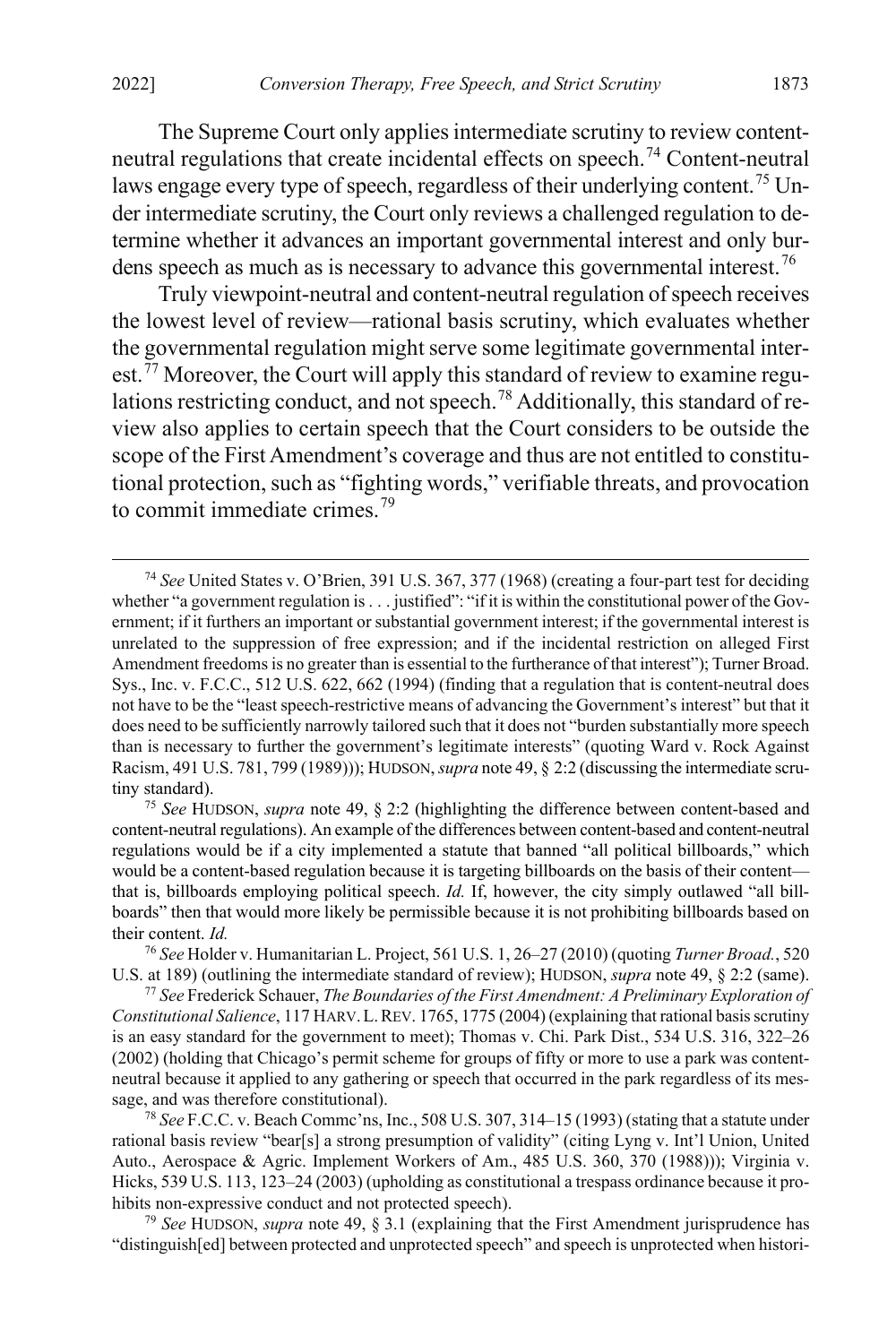#### <span id="page-14-0"></span>*C. Case History: Anti-SOCE Laws & the First Amendment*

From their enactment, anti-SOCE statutes have been met with lawsuits seeking to invalidate their provisions.<sup>[80](#page-14-2)</sup> This Section reviews the initial First Amendment challenges to anti-SOCE legislation, and the Third and Ninth Cir-cuits' different reasoning in upholding anti-SOCE statutes.<sup>[81](#page-14-3)</sup> First, Subsection One reviews the Ninth Circuit's decision to apply rational basis review in *Pickup v. Brown (Pickup II)*, along with Justice O'Scannlain's dissent.<sup>[82](#page-14-4)</sup> Next, Subsection Two discusses the Third Circuit's analysis of New Jersey's anti-SOCE legislation and determination that intermediate scrutiny is the correct level of review.[83](#page-14-5) Lastly, Subsection Three explores the recent Supreme Court decisions that undermine and abrogate the reasoning underlying the Third and Ninth Circuits' decisions. [84](#page-14-6)

#### 1. The Ninth Circuit

<span id="page-14-1"></span>On September 30, 2012 California enacted Senate Bill 1172 (SB 1172) which banned mental health providers from offering SOCE therapy to minors.[85](#page-14-7) In response, various mental health practitioners who provided SOCE therapy filed lawsuits challenging the constitutionality of the statute.<sup>[86](#page-14-8)</sup> Two different federal judges in the district court of California split on the issue of whether SB 1172 was unconstitutional.<sup>[87](#page-14-9)</sup> The Eastern District of California in *Welch v. Brown* granted the plaintiffs' preliminary injunction against SB

<sup>85</sup> CAL. BUS. & PROF. CODE § 865.1 (West 2013).

cally and customarily the speech has essentially "no social value"); Chaplinsky v. New Hampshire, 315 U.S. 568, 571–72 (1942) (holding that protection of free speech is qualified and conditional and that historically courts have prohibited specific and narrow classes of speech without violating the Constitution).

<span id="page-14-2"></span><sup>80</sup> *See, e.g.*, Welch v. Brown, 907 F. Supp. 2d 1102, 1105 (E.D. Cal. 2012) (finding SB 1172 unconstitutional), *rev'd*, *Pickup II*, 740 F.3d 1208 (9th Cir. 2014), *abrogated by* Nat'l Inst. of Fam. & Life Advocs. v. Becerra (*NIFLA*), 138 S. Ct. 2361 (2018); Pickup v. Brown (*Pickup I*), 42 F. Supp. 3d 1347, 1362 (E.D. Cal. 2012) (upholding SB 1172 as constitutional), *aff'd*, 740 F.3d at 1208, *abrogated by NIFLA*, 138 S. Ct. at 2361.

<span id="page-14-3"></span><sup>81</sup> *See infra* note[s 85–](#page-14-1)[142](#page-22-0) and accompanying text.

<sup>82</sup> *See infra* note[s 85–](#page-14-1)[106](#page-17-0) and accompanying text.

<sup>83</sup> *See infra* note[s 107](#page-17-1)[–122](#page-19-0) and accompanying text.

<sup>84</sup> *See infra* note[s 123](#page-19-1)[–142](#page-22-0) and accompanying text.

<span id="page-14-8"></span><span id="page-14-7"></span><span id="page-14-6"></span><span id="page-14-5"></span><span id="page-14-4"></span><sup>86</sup> *See, e.g.*, Welch v. Brown, 907 F. Supp. 2d 1102, 1105 (E.D. Cal. 2012) (finding SB 1172 unconstitutional), *rev'd*, *Pickup II*, 740 F.3d 1208 (9th Cir. 2014), *abrogated by* Nat'l Inst. of Fam. & Life Advocs. v. Becerra (*NIFLA*), 138 S. Ct. 2361 (2018); Pickup v. Brown (*Pickup I*), 42 F. Supp. 3d 1347, 1362 (E.D. Cal. 2012) (upholding SB 1172 as constitutional), *aff'd*, 740 F.3d at 1208, *abrogated by NIFLA*, 138 S. Ct. at 2361.

<span id="page-14-9"></span><sup>87</sup> *See Welch*, 907 F. Supp. 2d at 1105 (granting the plaintiffs' preliminary injunction of SB 1172 because it did not pass strict scrutiny and was therefore an unconstitutional restriction on freedom of speech); *Pickup I*, 42 F. Supp. 3d at 1362 (denying the plaintiffs' preliminary injunction, holding that SB 1172 regulated conduct, not speech, and applying rational basis review to determine that SB 1172 did not violate constitutional protections).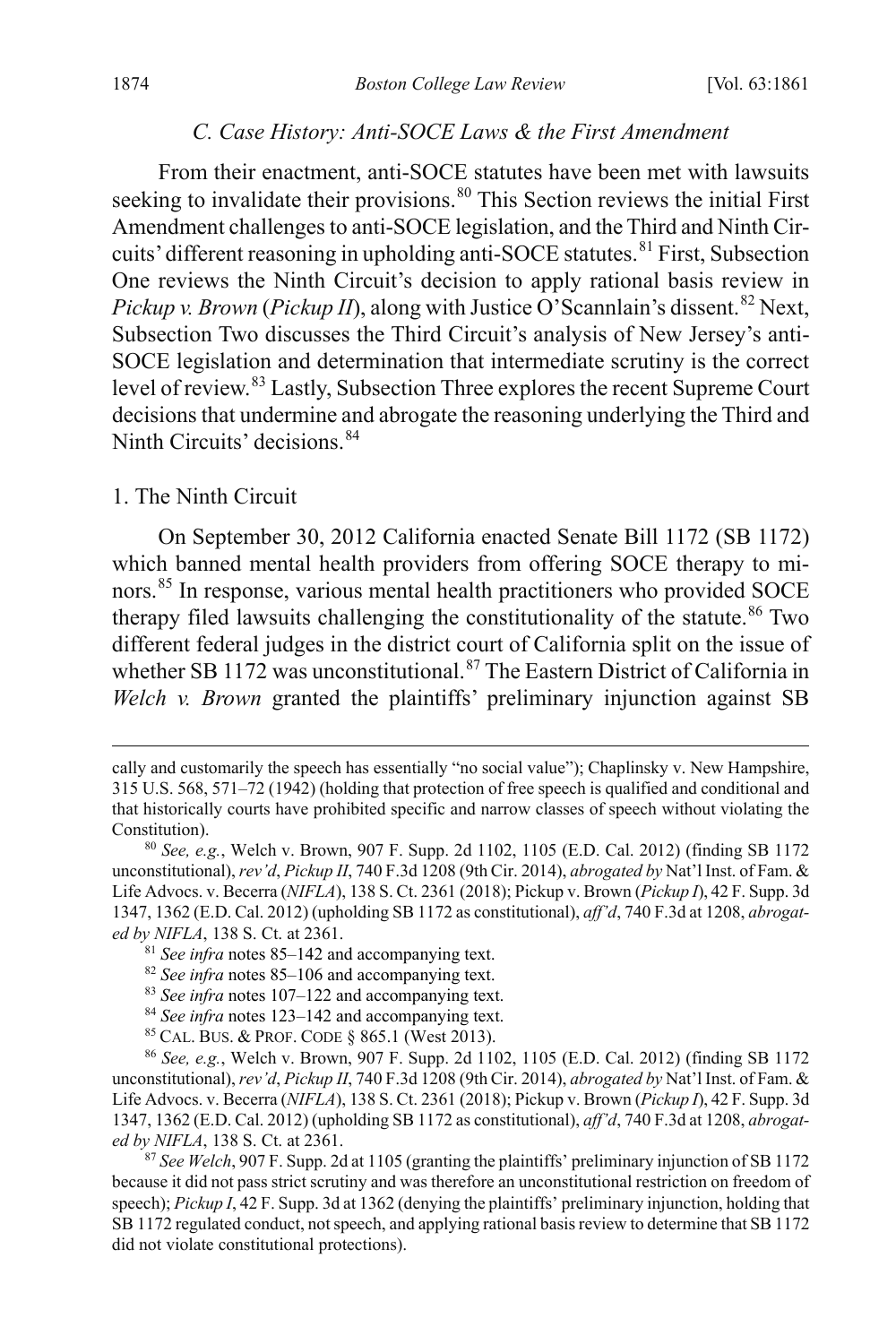1172.[88](#page-15-0) The court concluded that the prohibition was content-based and viewpoint discriminatory, and applied strict scrutiny to review SB 1172, which the statute did not survive.<sup>[89](#page-15-1)</sup> One day later, a different judge in the Eastern District of California reviewed a similar challenge to SB 1172 in *Pickup v. Brown*  ( $Pickup\ D$ <sup>00</sup> Here, the court came to a different conclusion–that SB 1172 regu-lated conduct, not speech, and therefore did not violate the First Amendment.<sup>[91](#page-15-3)</sup> Even though practitioners conduct the therapy through spoken words, the government could still regulate it because "the key component of [therapy] is [that it is] treatment" and not "pure speech."[92](#page-15-4) As a result, the district court in *Pickup I* applied rational basis review, which SB 1172 easily passed.<sup>[93](#page-15-5)</sup>

In 2014, the Ninth Circuit, in *Pickup II*, consolidated the two appeals from *Welch* and *Pickup I*, eventually affirming the *Pickup I* decision and over-

<sup>90</sup> 42 F. Supp. 3d at 1349.

<span id="page-15-4"></span><sup>92</sup> *Pickup I*, 42 F. Supp. 3d at 1359 (quoting *NAAP*, 228 F.3d at 1054). Therefore, the court held that mental health providers did not enjoy special First Amendment protection merely because their conduct was through speech. *Id.* at 1359–60.

<span id="page-15-5"></span>93 *Id.* at 1362, 1376. Under rational basis review, the district court found that California had a legitimate, rational reason for banning SOCE therapy, and did so through appropriate means. *Id.* at 1375–76. The government had a clear interest in safeguarding the "physical and psychological well-being of [California] minors." *Id.* at 1376 (quoting S.B. 1172, 2012 Leg., Reg. Sess. § 1(n) (Cal. 2012)). Therefore, the law survived a free speech challenge. *Id.* at 1376–77.

 <sup>88</sup> 907 F. Supp. 2d at 1117, 1122.

<span id="page-15-1"></span><span id="page-15-0"></span><sup>&</sup>lt;sup>89</sup> Id. Plaintiffs sought, and the court granted, a preliminary injunction against enforcement of SB 1172. *Id.* at 1105. The court held that because the law regulated "talk therapy" based on the message conveyed, the law was a content-based regulation. *Id* at 1117. Specifically, the court found that the legislature engaged in content-based and viewpoint-based discrimination in enacting SB 1172 because they limited the subject matter in talk therapy by only regulating the viewpoint that homosexuality is changeable. *Id.* The court reasoned that because SB 1172 was facially content- and viewpoint-based, the court should apply strict scrutiny review. *Id.* The court determined that SB 1172 was likely to fail strict scrutiny review because the state did not have a compelling enough interest, and the law was under-inclusive because it only applied to mental health providers (as unlicensed SOCE practitioners, like religious leaders, could still administer SOCE to minors). *Id.* at 1119–21.

<span id="page-15-3"></span><span id="page-15-2"></span><sup>&</sup>lt;sup>91</sup> *Id.* at 1357–62. The court reasoned that the ban on SOCE only prohibited mental health professionals from practicing SOCE therapy, but still allowed them to talk about and endorse it to their clients. *Id.* at 1357–58. The court concluded that it was immaterial that practitioners conducted some, or all, of the therapy via speech. *Id.* at 1359–60. To support this decision, the district court relied on *National Ass'n for the Advancement of Psychoanalysis v. California Board of Psychology (NAAP)*. *Id.* (citing 228 F.3d 1043 (9th Cir. 2000)). In *NAAP*, the plaintiffs challenged California's licensing scheme for psychoanalysts under the freedom of speech clause. 228 F.3d at 1049. Here, the court noted that the government may regulate a "course of conduct" even if the conduct is "in part initiated, evidenced, or carried out by means of language, either spoken, written, or printed." *Id.* at 1053 (quoting Giboney v. Empire Storage & Ice Co., 336 U.S. 490, 502 (1949)). The court rejected NAAP's claims that psychoanalysis is "pure speech," and quoted the district court's conclusion that "the key component of psychoanalysis is the treatment of emotional suffering and depression, *not*speech. . . . That psychoanalysts employ speech to treat their clients does not entitle them, or their profession, to special First Amendment protection." *Id.* at 1053–54 (quoting Nat'l Ass'n for the Advancement of Psychoanalysis v. Cal. Bd. of Psychology, No. 97-CV-3913-WHO, \*13 (N.D. Cal. Jan. 8, 1999) (alteration in original).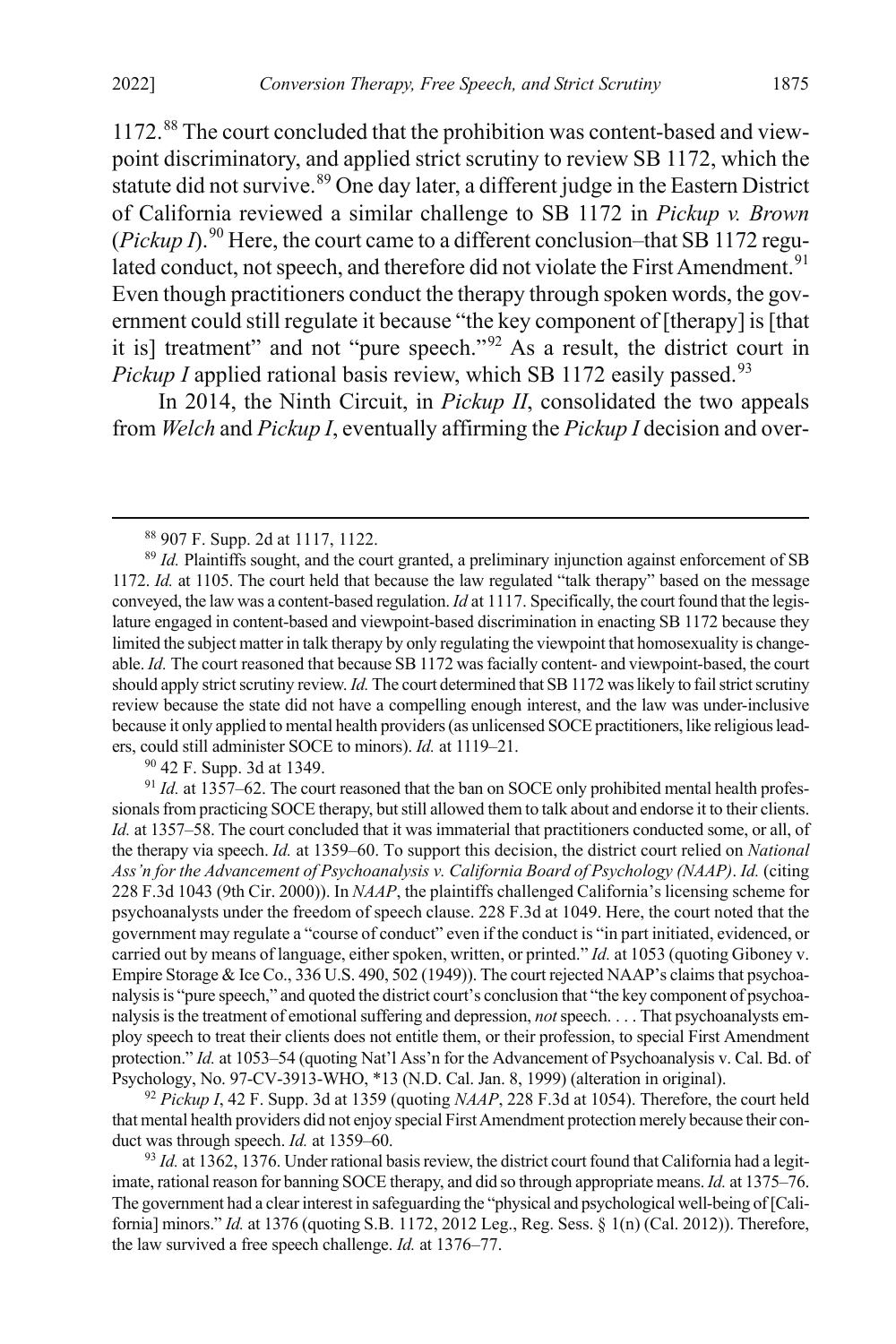ruling *Welch*. [94](#page-16-0) The Ninth Circuit adopted the reasoning from *Pickup I*, holding that SB 1172 regulated conduct, not speech, and therefore rational basis review was the correct standard to apply.<sup>[95](#page-16-1)</sup> To support this decision, the Ninth Circuit noted that the law only prohibited the actual practice of SOCE, but still allowed mental health practitioners to express their opinion of SOCE and to rec-ommend it.<sup>[96](#page-16-2)</sup> The court concluded that anything beyond this approach could mean that "any prohibition of a particular medical treatment would raise First Amendment concerns because of its incidental effect on speech."<sup>[97](#page-16-3)</sup> Further, any other employment of the First Amendment could infringe upon the states' recog-nized ability to monitor licensed healthcare professions.<sup>[98](#page-16-4)</sup>

After concluding that SOCE therapy is conduct rather than speech, the Ninth Circuit then reviewed whether the legislature's stated purpose for SB 1172 had rational support.<sup>[99](#page-16-5)</sup> The court found unequivocal support for the legislature's stated purpose of preventing harm to minors, and noted that the evi-dence on which the state relied was "well-documented."<sup>[100](#page-16-6)</sup> The evidence relied on by California's legislature was profuse, and encompassed the prevailing opinion of the medical and psychological community that "SOCE was harmful and ineffective."<sup>[101](#page-16-7)</sup> Because California asserted a valid interest and the enactment of SB 1172 was directly related to this purpose, the Ninth Circuit rejected the free speech challenge.<sup>[102](#page-16-8)</sup>

<span id="page-16-5"></span><sup>99</sup> *Pickup II*, 740 F.3d at 1230–32. SB 1172 states that "California has a compelling interest in protecting the physical and psychological well-being of minors, including lesbian, gay, bisexual, and transgender youth, and in protecting its minors against exposure to serious harms caused by sexual orientation change efforts." S.B. 1172, 2012 Leg., Reg. Sess. § 1(n) (Cal. 2012).

<span id="page-16-6"></span><sup>100</sup> *Pickup II*, 740 F.3d at 1223, 1231–32;*see* S.B. 1172 § 1(b)–(m) (detailing the different associations that have commented on SOCE therapy).

<span id="page-16-8"></span><span id="page-16-7"></span><sup>101</sup> *Pickup II*, 740 F.3d at 1232*.* The evidence included reports and position papers from many professional mental health organizations. *See* S.B. 1172 § 1(b)–(m) (listing the numerous organizations on which the legislature relied in enacting the legislation).

<sup>102</sup> *Pickup II*, 740 F.3d at 1231–32.

<span id="page-16-0"></span> <sup>94</sup> *Pickup II*, 740 F.3d 1208, 1222, 1236 (9th Cir. 2014), *abrogated by* Nat'l Inst. of Fam. & Life Advocs. v. Becerra (*NIFLA*), 138 S. Ct. 2361 (2018).

<span id="page-16-1"></span><sup>95</sup> *Id.* at 1229, 1231–32. The court held that the law banning SOCE therapy was a "regulation of professional conduct," which was a valid state police power, even if the banning may have some "incidental effect on [therapists'] speech." *Id*. at 1229 (emphasis omitted) (citing Lowe v. S.E.C., 472 U.S. 181, 232 (1985) (White, J., concurring in the result)).

<span id="page-16-2"></span><sup>96</sup> *Id.* at 1223; *see supra* not[e 14](#page-3-5) and accompanying text (listing out the actions and speech that SB 1172 does not prevent).

<span id="page-16-3"></span><sup>97</sup> *Pickup II*, 740 F.3d at 1229; *see* Conant v. Walters, 309 F.3d 629, 634–37 (9th Cir. 2002) (concluding that the government can prohibit a doctor from prescribing marijuana because the speech for a prescription is incidental to the conduct of authorizing a prescription, but holding that the government could not ban the doctor from recommending or discussing medical marijuana with patients because of First Amendment free speech protections).

<span id="page-16-4"></span><sup>98</sup> *Pickup II*, 740 F.3d at 1229; *see* Giboney v. Empire Storage & Ice Co*.*, 336 U.S. 490, 502 (1949) (holding that merely because a conduct effectuates entirely or partially through speech does not mean that it is violating the freedom of speech).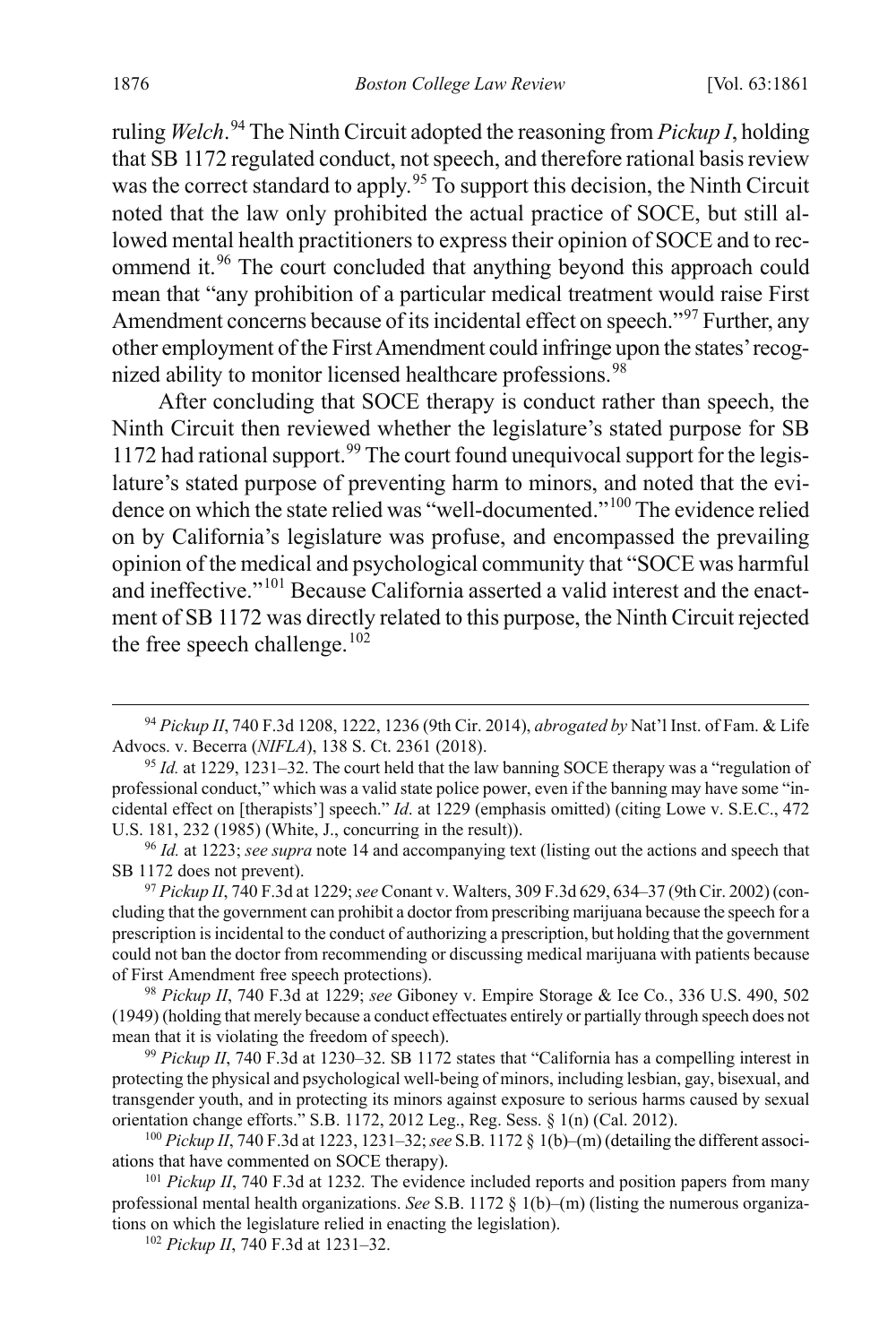Justice O'Scannlain of the Ninth Circuit wrote a strongly worded dissent, calling into question the Court's decision to "avoid First Amendment judicial scrutiny by defining  $[SOCE$  therapy $]$  as 'conduct'" rather than speech.<sup>[103](#page-17-2)</sup> He worried that the court was entering into a labeling game, and that the government could evade the First Amendment by simply labeling an action as conduct instead of speech.<sup>[104](#page-17-3)</sup> The dissent was hesitant to believe that a court could determine when mental health professionals were administering treatment (con-duct) versus purely engaging in protected speech.<sup>[105](#page-17-4)</sup> Although Justice O'Scannlain took "no view as to the merits of SB 1172" or whether the law would survive intermediate or strict scrutiny, he was steadfast that the law should not evade First Amendment review.<sup>[106](#page-17-5)</sup>

#### <span id="page-17-0"></span>2. The Third Circuit

<span id="page-17-1"></span>In contrast to the Ninth Circuit's decision in *Pickup II*, the Third Circuit in September 2014 concluded in *King v. Governor of New Jersey* that anti-SOCE laws did not target conduct, but did in fact target speech.<sup>[107](#page-17-6)</sup> The court rejected the Ninth Circuit's reasoning that spoken words became conduct merely because they were the medium through which the therapy occurred.<sup>[108](#page-17-7)</sup> Citing to the Supreme Court's 2010 decision in *Holder v. Humanitarian Law Project*, the Third Circuit echoed Justice O'Scannlain's dissent in *Pickup II*,

<sup>106</sup> *Id.* at 1221.

<span id="page-17-2"></span> <sup>103</sup> *See id.* at 1215 (O'Scannlain, J., dissenting from the denial of rehearing en banc) ("By labeling such speech as 'conduct,' the panel's opinion has entirely exempted such regulation from the First Amendment. In so doing, the panel contravenes recent Supreme Court precedent, ignores established free speech doctrine, misreads our cases, and thus insulates from First Amendment scrutiny California's prohibition—in the guise of a professional regulation—of politically unpopular expression.").

<span id="page-17-3"></span><sup>104</sup> *Id.* at 1216 ("In other words, the government's *ipse dixit* cannot transform 'speech' into 'conduct' that it may more freely regulate.").

<span id="page-17-4"></span><sup>&</sup>lt;sup>105</sup> *Id.* at 1215–16 (criticizing the majority as not putting forth any adequate process for determining when the therapist is using speech that is treatment, or conduct, and when their talking is merely speech).

<span id="page-17-6"></span><span id="page-17-5"></span><sup>107</sup> King v. Governor of N.J., 767 F.3d 216, 224–25 (3d Cir. 2014), *abrogated by* Nat'l Inst. of Fam. & Life Advocs. v. Becerra (*NIFLA*), 138 S. Ct. 2361 (2018). The district court in *King* originally had ruled that New Jersey's anti-SOCE provision regulated conduct, not speech, relying heavily on the Ninth Circuit's decision in *Pickup II*. King v. Christie, 981 F. Supp. 2d 296, 303, 312–14 (D.N.J. 2013), *aff'd sub nom. King*, 767 F.3d at 216. The district court found that the words spoken during therapy were merely the tool employed by mental health professionals to administer treatment. *Id.* at 319. New Jersey's ban was substantially similar to California's anti-SOCE legislation. *Id.* at 313–14. The law only banned the practice of SOCE, while allowing licensed mental health professionals to speak publicly and privately about SOCE, discuss it as an option for their clients, and refer people to religious leaders who could perform the therapy. *Id.*; *see also* CAL. BUS. & PROF. CODE § 865.1 (West 2022) (prohibiting SOCE therapy); N.J. STAT. ANN. § 45:1-55 (West 2021) (same).

<span id="page-17-7"></span><sup>108</sup> *King*, 767 F.3d at 228 (noting that *Holder v. Humanitarian Law Project* disagreed with the idea that "communications [are] 'conduct' when . . . used [for] professional services"). Additionally, the court found that the process of categorizing certain communications as conduct or speech was no easy process and could be a ripe target for manipulation). *Id.*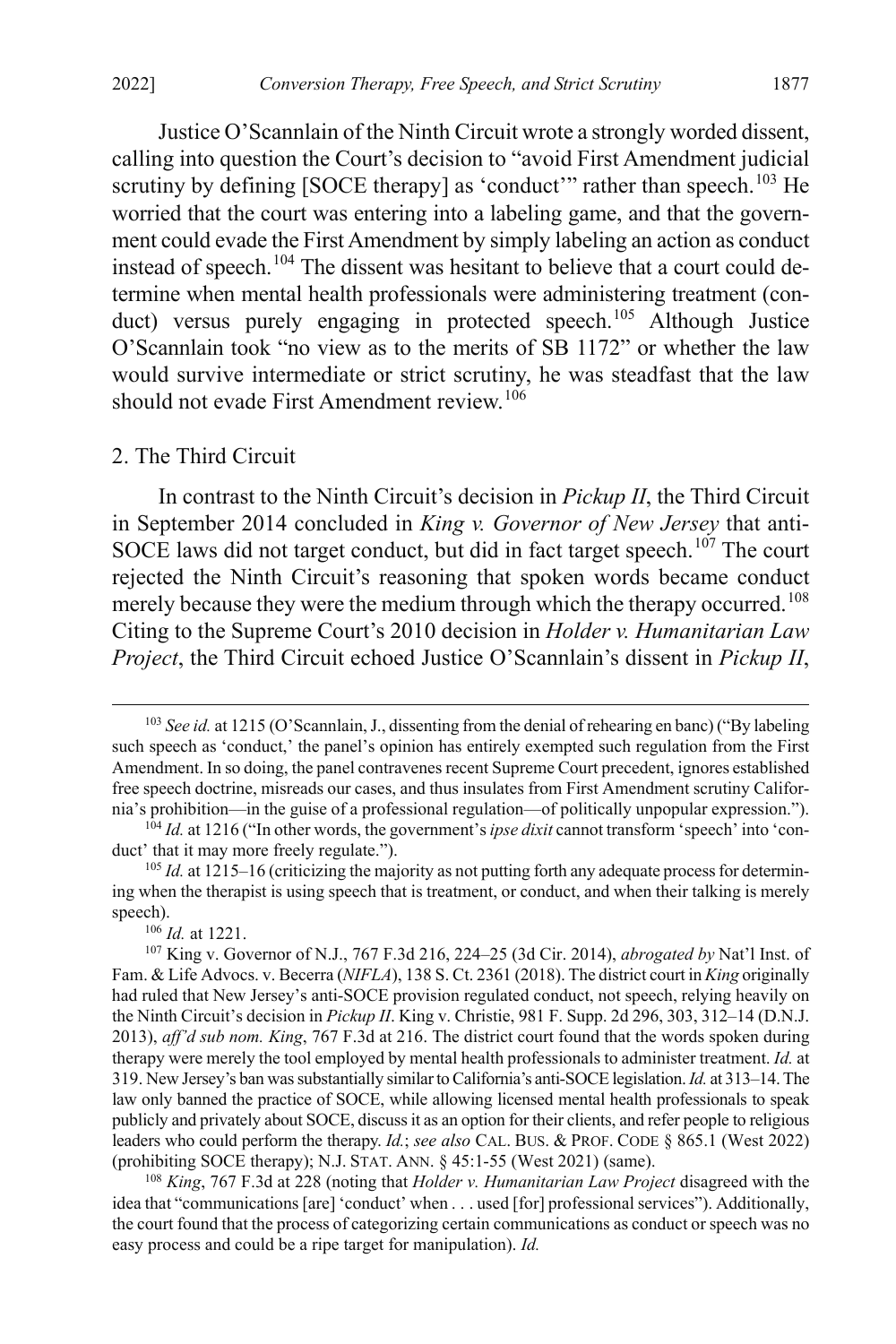concluding that the court could not adequately distinguish between communications that were speech and others that were conduct, as this process was highly "susceptible to manipulation."[109](#page-18-0) In *Humanitarian Law Project*, the Supreme Court determined that a federal statute prohibiting the provision of "material support" to designated terrorist organizations was a regulation on speech.<sup>[110](#page-18-1)</sup> The government argued that the law regulated conduct because the statute expressly prohibited providing aid to terrorist organizations.<sup>[111](#page-18-2)</sup> The Supreme Court rejected the government's argument, holding instead that the statute regulated speech because the plaintiffs were "communicating a message," which did not change simply because of the function the speech served.<sup>[112](#page-18-3)</sup>

The Third Circuit applied the reasoning of *Humanitarian Law Project* to the anti-SOCE law in *King*, holding that it regulated speech.<sup>[113](#page-18-4)</sup> The court only applied intermediate review, however, because the law regulated "professional speech."<sup>[114](#page-18-5)</sup> The court made this conclusion because of the historical understanding that the state has the power "to regulate . . . certain professions."[115](#page-18-6) It follows then, the court reasoned, that a professional's speech experiences reduced protection when the professional is providing services to a client on the foundation of the professional's expertise.<sup>[116](#page-18-7)</sup> If, however, the "professional is

<span id="page-18-5"></span><span id="page-18-4"></span><span id="page-18-3"></span><span id="page-18-2"></span><sup>114</sup> *Id.* (stating that under the Supreme Court's holding in *Humanitarian Law Project*, the present court should have no trouble concluding that the statute regulates speech); *see also Humanitarian L. Project*, 561 U.S. at 26–28 (holding that the statute regulates speech because the plaintiffs want to speak to the designated terrorist organizations about international law).

<span id="page-18-6"></span><sup>115</sup> *King*, 767 F.3d at 229 (stating that the idea that a state could "regulate . . . certain professions" is deeply rooted in our nation's jurisprudence"). The court then described how these two concepts, freedom of speech and government regulation of professions, sometimes butt heads. *Id.* at 229–30. Consequently, our legislative history developed such that certain state regulations of professions could entail regulation of speech, and therefore by extension the state could regulate some professional speech. *Id.* at 230.

<span id="page-18-7"></span><sup>116</sup> *Id.* at 232. The fact that the state licenses these professionals establishes or perhaps bolsters the trust in them because these individuals have expertise that the general public does not. *Id.* It is in the state's interest then to regulate these professions, especially those related to public health. *Id.* Most professionals, medical and mental health practitioners especially, engage in communication with their clients; the court therefore concluded that not allowing the state to regulate any of this speech, merely because it is speech, would "handcuff" the state and its interest in regulating professionals. *See id.*  ("The practice of medicine, like all human behavior, transpires through the medium of speech. In regulating the practice, therefore, the state must necessarily also regulate professional speech." (quot-

<span id="page-18-0"></span> <sup>109</sup> *Id.* at 227–28 (quoting *Pickup II*, 740 F.3d at 1215–16 (O'Scannlain, J., dissenting from the denial of rehearing en banc)) (pointing out the difficulty in determining when the speech by therapists is truly speech and when it is treatment); Holder v. Humanitarian L. Project, 561 U.S. 1, 27 (2010) (concluding that the statute under review was a content-based regulation of speech).

<span id="page-18-1"></span> $110\,561$  U.S. at 25–28, 36–38, 39 (finding that the statute regulates speech, specifically a certain viewpoint, but the statute does not violate the First Amendment freedom of speech because the support provided to terrorist groups is dangerous and could lead to helping the terrorist groups in their illegal and dangerous endeavors).

<sup>111</sup> *Id.* at 26.

<sup>112</sup> *Id.* at 26–28.

<sup>113</sup> *King*, 767 F.3d at 225, 235.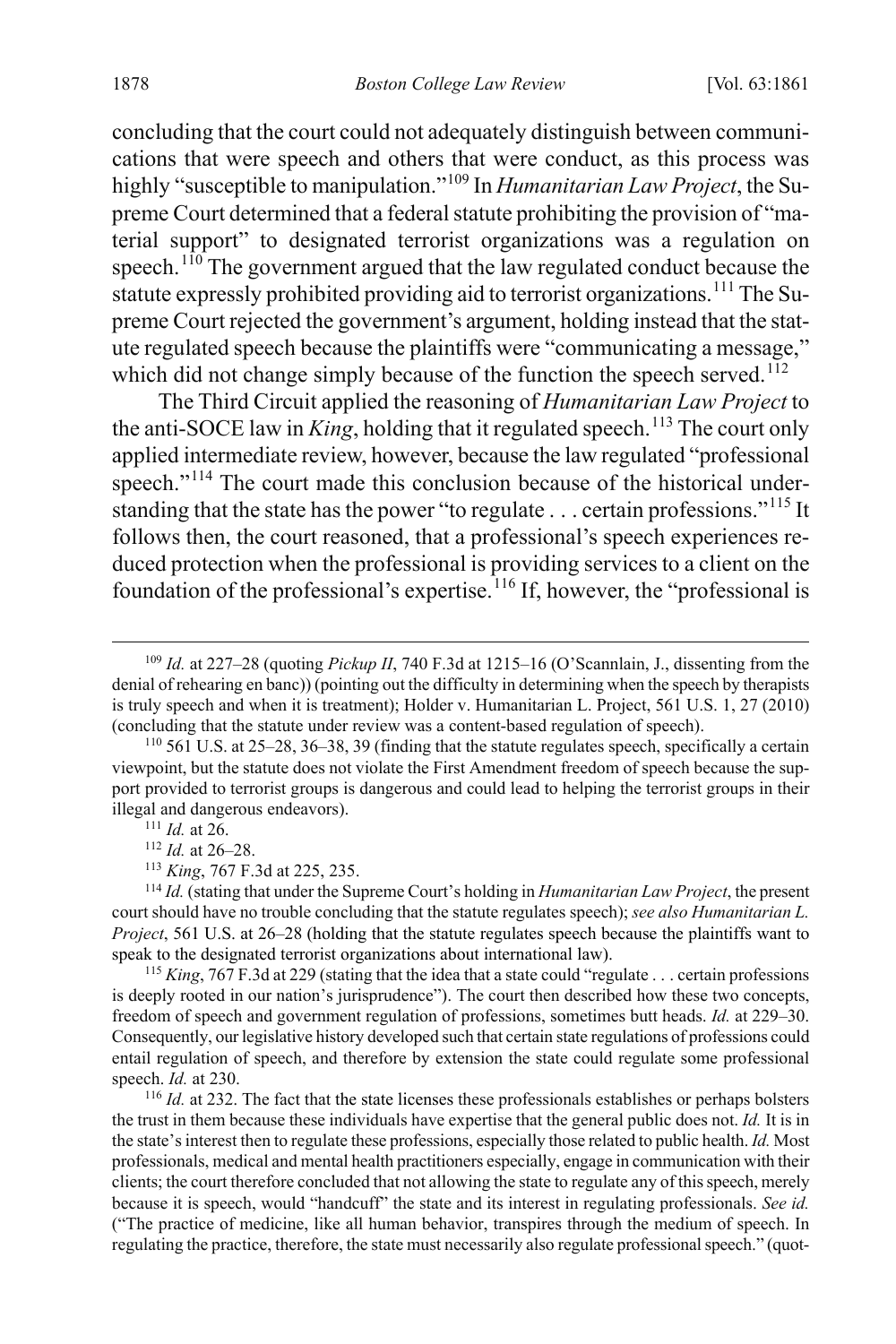speaking to the public . . . or offering [a] personal opinion to a client," then complete First Amendment safeguards will apply because such communication is not professional speech. $117$ 

Based on this reasoning, the Third Circuit held that SOCE therapy is professional speech because when speaking, the mental health practitioner is providing a service to the client.<sup>[118](#page-19-3)</sup> Thus, the court concluded that it should apply intermediate review.<sup>[119](#page-19-4)</sup> Under intermediate review, the prohibitions on professional speech are constitutional only if they limit speech to the degree necessary to effectuating the state's important interest in safeguarding its citi-zens.<sup>[120](#page-19-5)</sup> The Third Circuit found that New Jersey's anti-SOCE legislation survived intermediate review because the state had a strong and valid interest in protecting minors from harmful psychiatric procedures.<sup>[121](#page-19-6)</sup> Moreover, the means by which New Jersey protected these minors was directly advanced by the statute, and the statute was not more extensive than necessary to protect the minors' well-being.<sup>[122](#page-19-7)</sup>

#### <span id="page-19-0"></span>3. The Supreme Court

The Supreme Court thus far has not addressed the constitutionality of anti-SOCE legislations under the First Amendment.[123](#page-19-8) But, in *Reed v. Town of* 

<sup>118</sup> *Id.* at 233.

<span id="page-19-4"></span><span id="page-19-3"></span><sup>119</sup> *Id.* The Third Circuit also supported the professional speech distinction by drawing parallels to the commercial speech doctrine. *Id.* Commercial speech is "truthful, non-misleading speech that proposes a legal economic transaction," and it "enjoys diminished protection under the First Amendment." *Id.* (citing Ohralik v. Ohio State Bar Ass'n, 436 U.S. 447, 454–59 (1978)). The Supreme Court has recognized that "commercial speech [does have] value because it facilitates the 'free flow of commercial information,' in which both the intended recipients and society at large have a strong interest." *Id.* (first citing Va. State Bd. of Pharmacy v. Va. Citizens Consumer Council, Inc., 425 U.S. 748, 763–64 (1976); and then citing Cent. Hudson Gas & Elec. Corp. v. Pub. Serv. Comm'n of N.Y., 447 U.S. 557, 561–62 (1980))). Although commercial speech has value, the Supreme Court has still not hesitated to recognize that it is different from speech typically protected under the First Amendment because commercial activity is an area that states have traditionally regulated. *Id.* at 234. Therefore, courts evaluate commercial speech according to a lower level of review than strict scrutiny, specifically intermediate scrutiny. *Id.* Commercial and professional speech are similar in that they both have value to individuals and the public at large, but are both areas that the state has traditionally regulated; therefore, the Third Circuit concluded that it should also evaluate professional speech according to intermediate scrutiny. *Id.* at 235.

<span id="page-19-5"></span><sup>120</sup> *Id.* at 233, 235. Intermediate scrutiny means that that a government regulation is "constitutional only if [it] directly advance[s] the State's interest in protecting its citizens from harmful or ineffective professional practices and [is] no more extensive than necessary to serve that interest." *Id.* at 233.

<sup>121</sup> *Id.* at 237–40.

<sup>122</sup> *Id.*

<span id="page-19-8"></span><span id="page-19-7"></span><span id="page-19-6"></span><sup>123</sup> *See* Nat'l Inst. of Fam. & Life Advocs. v. Becerra (*NIFLA*), 138 S. Ct. 2361, 2369, 2371, 2375 (2018) (abrogating only the reasoning underlying *Pickup II* and *King*, but leaving intact the holdings that California's and New Jersey's anti-SOCE laws are valid).

<span id="page-19-2"></span>ing Robert Post, *Informed Consent to Abortion: A First Amendment Analysis of Compelled Physician Speech*, 2007 U. ILL. L. Rev. 939, 950)).

<span id="page-19-1"></span><sup>117</sup> *Id.*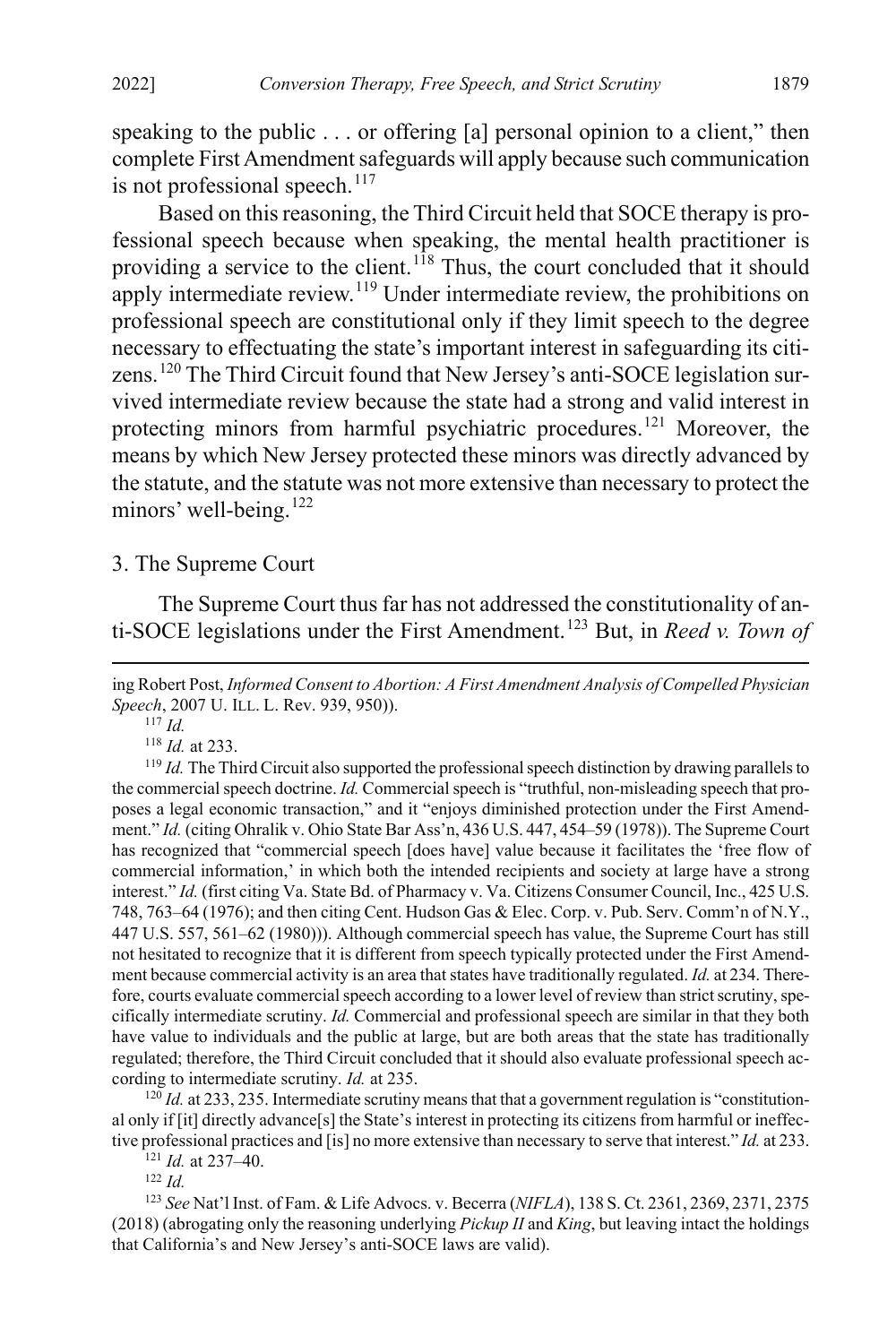*Gilbert* and *National Institute of Family and Life Advocates v. Becerra* (*NI-FLA*), the Court undermined and abrogated the majority of the Ninth and Third Circuit's reasoning in *Pickup II* and *King*. [124](#page-20-0) First, in 2015, the Supreme Court held in *Reed* that "[c]ontent-based laws . . . are presumptively unconstitution-al" and must satisfy strict scrutiny.<sup>[125](#page-20-1)</sup> Here, the Supreme Court was reviewing the Town's sign code provisions and found them to be content-based regulations of speech because the provisions targeted the "communicative content of the sign[s]."<sup>[126](#page-20-2)</sup> In rendering this decision, the Supreme Court essentially mandated that strict scrutiny applies "regardless of the government's . . . motive $"$ <sup>[127](#page-20-3)</sup>

The primary imperative, the Court concluded, is figuring out whether the regulation is facially content-based; if so, the reviewing court must deploy strict scrutiny.<sup>[128](#page-20-4)</sup> If the law is content-based on its face then a court must evaluate it under strict scrutiny despite the government's motive, lack of hostility to the underlying content, or any "content-neutral justification."<sup>[129](#page-20-5)</sup> Stated differently, "an innocuous justification" does not change the analysis of a "facial-ly content-based law into one that is content-neutral."<sup>[130](#page-20-6)</sup>

*Reed*'s jurisprudence thus undercuts the Ninth Circuit's reasoning in *Pickup II* because a facial review of California's anti-SOCE statute would reveal that it is facially content-based, and *Reed* therefore mandates strict scrutiny review.[131](#page-20-7) Instead of labeling California's anti-SOCE statute as conduct that a court may analyze under rational basis review, courts post-*Reed* would classi-

<sup>127</sup> *Id.* at 165–66.

<span id="page-20-0"></span> <sup>124</sup> *See, e.g.*, *id.* at 2371–75 (abrogating the reasoning under *King* and *Pickup II*); *King*, 767 F.3d at 233, 237 (holding that anti-SOCE legislation is professional speech subject to intermediate scrutiny); *Pickup II*, 740 F.3d 1208, 1225–32, 1236 (9th Cir. 2014) (upholding California's SOCE prohibition as a constitutional restriction on conduct because the actual administration of SOCE therapy is a professional service), *abrogated by NIFLA*, 138 S. Ct. at 2361.

<sup>&</sup>lt;sup>125</sup> Reed v. Town of Gilbert, 576 U.S. 155, 163 (2015).

<span id="page-20-2"></span><span id="page-20-1"></span><sup>&</sup>lt;sup>126</sup> *Id.* at 164. The Supreme Court was reviewing the Town's ordinance that regulated "[t]emporary [d]irectional [s]igns," ruling that they facially regulated content (temporary directions) and therefore were subject to a strict scrutiny analysis. *Id.* Applying strict scrutiny, the court concluded that the signs were not narrowly tailored to serve a compelling state interest. *Id.* at 171.

<span id="page-20-4"></span><span id="page-20-3"></span><sup>&</sup>lt;sup>128</sup> *Id.* "This commonsense meaning of the phrase 'content based' requires a court to consider whether a regulation of speech 'on its face' draws distinctions based on the message a speaker conveys." *Id.* at 163–64 (citing Sorrell v. IMS Health Inc., 564 U.S. 552, 566 (2011)).

<sup>&</sup>lt;sup>129</sup> *Id.* at 165 (quoting City of Cincinnati v. Discovery Network, Inc., 507 U.S. 410, 429 (1993)). <sup>130</sup> *Id.* at 166.

<span id="page-20-7"></span><span id="page-20-6"></span><span id="page-20-5"></span><sup>131</sup> *See id.* (mandating strict scrutiny where a statute is facially content-based); *Pickup II*, 740 F.3d 1208, 1225–30 (9th Cir. 2014) (applying rational basis review after determining that California's statute regulates conduct rather than speech), *abrogated by* Nat'l Inst. of Fam. & Life Advocs. v. Becerra (*NIFLA*), 138 S. Ct. 2361 (2018).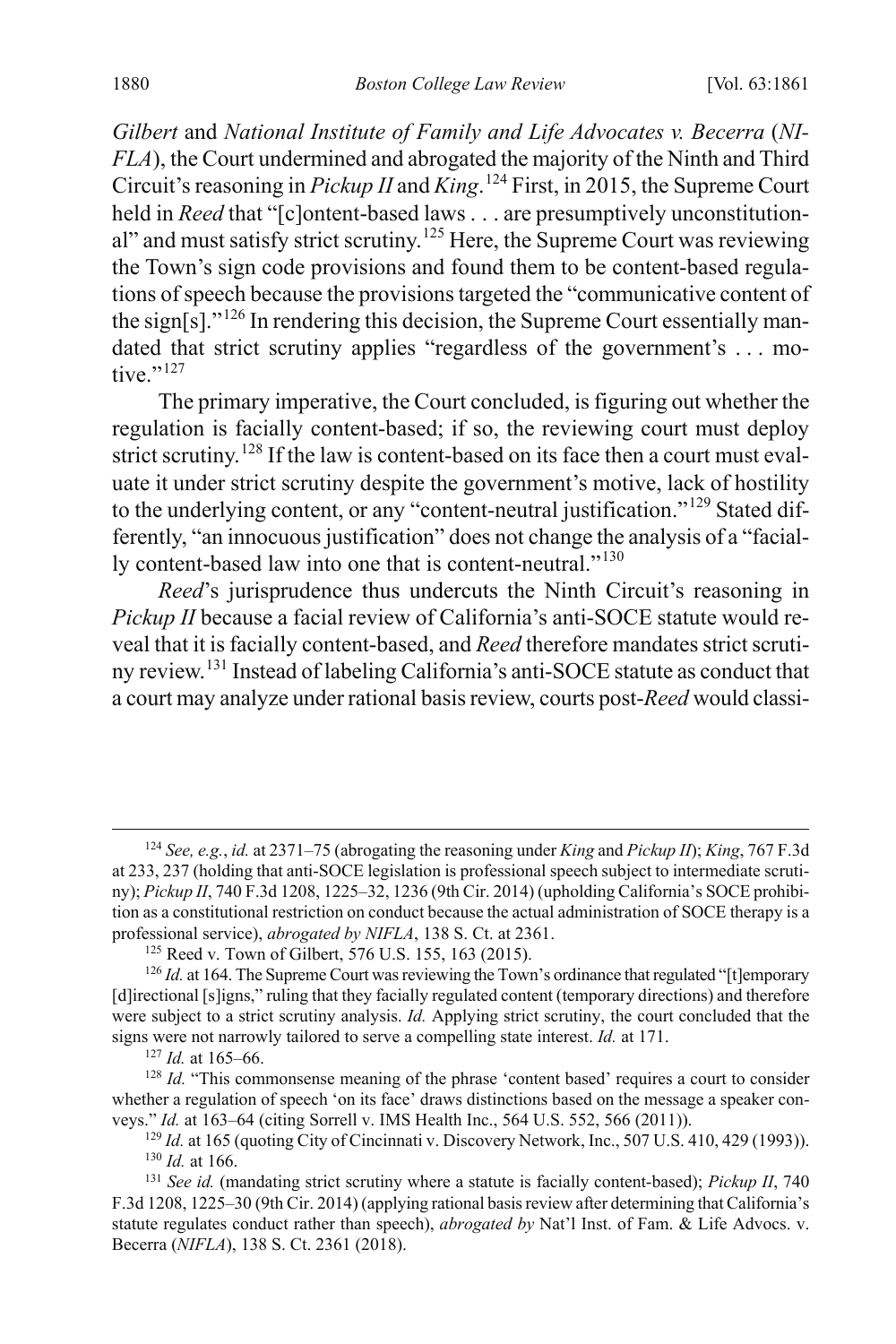fy the California statute as facially content-based, and inspected under the more stringent standard of strict scrutiny.<sup>[132](#page-21-0)</sup>

In 2018, the Supreme Court in its decision in *NIFLA* invalidated a California law that required licensed crisis pregnancy centers to display a notice about the availability of state-funded contraceptive and abortion services.<sup>[133](#page-21-1)</sup> The law also required unlicensed facilities providing pregnancy-related services to display a notice that the state had not issued them a license.[134](#page-21-2) Prior to the Supreme Court's review of the case, the Ninth Circuit had upheld the notice requirements as the state's valid regulations of professional speech and applied a lower level of scrutiny.[135](#page-21-3) The Supreme Court rejected the Ninth Cir-cuit reasoning and invalidated the notice requirement for licensed centers.<sup>[136](#page-21-4)</sup> The Court held that the licensed notice requirement was a content-based regulation of speech because it compelled speech (the notices) which changed the content of the practitioner's speech by requiring pro-life medical facilities to provide clients information about abortion, which was inherently against their stated mission and beliefs.<sup>[137](#page-21-5)</sup>

In so holding, the Supreme Court expressly rejected the professional speech category that the lower courts had concocted.<sup>[138](#page-21-6)</sup> The Court was clear that it was hesitant to give novel classifications of speech lower levels of First Amendment protection.<sup>[139](#page-21-7)</sup> The Court stated that the judiciary could not create new categories to exempt improperly content-based regulations of speech to lower levels of judicial scrutiny.<sup>[140](#page-21-8)</sup> The Court's opinion, however, did not state

<span id="page-21-0"></span> <sup>132</sup> *See Reed*, 576 U.S. at 165–67 (requiring strict scrutiny for facially content-based government restrictions on the freedom of speech); *Pickup II*, 740 F.3d at 1225–30 (applying rational basis review to California's anti-SOCE legislation).

<span id="page-21-1"></span><sup>133</sup> 138 S. Ct. at 2369–70; CAL. HEALTH & SAFETY CODE § 123472(a)(1) (West 2016), *held unconstitutional by NIFLA*, 138 S. Ct. at 2361.

<sup>134</sup> HEALTH & SAFETY § 123472(b)(1); *NIFLA*, 138 S. Ct. at 2369–70.

<span id="page-21-3"></span><span id="page-21-2"></span><sup>135</sup> Nat'l Inst. of Fam. & Life Advocs. v. Harris, 839 F.3d 823, 829, 839–40, 845 (9th Cir. 2016) (applying intermediate scrutiny and finding that both notices are valid), *rev'd sub nom. NIFLA*, 138 S. Ct. at 2361.

<sup>136</sup> *See NIFLA*, 139 S. Ct. at 2371 (finding that the notice requirement is unconstitutional).

<span id="page-21-5"></span><span id="page-21-4"></span><sup>&</sup>lt;sup>137</sup> *Id.* at 2376 (stating that "California cannot co-opt the licensed facilities" into speaking particular speech).

<span id="page-21-6"></span><sup>&</sup>lt;sup>138</sup> *Id.* at 2371–72. The Supreme Court has at no point acknowledged "professional speech" as a unique class of speech that is subject to a lower standard of review. *Id.*Justice Thomas, writing for the majority, added that there is no "tradition" of providing a lower level of protection for professional speech. *Id.* at 2372.

<span id="page-21-7"></span><sup>&</sup>lt;sup>139</sup> *Id.* at 2372. The Supreme Court repeatedly rejected the state's attempts to create new categories of exempt speech. *See* Brown v. Ent. Merchs. Ass'n, 564 U.S. 786, 794–95 (2011) (holding that violent video games were not an exempt category of speech); United States v. Stevens, 559 U.S. 460, 472 (2010) (holding that depictions of animal cruelty were not an unprotected category of speech), *superseded by statute*, 18 U.S.C. § 48 (2010).

<span id="page-21-8"></span><sup>140</sup> *NIFLA*, 138 S. Ct. at 2372.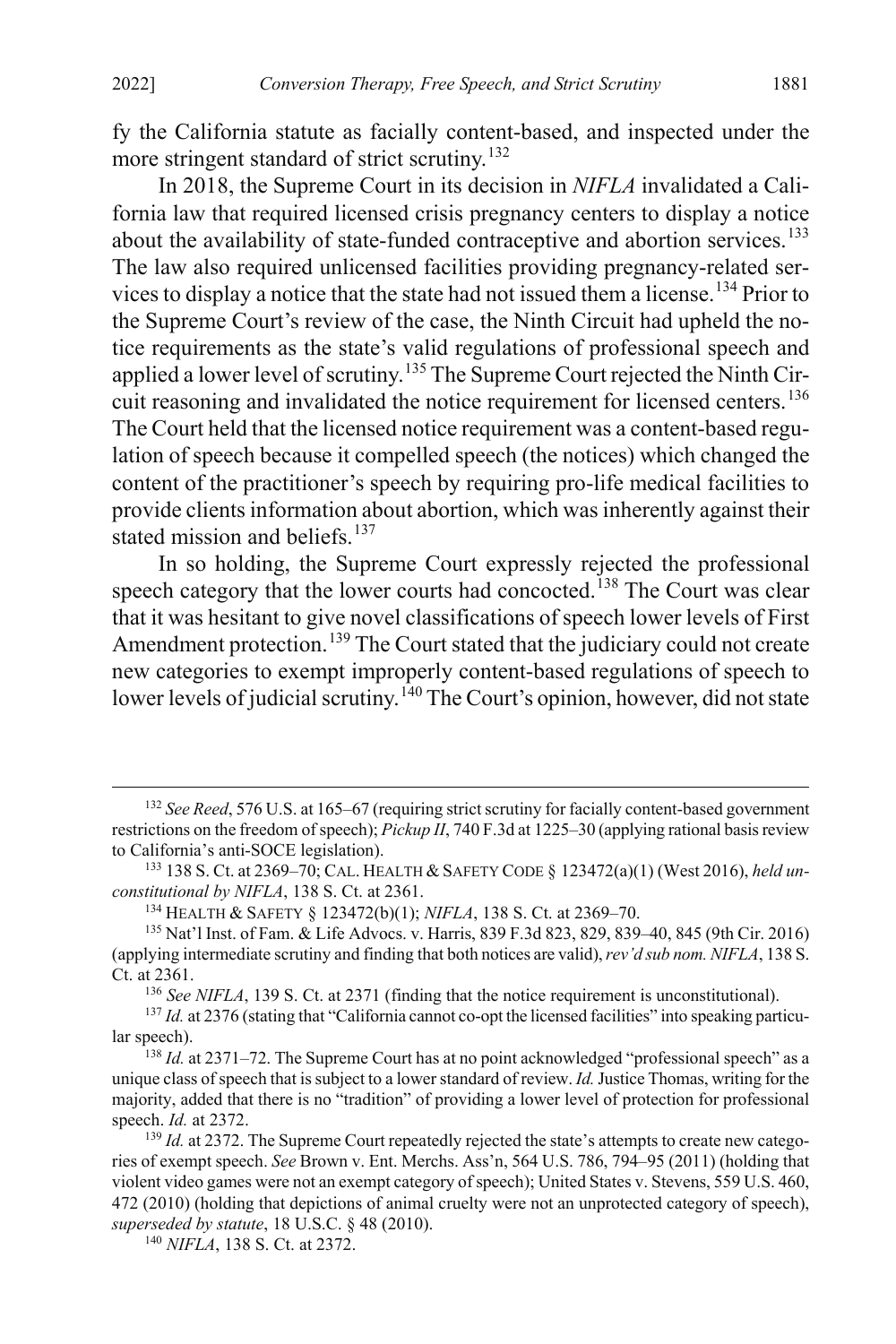that the First Amendment covers or protects SOCE therapy, or note which level of protection applies.<sup>[141](#page-22-2)</sup>

Even though the Supreme Court undermined and abrogated the underlying reasoning upholding both California's and New Jersey's anti-SOCE laws, *Reed* and *NIFLA* did not invalidate California's or New Jersey's laws them-selves; this left anti-SOCE legislation on unsettled ground.<sup>[142](#page-22-3)</sup>

#### <span id="page-22-1"></span><span id="page-22-0"></span>*D. Boca Raton and Palm Beach County Enact Anti-SOCE Legislation*

In 2017, the City of Boca Raton along with Palm Beach County, Florida enacted ordinances prohibiting licensed mental health professionals from en-gaging in SOCE therapy with minors.<sup>[143](#page-22-4)</sup> Both the city and county enacted the ordinances based on legislative findings that SOCE was a serious threat to the health of minors.<sup>[144](#page-22-5)</sup> In support of this conclusion, both legislatures cited to the

<span id="page-22-4"></span><sup>143</sup> *See* BOCA RATON, FLA., CODE OF ORDINANCES ch. 9, art. VI, § 9-106 (2017) ("It shall be unlawful for any provider to practice conversion therapy on any individual who is a minor regardless of whether the provider receives monetary compensation in exchange for such services."), *held unconstitutional by Otto II*, 981 F.3d 854 (11th Cir. 2020); PALM BEACH COUNTY, FLA.,CODE OF LAWS AND ORDINANCES ch. 18, art. V, § 18-125 (2017) ("It shall be unlawful for any Provider to engage in conversion therapy on any minor regardless of whether the Provider receives monetary compensation in exchange for such services."), *held unconstitutional by Otto II*, 981 F.3d at 854. The city ordinance defines conversion therapy as: "any counseling, practice or treatment performed with the goal of changing an individual's sexual orientation or gender identity, including, but not limited to, efforts to change behaviors, gender identity, or gender expression, or to eliminate or reduce sexual or romantic attractions or feelings toward individuals of the same gender or sex." § 9-105. Similarly, the county ordinance defines conversion therapy to mean: "the practice of seeking to change an individual's sexual orientation or gender identity, including but not limited to efforts to change behaviors, gender identity, or gender expressions or to eliminate or reduce sexual or romantic attractions or feelings toward individuals of the same gender or sex." § 18-124. Both ordinances provide a carveout for services that provide "support and assistance to a person undergoing gender transition, or . . . provides acceptance, support, and understanding of a person . . . [or] does not seek to change an individual's sexual orientation or gender identity." *Id.*; *see also* § 9-105 (providing same). These ordinances are substantively similar, with the main difference being the penalty involved for violations. *See* § 9-107 (stating that the city penalizes violations under section 1-16 of Boca Raton's ordinances, with a fine not to exceed \$500); § 18-126 (stating that the county penalizes first time violations with a \$250 fine, and subsequent violations with \$500 fines); *see also* BOCA RATON, FLA., CODE OF ORDINANCES ch. 1, § 1-16 (1966) (providing the city's general penalty for violations of ordinances).

<span id="page-22-5"></span> $144 \text{ }$  § 9-104 (stating that the intent of the ordinance "is to protect the physical and psychological well-being of minors, including but not limited to lesbian, gay, bisexual, transgender and/or questioning youth, from exposure to the serious harms and risks caused by conversion therapy or reparative therapy by licensed providers, including but not limited to licensed therapists"); § 18-121 ("The intent of this Article is to protect the physical and psychological well-being of minors, including but not

<span id="page-22-2"></span> <sup>141</sup> *See id.* at 2371–72, 2375 (stating that the underlying analysis regarding professional speech was invalid, but leaving in place the holding that SOCE therapy bans are valid).

<span id="page-22-3"></span><sup>142</sup> *Id.*;*see also* Claudia E. Haupt, *The Limits of Professional Speech*, 128 YALE L.J.F. 185, 188– 89 (2018), https://www.yalelawjournal.org/pdf/Haupt\_mhoq9r69.pdf [https://perma.cc/88ES-TWZQ] (noting that courts treat professional speech differently from normal speech in many respects, but that there is a limit to this difference).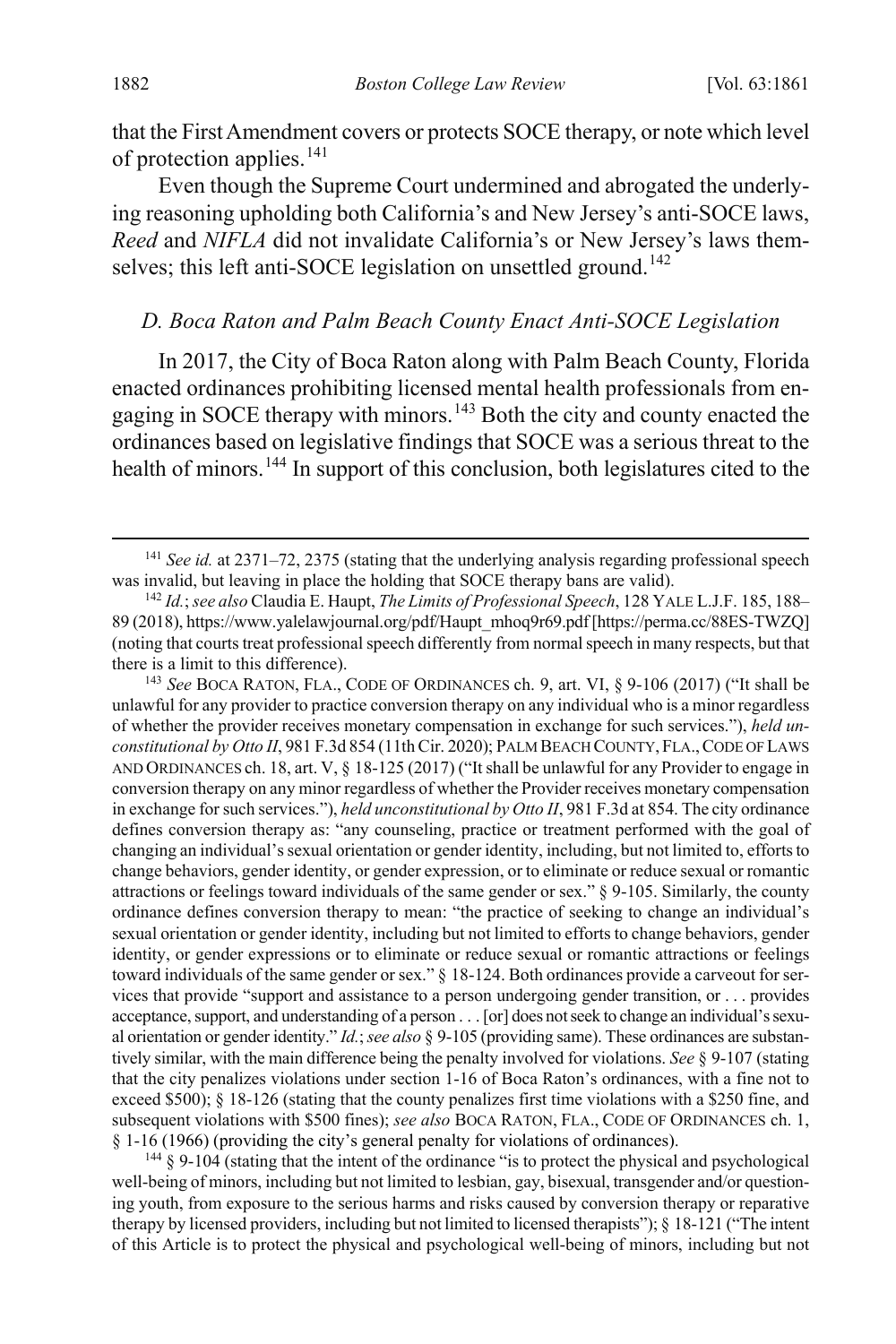numerous studies and position papers from public health and mental health organizations advocating against SOCE therapies.[145](#page-23-0) Similar to anti-SOCE legislation in other jurisdictions, neither the city nor the county ordinances ban mental health providers from speaking about or expressing their views regarding SOCE therapy, speaking to minor patients about SOCE therapy, or referring minors to licensed therapists outside the county who can administer the therapy.[146](#page-23-1) Additionally, the ordinances do not ban unlicensed mental health providers, like reli-gious leaders, from providing SOCE therapies to minors or adults.<sup>[147](#page-23-2)</sup>

Plaintiffs Robert Otto and Julie Hamilton are state-licensed marriage and family therapists who provide SOCE therapy in Palm Beach County.<sup>[148](#page-23-3)</sup> Otto and Hamilton's practices are "exclusively talk therapy," comprised entirely of speech, and neither contains "any form of aversive treatment."<sup>[149](#page-23-4)</sup> In June 2018, the plaintiffs filed a lawsuit against the city and the county seeking to enjoin enforcement of the ordinances.<sup>[150](#page-23-5)</sup> The plaintiffs alleged that the government

<span id="page-23-0"></span><sup>145</sup> *See* Boca Raton, Fla., Ordinance 5407 (Oct. 10, 2017) (codified at BOCA RATON, FLA.,CODE OF ORDINANCES ch. 9, art. VI (2017)) (stating "[w]hereas, as recognized by major professional associations of mental health practitioners and researchers in the United States and elsewhere for nearly 40 years, being lesbian, gay, bisexual, transgender or gender nonconforming, or questioning (LGBTQ) is not a mental disease, disorder or illness, deficiency or shortcoming"), *held unconstitutional by Otto II*, 981 F.3d at 854; Palm Beach County, Fla., Ordinance 2017-046 (Dec. 21, 2017) (codified at PALM BEACH COUNTY, FLA., CODE OF LAWS AND ORDINANCES ch. 18, art. V (2017)) (stating same), *held unconstitutional by Otto II*, 981 F.3d at 854. Both the city and county ordinances cited to the articles and papers by the American Academy of Pediatrics, American Psychiatric Association, American Psychological Association, the American Psychoanalytic Association, American Academy of Child & Adolescent Psychiatry, and many more. Boca Raton, Fla., Ordinance 5407; Palm Beach County, Fla., Ordinance 2017-046.

<span id="page-23-1"></span><sup>146</sup> Palm Beach County, Fla., Ordinance 2017-046 ("Palm Beach County does not intend to prevent mental health providers from speaking to the public about SOCE; expressing their views to patients; recommending SOCE to patients; administering SOCE to any person who is 18 years of age or older; or referring minors to unlicensed counselors, such as religious leaders."); Boca Raton, Fla., Ordinance 5407 (same); *see* Gainesville, Fla., Ordinance 160200 (April 5, 2018) (codified at GAINES-VILLE, FLA., CODE OF ORDINANCES ch. 17, art. IV (2018)) (stating that the ordinance bans the practice of SOCE, but not prohibiting therapists from expressing their views or opinions of SOCE).

<span id="page-23-2"></span><sup>147</sup> Boca Raton, Fla., Ordinance 5407 ("This ordinance does not prevent unlicensed providers, such as religious leaders, from administering SOCE to children or adults; nor does it prevent minors from seeking SOCE from mental health providers in other political subdivisions or states outside of [this jurisdiction] . . . ."); Palm Beach County, Fla., Ordinance 2017-046 (stating same).

<span id="page-23-3"></span><sup>148</sup> Otto v. City of Boca Raton (*Otto I*), 353 F. Supp. 3d 1237, 1242–43 (S.D. Fla. 2019), *rev'd*, 981 F.3d at 854.

<span id="page-23-4"></span><sup>149</sup> *Id.* at 1243. Otto practiced talk therapy that is directed by the client. *Id.* Otto's talk therapy practice did not use treatments containing any forms of punishment in order to change an individual's behavior or thinking. *Id.* Hamilton maintained that she did not force her clients into any particular form of therapy, and only administered SOCE therapy with consenting clients who sought it. *Id.*

<span id="page-23-5"></span><sup>150</sup> *Id.* at 1245. The party seeking a preliminary injunction bears the burden of establishing that all four prerequisites are met: "(1) it has a substantial likelihood of success on the merits; (2) irreparable injury will be suffered unless the injunction issues; (3) the threatened injury to the movant outweighs whatever damage the proposed injunction may cause the opposing party; and (4) if issued, the injunc-

limited to lesbian, gay, bisexual, transgender and/or questioning youth, from exposure to the serious harms and risks caused by conversion therapy or reparative therapy by licensed providers . . . .").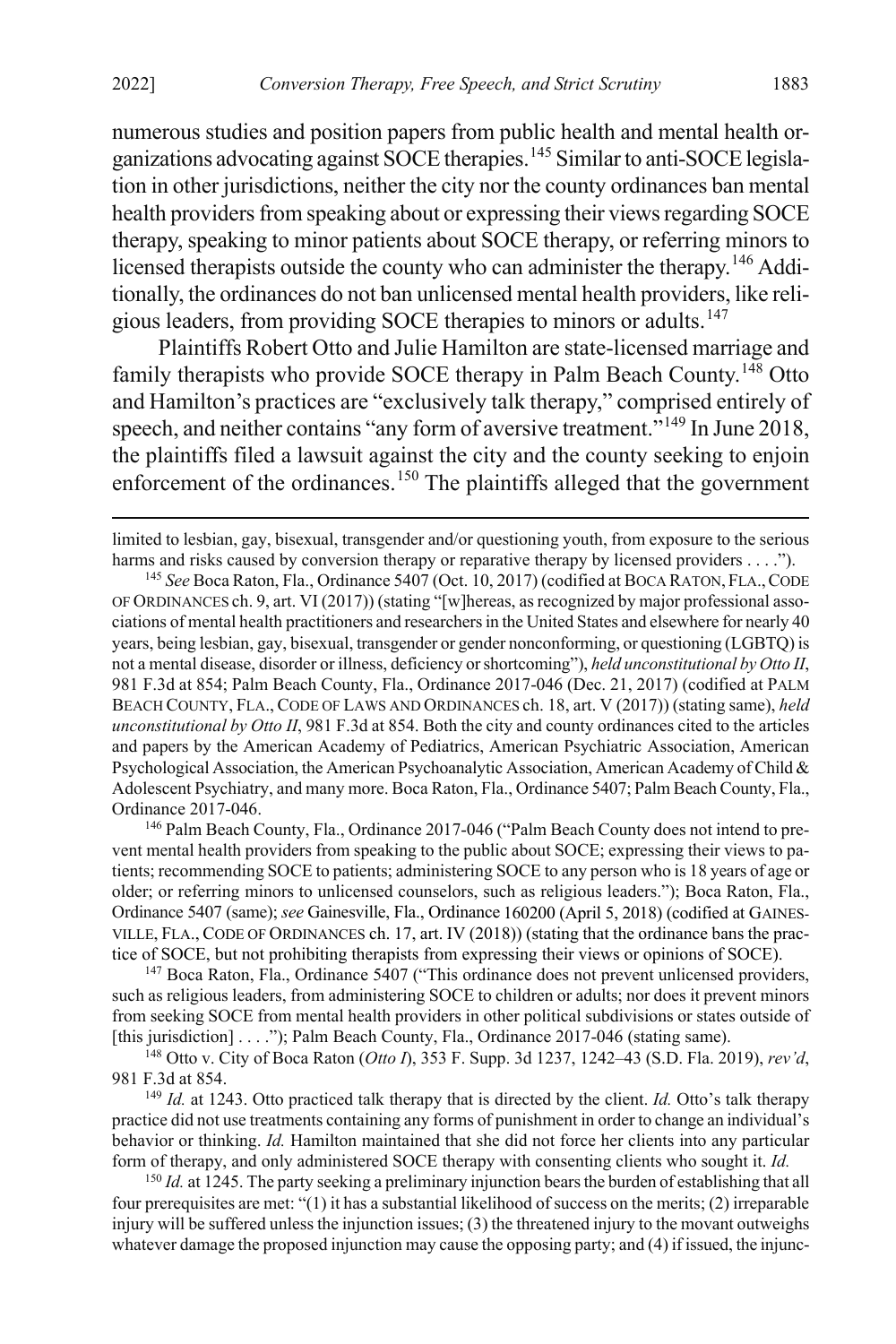<span id="page-24-9"></span>was infringing upon their federal and state constitutional rights, chief among them their First Amendment right to freedom of speech.<sup>[151](#page-24-2)</sup> The plaintiffs asserted that the ordinances target viewpoint, and as a result are "per se unconstitutional," or alternatively are content-based restrictions that cannot withstand strict scrutiny analysis.<sup>[152](#page-24-3)</sup>

### <span id="page-24-0"></span>II. STRICT SCRUTINY: STRIKING DOWN BOCA RATON'S AND PALM BEACH COUNTY'S ANTI-SOCE THERAPY PROVISIONS

<span id="page-24-1"></span>With this complex history, the Eleventh Circuit Court of Appeals, in 2020, decided in *Otto v. City of Boca Raton (Otto II)* that the two anti-SOCE ordinances the localities enacted were both content-based and viewpoint discrimi-natory, and therefore courts must evaluate them under strict scrutiny.<sup>[153](#page-24-4)</sup> The majority then concluded that the anti-SOCE ordinances did not pass constitutional muster or strict scrutiny, were invalid prohibitions on the therapists' First Amendment right to freedom of speech, and held that the circumstances satisfied all four requirements to grant the plaintiffs' preliminary injunction.[154](#page-24-5) The dissent, in contrast, came to the opposite conclusion–that the statutes were narrowly tailored to serve a compelling state interest, and thus should survive strict scrutiny.<sup>[155](#page-24-6)</sup> Section A of this Part reviews the reasoning the majority uses to support its conclusion in striking down the ordinances.<sup>[156](#page-24-7)</sup> Section B high-lights the arguments the dissent puts forth in rebuttal.<sup>[157](#page-24-8)</sup>

tion would not be adverse to the public interest." Wreal, LLC v. Amazon.com, Inc., 840 F.3d 1244, 1247 (11th Cir. 2016) (quoting Siegel v. LePore, 234 F.3d 1163, 1176 (11th Cir. 2000)) (citing Levi Strauss & Co. v. Sunrise Int'l Trading Inc., 51 F.3d 982, 985 (11th Cir. 1995)).

<span id="page-24-2"></span><sup>151</sup> *Otto I*, 353 F. Supp. 3d at 1245. In total, the plaintiffs brought eight counts against the City and County: (1) violation of First Amendment right of free speech; (2) violation of the client's First Amendment right to receive information; (3) violation of First Amendment right to free exercise; (4) violation of Florida constitutional right to free speech; (5) violation of Florida constitutional right to free exercise; (6) the ordinances are *ultra vires*; (7) violation of Florida's Patient Bill of Rights and Responsibilities; (8) violation of Florida's Religious Freedom Restoration Act (FRFRA), FLA. STAT. ANN. § 761.03 (West 2022). *Id.*; *see also* Verified Complaint for Declaratory, Preliminary and Permanent Injunctive Relief, and Damages at 36–55, *Otto I*, 353 F. Supp. 3d at 1237 (No.18-cv-80771) (describing in full each count of the lawsuit).

<span id="page-24-3"></span><sup>&</sup>lt;sup>152</sup> *Otto I*, 353 F. Supp. 3d at 1245. Additionally, the plaintiffs claimed "that the ordinances are unconstitutional prior restraints on their expression . . . unconstitutionally vague . . . and outside of the . . . authority" of the City and County. *Id.*

 $153$  981 F.3d 854, 867–70 (11th Cir. 2020) (applying strict scrutiny to the ordinances). <sup>154</sup> *Id.*

<span id="page-24-8"></span><span id="page-24-7"></span><span id="page-24-6"></span><span id="page-24-5"></span><span id="page-24-4"></span><sup>155</sup> *Id.* at 872–80 (Martin, J., dissenting) (stating that the local governments had a compelling interest in child welfare that was narrowly tailored by only banning the application of SOCE therapy).

<sup>156</sup> *See infra* notes [158–](#page-25-0)[191](#page-29-0) and accompanying text.

<sup>&</sup>lt;sup>157</sup> See infra notes 192-[209](#page-32-0) and accompanying text.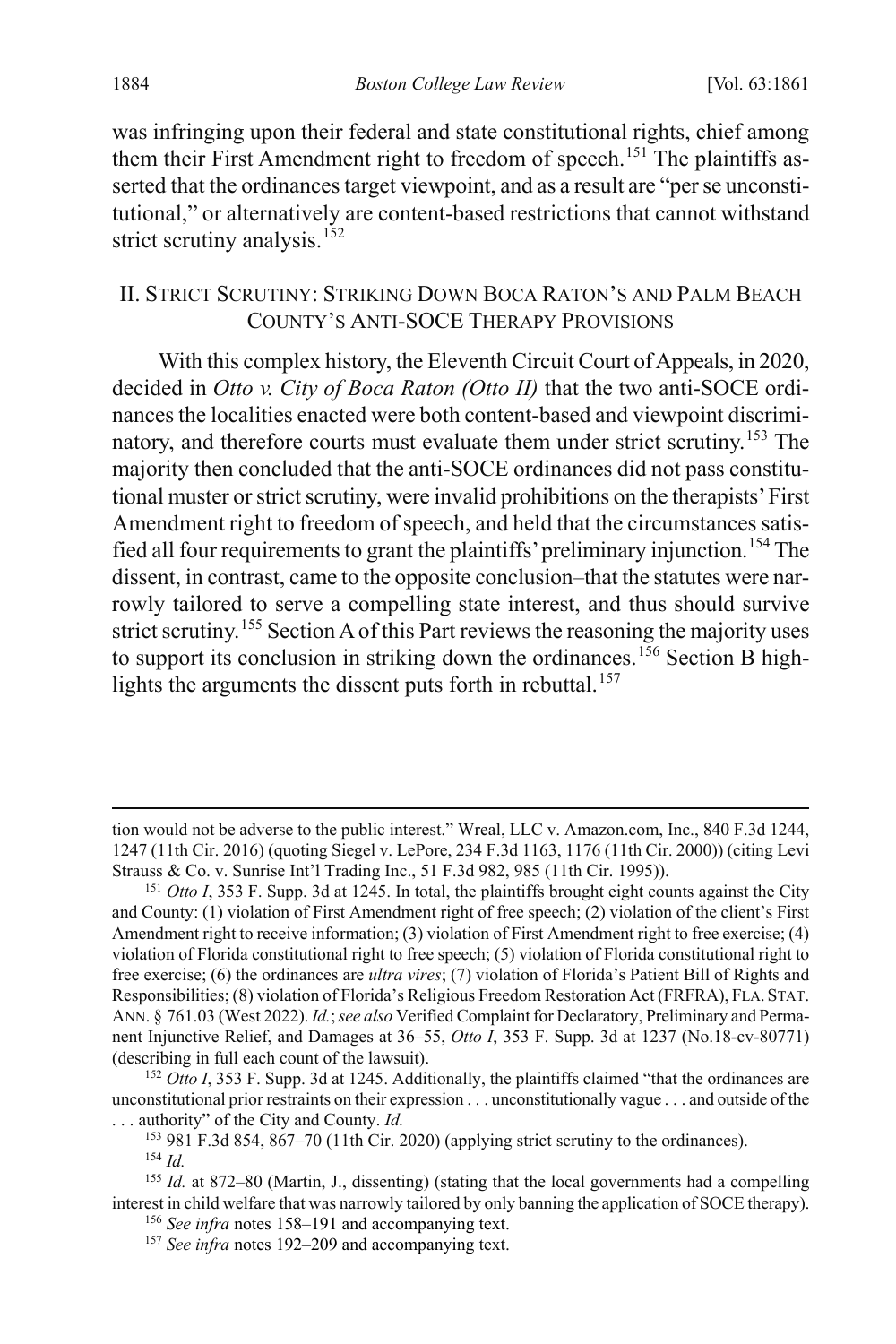#### <span id="page-25-0"></span>*A. Majority—Strict Scrutiny Dooms Another Regulation*

The Eleventh Circuit's majority opinion in *Otto II* first noted that the Supreme Court has already dealt with and dismissed the reasonings underpinning the Ninth and Third Circuits' decisions that upheld anti-SOCE legislation.<sup>[158](#page-25-1)</sup> The majority explained that the City of Boca Raton and Palm Beach County cannot evade strict scrutiny by reclassifying the therapists' speech as "professional speech," because the Supreme Court had already rejected this argument in *National Institute of Family and Life Advocates v. Becerra* (*NIFLA*).[159](#page-25-2) The majority noted that the *NIFLA* decision expressly rejected the carveout of pro-fessional speech from First Amendment protection.<sup>[160](#page-25-3)</sup> The majority stated that under *NIFLA* the First Amendment protects the speech of licensed mental health professionals, like other forms of speech.<sup>[161](#page-25-4)</sup>

In addition, the majority, following in the footsteps of *Reed v. Town of Gilbert*, and citing to prior circuit precedent, stated that the localities cannot attempt to recharacterize the ordinances as regulating conduct.<sup>[162](#page-25-5)</sup> Citing to the Eleventh Circuit's 2017 decision in *Wollschlaeger v. Governor of Florida*, the majority rejected the localities' label of SOCE therapy as conduct because practitioners execute SOCE treatment entirely through speech.<sup>[163](#page-25-6)</sup> The majority reasoned that if SOCE therapy constitutes conduct rather than speech, then teaching, debating, and even engaging in book clubs might not constitute speech either.<sup>[164](#page-25-7)</sup> The majority also noted that the localities' attempt to recast "controversial speech" as conduct in order to evade First Amendment protec-tion was invalid and unconstitutional.<sup>[165](#page-25-8)</sup>

<sup>162</sup> *Id.* at 861–62.

<span id="page-25-1"></span> <sup>158</sup> 981 F.3d at 867–68 (rejecting the arguments the Ninth and Third Circuits used when evaluating SOCE prohibitions); *see also* King v. Governor of N.J., 767 F.3d 216, 229–33 (3d Cir. 2014) (upholding anti-SOCE statute on a "professional speech" basis), *abrogated by* Nat'l Inst. of Fam. & Life Advocs. v. Becerra (*NIFLA*), 138 S. Ct. 2361 (2018); Pickup v. Brown (*Pickup II*), 740 F.3d 1208, 1225–29 (9th Cir. 2014) (upholding an anti-SOCE statute because the statute regulated conduct rather than speech), *abrogated by NIFLA*, 138 S. Ct. at 2361.

<span id="page-25-2"></span><sup>159</sup> *NIFLA*, 138 S. Ct. at 2375; *Otto II*, 981 F.3d at 861 (discussing Supreme Court case law which has "consistently rejected attempts to set aside the dangers of content-based speech regulation in professional settings: 'As with other kinds of speech, regulating the content of professionals' speech 'pose[s] the inherent risk that the Government seeks not to advance a legitimate regulatory goal, but to suppress unpopular ideas or information'" (quoting *NIFLA*, 138 S. Ct. at 2374)).

<sup>160</sup> *Otto II*, 981 F.3d at 867.

<sup>161</sup> *Id.* at 861 (quoting *NIFLA*, 138 S. Ct. at 2374).

<span id="page-25-6"></span><span id="page-25-5"></span><span id="page-25-4"></span><span id="page-25-3"></span><sup>163</sup> *Id.*; *see* Wollschlaeger v. Governor of Fla., 848 F.3d 1293, 1308 (2017) (en banc) (striking down a statute that prohibited doctors from asking patients if they owned a gun as violating the First Amendment).

<sup>164</sup> *Otto II*, 981 F.3d at 865.

<span id="page-25-8"></span><span id="page-25-7"></span><sup>&</sup>lt;sup>165</sup> *Id.* at 861 (noting that the Eleventh Circuit has previously made clear that local governments cannot evade the First Amendment merely by branding the plaintiff's speech as conduct (quoting *Wollschlaeger*, 848 F.3d at 1308)).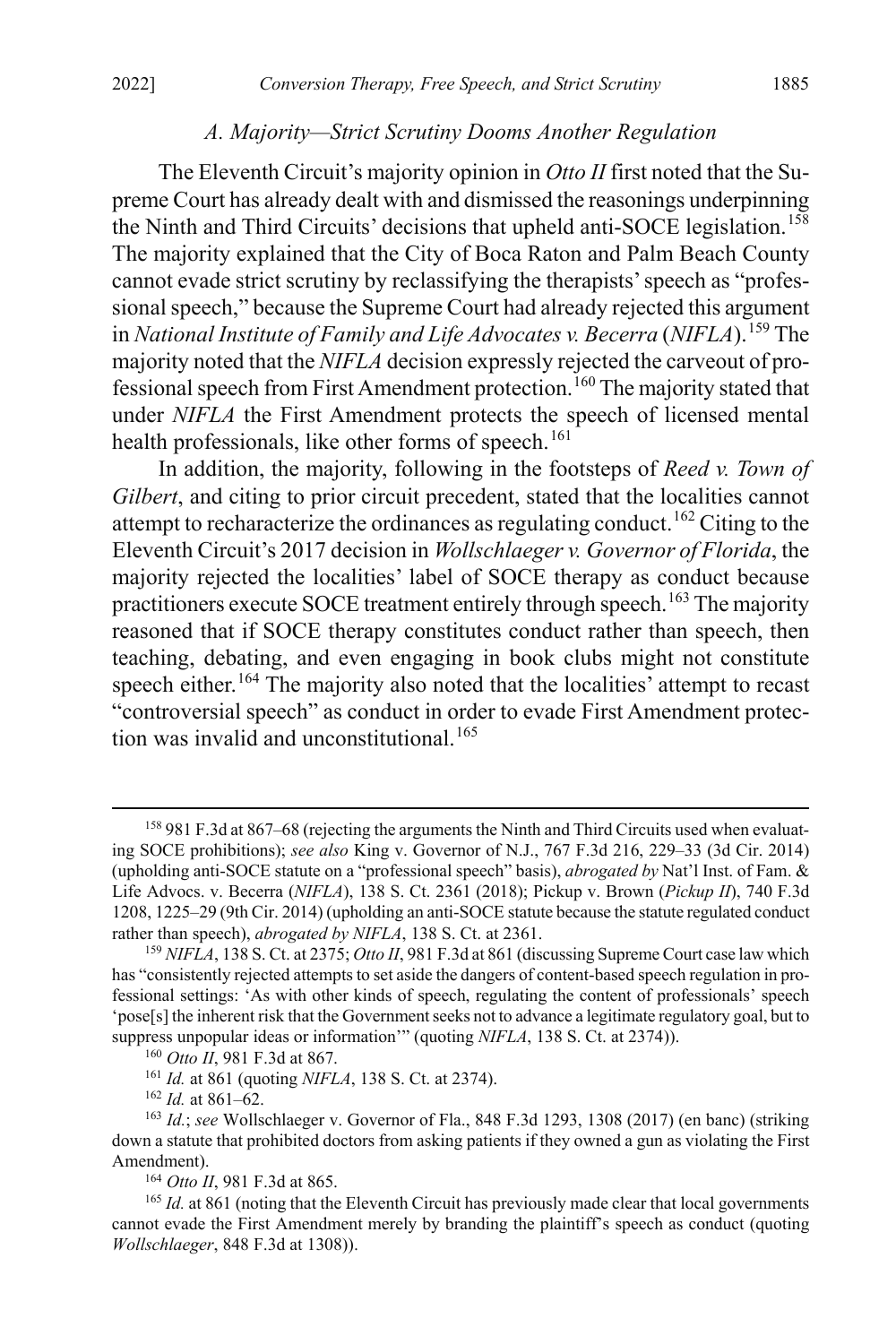Because the challenged ordinances targeted speech, the majority then considered whether the regulations were content-based or content-neutral to determine which level of review was most appropriate.<sup>[166](#page-26-0)</sup> The majority found that because the ordinances' application depended on what a therapist says, the ordinances were content-based and thus strict scrutiny was required.<sup>[167](#page-26-1)</sup> While providing examples of content-based restrictions, the majority also noted that the anti-SOCE prohibitions in the City of Boca Raton and Palm Beach County restricted therapists from imparting certain messages to their clients.<sup>[168](#page-26-2)</sup> The court reasoned that the First Amendment protects unpopular speech itself, not merely the right to talk about unpopular speech.<sup>[169](#page-26-3)</sup>

The majority further reasoned that the ordinances "discriminate on the basis of viewpoint."[170](#page-26-4) Underlining the viewpoint discrimination inherent in the ordinances were the carveouts both ordinances contained, which allowed counseling that aids individuals who are undergoing a gender transition.<sup>[171](#page-26-5)</sup> According to the majority, these carveouts for affirmative therapy "codif[ied] [the] particular viewpoint" that "sexual orientation is immutable, but gender is not" and prevented therapists from speaking and promoting their own beliefs when treating patients.<sup>[172](#page-26-6)</sup> They warned that the Supreme Court has been clear

166 *Id.*

<span id="page-26-1"></span><span id="page-26-0"></span><sup>167</sup> *Id.* at 861–63; *see also* Reed v. Town of Gilbert, 576 U.S. 155, 163 (2015) (stating "[g]overnment regulation of speech is content based if a law applies to particular speech because of the topic discussed or the idea or message expressed" (first citing Sorrell v. IMS Health, Inc, 564 U.S. 552, 565 (2011); then citing Carey v. Brown, 447 U.S. 455, 462 (1980); and then citing Police Dep't of Chi. v. Mosley, 408 U.S. 92, 95 (1972))). The majority then cited various tests and cases where the Supreme Court laid out how to determine if a restriction on speech was content-based or contentneutral. *Otto II*, 981 F.3d at 862; *see also Reed*, 576 U.S. at 163 (defining content based laws as those that engage speech based on what the speech says or means); McCullen v. Coakley, 573 U.S. 464, 479 (2014) (stating that if one must "examine the content of the message that is conveyed" then it is content-based (quoting F.C.C. v. League of Women Voters of Cal., 468 U.S. 364, 383 (1984))).

<sup>168</sup> *Otto II*, 981 F.3d at 862–64.

<span id="page-26-3"></span><span id="page-26-2"></span><sup>169</sup> *Id.* at 862 (stating that the First Amendment "forbid[s] the government from choosing favored [messages over] disfavored messages" (citing *Mosley*, 408 U.S. at 96)).

<span id="page-26-5"></span><span id="page-26-4"></span><sup>170</sup> *Id.* at 864 (stating that the "plaintiffs' counseling practices" depend upon "particular viewpoint[s] about sex, gender, and sexual ethics"). The majority took the position that SOCE therapy is a particular viewpoint of the therapist (sexual, gender) and therefore limiting the therapy is an attack on a specific viewpoint. *Id.*

<sup>171</sup> *Id.* The City of Boca Raton ordinance provides for exclusions from the prohibition:

Conversion therapy does not include counseling that provides support and assistance to a person undergoing gender transition or counseling that provides acceptance, support, and understanding of a person or facilitates a person's coping, social support, and development, including sexual orientation-neutral interventions to prevent or address unlawful conduct or unsafe sexual practices, as long as such counseling does not seek to change sexual orientation or gender identity.

BOCA RATON, FLA., CODE OF ORDINANCES ch. 9, art. VI, § 9-105 (2017), *held unconstitutional by Otto II*, 981 F.3d at 854.

<span id="page-26-6"></span><sup>172</sup> *Otto II*, 981 F.3d at 864. This must be part of the "homosexual agenda" that Justice Scalia so "bravely" warned about. *See* Lawrence v. Texas, 539 U.S. 558, 602 (2003) (Scalia, J., dissenting)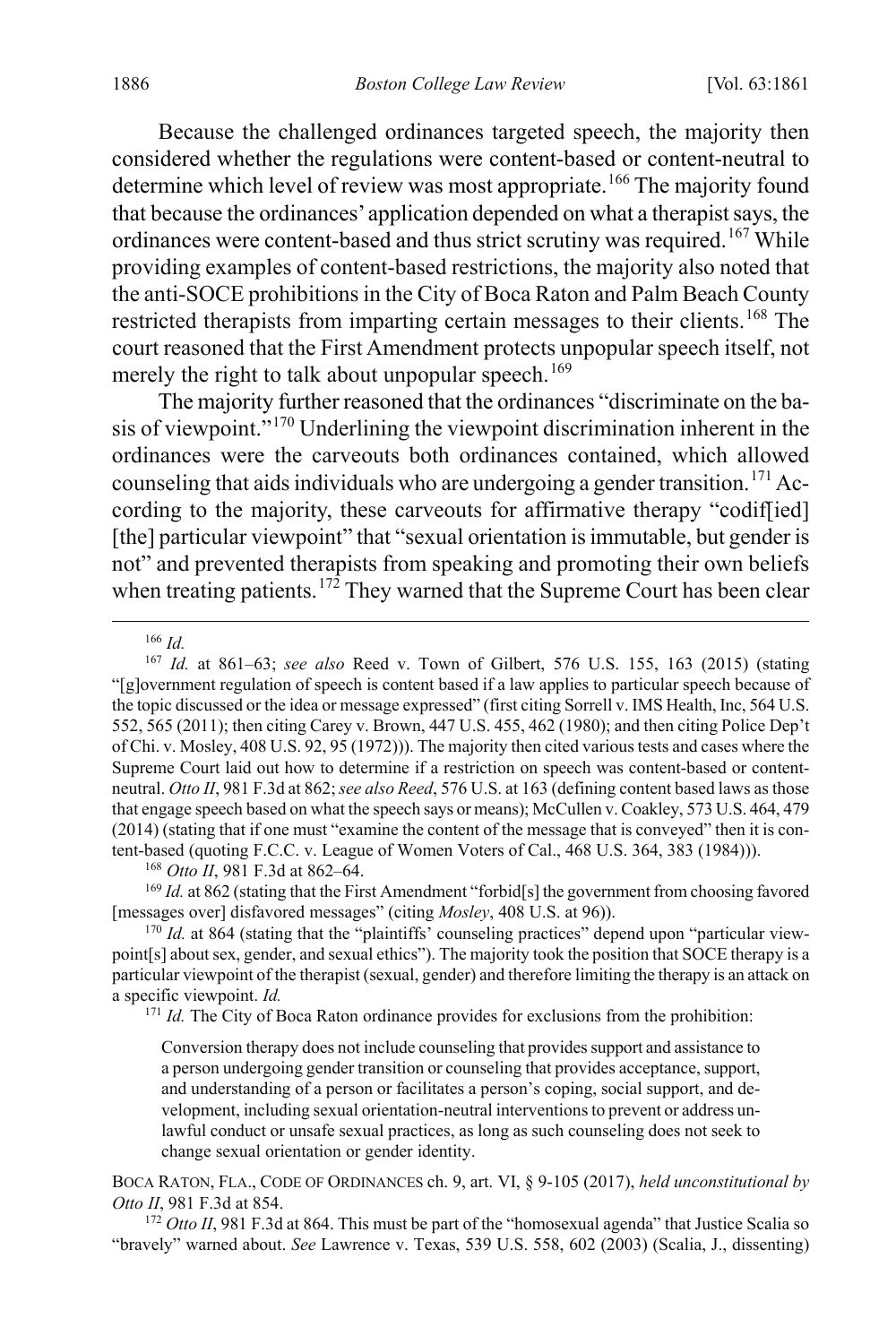that viewpoint discrimination is an "egregious form" of restriction on speech, and suggested that such prohibitions may be unconstitutional per se.<sup> $173$ </sup> Because the majority found that the ordinances were regulating speech, and did so in a content-based and viewpoint discriminatory manner, the majority held that it must review the ordinances under strict scrutiny.<sup>[174](#page-27-1)</sup>

Under strict scrutiny, a government restriction on speech must be "nar-rowly tailored to serve [the intended] compelling [government] purpose."<sup>[175](#page-27-2)</sup> In enacting legislation, the government has the burden of proving that the law meets the demanding requirements of strict scrutiny.[176](#page-27-3) The majority agreed that the city and county governments have a compelling interest in protecting children from physical and mental harm, but limited this by noting that there was no compelling interest in merely protecting children from contact with unpopular ideas.<sup>[177](#page-27-4)</sup>

In building this argument, the majority noted that all of the studies and research about SOCE therapy, and specifically non-aversive forms (talk therapy), only amount to assertions, not actual proof.<sup>[178](#page-27-5)</sup> The majority focused largely on the American Psychological Association (APA) 2009 Task Force Report (APA Report), which reviewed all the research and studies that researchers had con-ducted on SOCE therapy up to that point.<sup>[179](#page-27-6)</sup> In particular, the majority focused on one sentence within the report that states that researchers have not yet rigorously evaluated SOCE therapy.[180](#page-27-7) The majority further concluded that the report was even less conclusive when it came to non-aversive SOCE talk therapy.<sup>[181](#page-27-8)</sup>

<sup>174</sup> *Id.* at 868–69.

<span id="page-27-7"></span><span id="page-27-6"></span><sup>180</sup> *Id.* at 869 & n.8 ("We focus our attention on the APA's 2009 task force report because it 'performed a systematic review of the peer-reviewed literature' to assess SOCE." (quoting APAREPORT,

<span id="page-27-8"></span> <sup>(</sup>bemoaning the majority opinion as being "the product of a Court, which is the product of a lawprofession culture, that has largely signed on to the so-called homosexual agenda, by which I mean the agenda promoted by some homosexual activists directed at eliminating the moral opprobrium that has traditionally attached to homosexual conduct").

<span id="page-27-0"></span><sup>&</sup>lt;sup>173</sup> *Otto II*, 981 F.3d at 864 ("[G]overnment must abstain from regulating speech when the specific motivating ideology or the opinion or perspective of the speaker is the rationale for the restriction." (quoting Rosenberger v. Rector & Visitors, 515 U.S. 819, 829 (1995))).

<span id="page-27-2"></span><span id="page-27-1"></span><sup>&</sup>lt;sup>175</sup> Reed v. Town of Gilbert, 576 U.S. 155, 163, 171 (2015) (stating that the compelling interest must be narrowly tailored to the government's compelling interest).

<span id="page-27-3"></span><sup>&</sup>lt;sup>176</sup> *Otto II*, 981 F.3d at 868 (stating that "ambiguous proof" is inadequate to meet the "demanding" standard" that strict scrutiny requires (quoting Brown v. Ent. Merchs. Ass'n, 564 U.S. 786, 799–800  $(2011))$ ).

<span id="page-27-4"></span><sup>&</sup>lt;sup>177</sup> *Id.* (stating that there is an interest in protecting children, but this "does not include a freefloating power to restrict the ideas to which children may be exposed" (quoting *Brown*, 564 U.S. at 794–95)). The majority noted that although protection of children was itself a compelling interest, the majority was stern to the fact that "speech 'cannot be suppressed solely to protect the young from ideas or images that a legislative body thinks unsuitable for them.'" *Id.* (quoting Erznoznik v. City of Jacksonville, 422 U.S. 205, 213–14 (1975)).

<span id="page-27-5"></span><sup>&</sup>lt;sup>178</sup> *Id.* at 868–69 (finding that the evidence the localities presented only "offer[ed] assertions rather than [causal] evidence" that SOCE therapy caused harm to children).

<sup>179</sup> *Id.*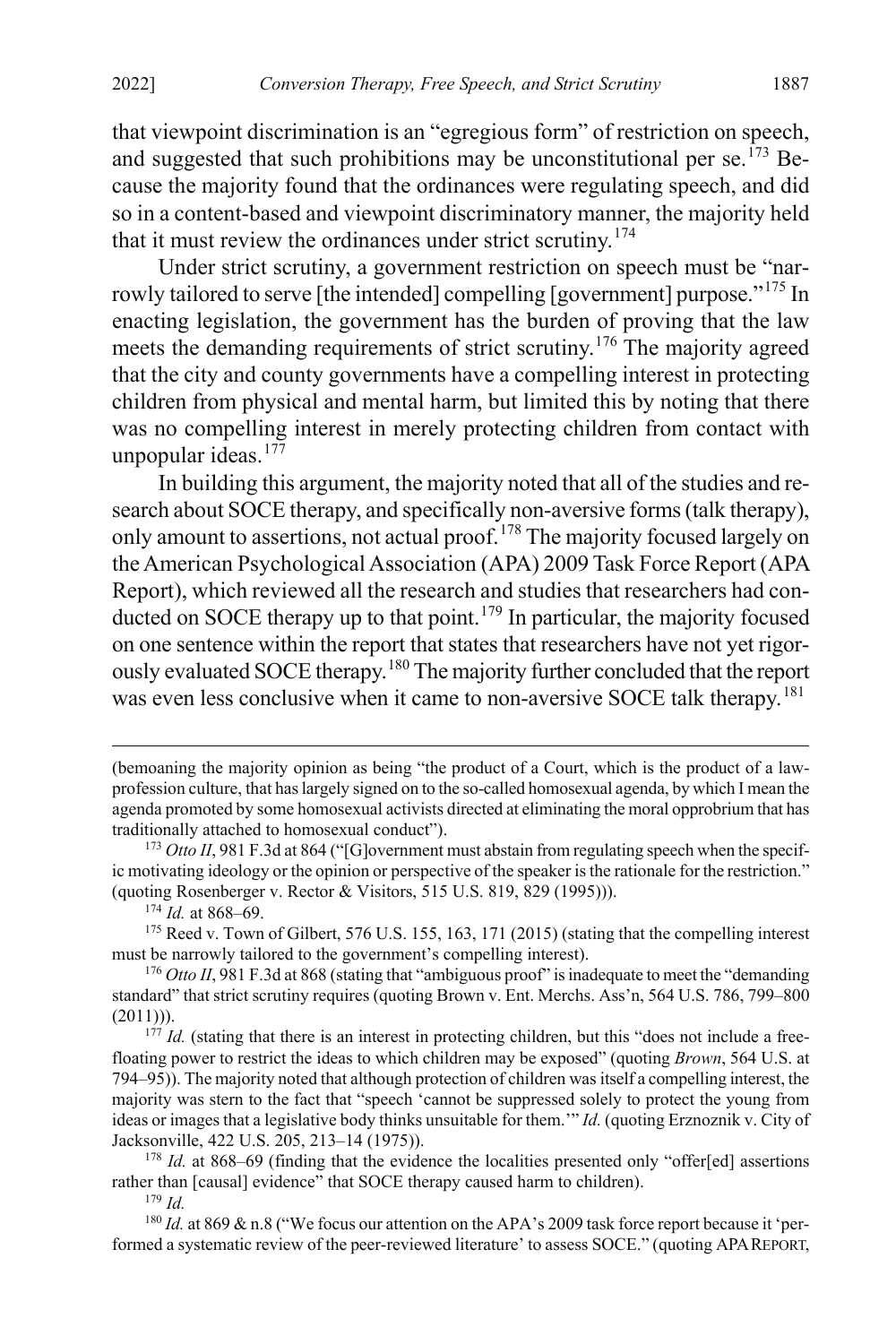Second, the majority dismissed the consensus among major professional mental health organizations that SOCE therapy is harmful toward minors and does not provide any proven therapeutic value.<sup>[182](#page-28-0)</sup> The majority stated that this consensus does not amount to much because mental health and medical com-munities have held different opinions over time.<sup>[183](#page-28-1)</sup> The majority observed that mental health and medical organizations had previously shared the opposite position that homosexuality was a mental disorder.<sup>[184](#page-28-2)</sup> Because consensus has changed on the question of whether homosexuality is a mental disorder, the majority reasoned that it cannot consider the new consensus against SOCE therapy sufficiently definitive to warrant any free speech restrictions.<sup>[185](#page-28-3)</sup>

Finally, the majority reasoned that the First Amendment has always pro-tected against majority preference repressing unpopular ideas.<sup>[186](#page-28-4)</sup> This is part of the First Amendment's purpose in facilitating an "uninhibited marketplace of ideas" where "the truth will . . . prevail."<sup>[187](#page-28-5)</sup> In this instance, the majority concluded that the government could not rely on the consensus opinion of medical and psychological organizations or the evidence of SOCE therapy causing harm to patients to suppress the free speech right of the minority of mental health professionals who believe otherwise.<sup>[188](#page-28-6)</sup> Although the majority paused to note that it understands how difficult making this decision is, it acknowledged

 $\overline{a}$ 

*supra* not[e 33,](#page-6-0) at 2)). The APA Task Force's Report "found that nonaversive and recent approaches to SOCE have not been rigorously evaluated." APAREPORT,*supra* not[e 33,](#page-6-0) at 43.

<sup>181</sup> *Otto II*, 981 F.3d at 868–69 (stating that the APA Task Force Report is even less conclusive on talk therapy SOCE, and the majority of studies reviewed dealt with aversive therapies).

<span id="page-28-0"></span><sup>&</sup>lt;sup>182</sup> *Id.* at 869. The majority quoted the district court, which noted that even if the scientific evidence and research were not enough, the consensus among the professional mental health organizations that SOCE is dangerous adds more support to the determination that SOCE therapy is harmful to minors. *Id.* But, the majority took this point and twisted it into an argument by the district court that evidence is not needed when there is a majority opinion. *See id.* ("In other words, evidence is not necessary when the relevant professional organizations are united. But that is, really, just another way of arguing that majority preference can justify a speech restriction.").

<span id="page-28-1"></span><sup>183</sup> *See id.* at 869–70 (noting that professional organizations routinely get things wrong, and mental health organizations have done just that with their past classification of homosexuality as a mental disorder).

<span id="page-28-2"></span><sup>&</sup>lt;sup>184</sup> See id. (casting a critical eye on the opinions of professional organizations because "[i]t is not uncommon for [these] organizations to do an about-face in response to new evidence")

<span id="page-28-3"></span><sup>185</sup> *See id.* at 869–70 (warning that considering a professional industry consensus on a particular topic is another way of "justify[ing] a speech restriction" on the grounds of a "majority preference").

<sup>186</sup> *Id.* at 864

<span id="page-28-5"></span><span id="page-28-4"></span><sup>&</sup>lt;sup>187</sup> F.C.C. v. League of Women Voters of Cal., 468 U.S. 364, 377–78 (1984) (describing the First Amendment's purpose as "preserv[ing] an uninhibited marketplace of ideas in which the truth will ultimately prevail" (quoting Red Lion Broad. Co. v. F.C.C., 395 U.S. 367, 390 (1969))); *Otto II*, 981 F.3d at 864 (describing the First Amendment as allowing all ideas into society without needing government permission to express them).

<span id="page-28-6"></span><sup>&</sup>lt;sup>188</sup> *Otto II*, 981 F.3d at 869–70 (noting that "[p]rofessional opinions and cultural attitudes may have changed, but the First Amendment has not").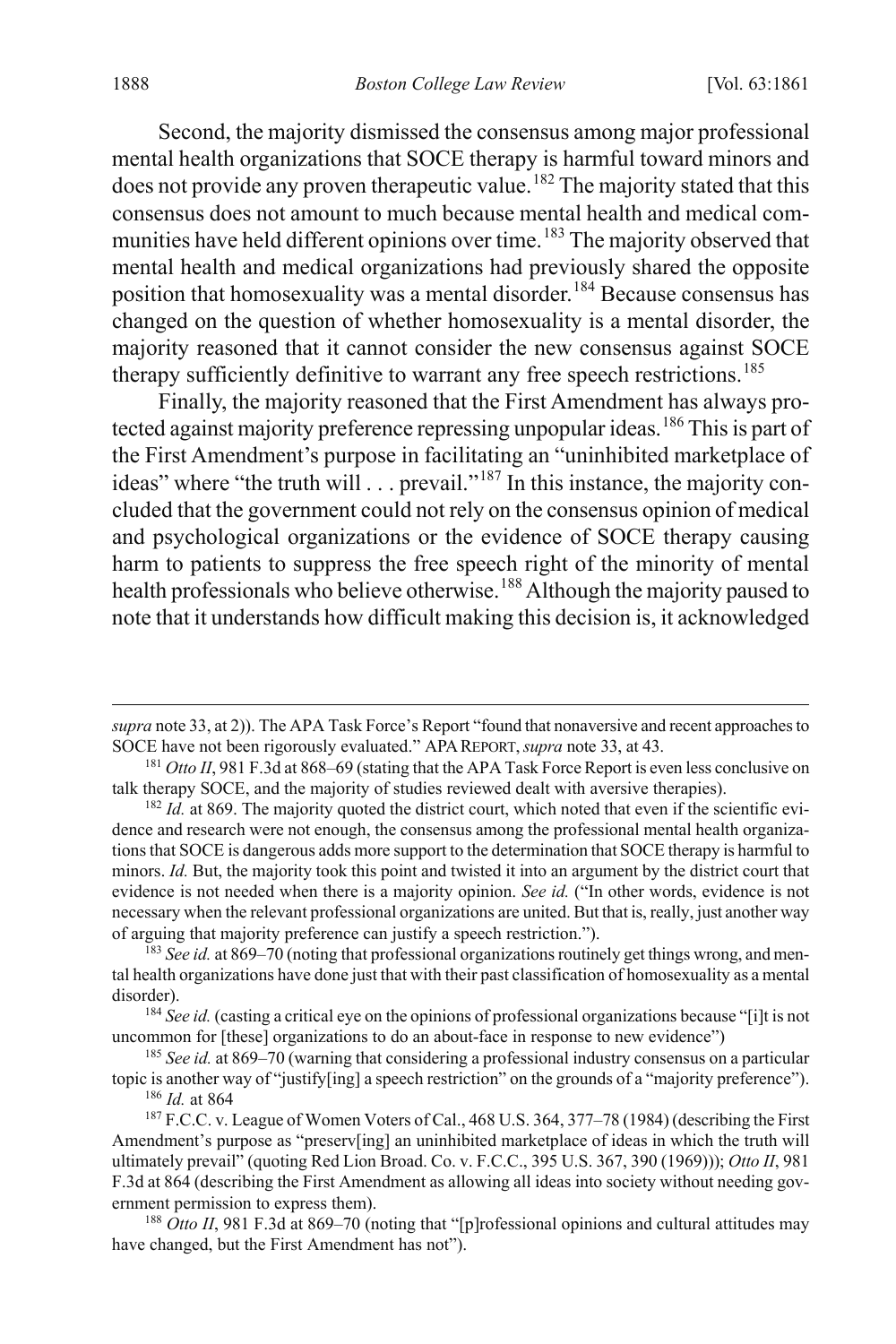that individuals who "actually hurt children" can still be held liable."[189](#page-29-2) The majority maintained, however, that the First Amendment right to free speech is simply too important that not even a valid interest in protecting children could justify the state's trampling of that right.<sup>[190](#page-29-3)</sup> The majority concluded that the First Amendment is a reflection of the value that Americans place on their freedom of speech rights, and that the government is therefore limited in ham-pering this right even if that speech could be dangerous to children.<sup>[191](#page-29-4)</sup>

#### <span id="page-29-1"></span><span id="page-29-0"></span>*B. Dissent—Anti-SOCE Legislation Withstands Strict Scrutiny*

In contrast, the dissent concluded that the City of Boca Raton's and Palm Beach County's anti-SOCE ordinances satisfy strict scrutiny, and therefore the court should deny plaintiff-therapists' motion for preliminary injunction.<sup>[192](#page-29-5)</sup> First, the dissent acknowledged that although the ordinances are content-based restrictions, they do not venture further to viewpoint discrimination.<sup>[193](#page-29-6)</sup> The dissent noted that the ordinances did not express any preference for one type of speech over another, nor did the ordinances require any therapist to embrace a particular message or belief.<sup>[194](#page-29-7)</sup>

The dissent explained that a "content-based [governmental] restriction" will pass strict scrutiny if it "further[s] a compelling government interest" via "the least restrictive means."<sup>[195](#page-29-8)</sup> The dissent agreed with the majority that the

<sup>193</sup> *Id.* at 873–74.

<span id="page-29-2"></span><sup>&</sup>lt;sup>189</sup> *Id.* at 870. The majority believed that prosecutors and plaintiffs can use "torts for professional malpractice and "other state-law penalties for bad acts that produce actual harm" to hold harmful speech accountable. *Id.* (citing Nat'l Inst. of Fam. & Life Advocs. v. Becerra (*NIFLA*), 138 S. Ct. 2361, 2373 (2018).

<span id="page-29-3"></span><sup>190</sup> *Id.* The majority noted that the system can still attach liability to individuals who render *actual harm* to children. *Id.* ("People who actually hurt children can be held accountable, but '[b]road prophylactic rules in the area of free expression are suspect.'" (alteration in original) (quoting NAACP v. Button, 371 U.S. 415, 438 (1963)). The majority states that "[e]ven where the protection of children is the object" of the law, the constitution and its protections still apply. *Id.* (alteration in original) (quoting Brown v. Ent. Merchs. Ass'n, 564 U.S. 786, 804–05 (2011)); *see also* Gitlow v. New York, 268 U.S. 652, 666 (1925) ("[F]reedom of speech . . . protected by the First Amendment from abridgment by Congress . . . [is] among the fundamental personal rights and 'liberties . . . .'").

<span id="page-29-4"></span><sup>&</sup>lt;sup>191</sup> *Otto II*, 981 F.3d at 870 ("The First Amendment itself reflects a judgment by the American people that the benefits of its restrictions on the Government outweigh the costs. Our Constitution forecloses any attempt to revise that judgment simply on the basis that some speech is not worth it." (quoting United States v. Stevens, 559 U.S. 460, 470 (2010), *superseded by statute*, 18 U.S.C. § 48  $(2010)$ ).

<span id="page-29-5"></span><sup>192</sup> *Id.* at 873 (Martin, J., dissenting). The dissent did not decide whether the ordinances regulated speech or conduct, but instead concluded that this distinction did not matter because the ordinances passed strict scrutiny. *Id.* 

<span id="page-29-7"></span><span id="page-29-6"></span><sup>&</sup>lt;sup>194</sup> *Id.* at 874 (noting that the majority asserted that the ordinances constituted viewpoint discrimination because they did allow for gender-conforming therapy to occur).

<span id="page-29-8"></span><sup>&</sup>lt;sup>195</sup> *Id.* (citing Solantic, LLC v. City of Neptune Beach, 410 F.3d 1250, 1258 (11th Cir. 2005)). The dissent noted that very few cases survive the rigors of strict scrutiny, but the anti-SOCE legislation in this case is one of those cases. *Id.*; *see* Williams-Yulee v. Fla. Bar, 575 U.S. 433, 444 (2015)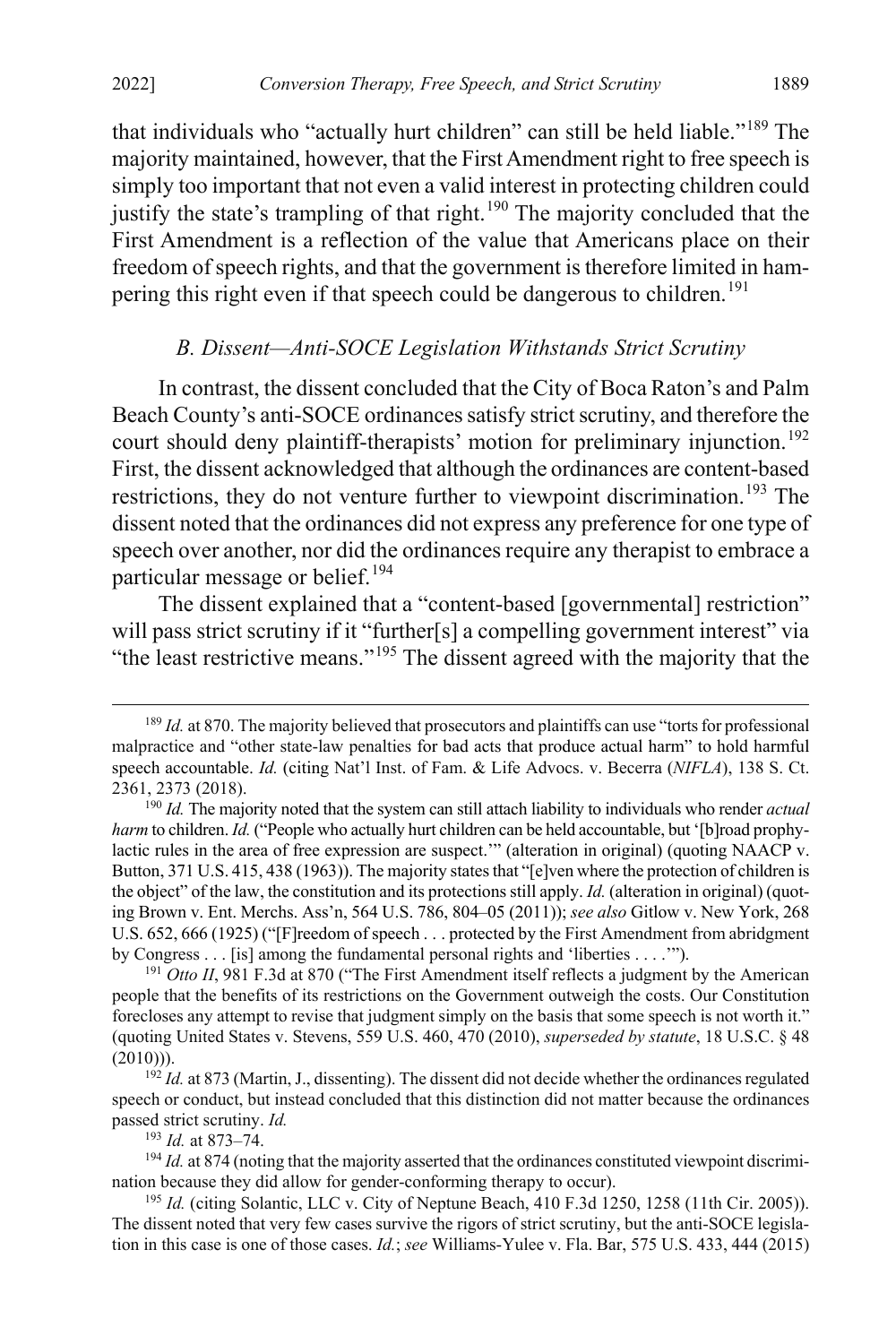protection of minors is a compelling governmental interest.<sup>[196](#page-30-0)</sup> The dissent, however, stated that the majority's decision mis-framed the compelling interest as protecting children from unpopular ideas, rather than protecting them from real harms that SOCE therapy poses.<sup>[197](#page-30-1)</sup> The dissent noted that the ordinances still allowed therapists to give their opinion on SOCE, as well as any information about SOCE, and only prohibited the administration of SOCE therapy itself.[198](#page-30-2) Thus, the dissent reasoned that the only governmental interest that the ordinances served was the prohibition of a harmful therapy and not the limita-tion of minors' exposure to certain ideas.<sup>[199](#page-30-3)</sup>

The dissent then addressed the majority's argument that there was no real compelling state interest of preventing harm to children because there was "in-sufficient evidence" to support the theory that SOCE therapy is harmful.<sup>[200](#page-30-4)</sup> In support, the dissent recounted the APA Report's findings that described the negative and harmful impacts of SOCE on those who underwent the therapy.<sup>[201](#page-30-5)</sup> The dissent critiqued the majority as merely glossing over the APA Report's findings, and instead focusing on single lines from the report that observed that the research available on SOCE therapy has not been rigorous.<sup>[202](#page-30-6)</sup> Additionally, the dissent admonished the majority for calling for professionals to conduct more research and studies because this ignores the reality that harm might oc-

<span id="page-30-1"></span><sup>197</sup> *Id.* at 875 (Martin, J., dissenting). The dissent noted that this is "inexact," and that the ordinances were not stopping minors from hearing "any information or ideas" because the therapists are allowed to give their opinion and to discuss "perceived benefits of SOCE," and the ordinances only prohibited therapists from actually administering the therapy. *Id.*

<span id="page-30-2"></span><sup>198</sup> *Id.* The dissent argued that the localities were not proscribing practitioners from educating minor patients on SOCE, but instead the localities were merely prohibiting the administration of "a particular medical practice"—SOCE therapy. *Id.*

<sup>199</sup> *Id.*

<span id="page-30-4"></span><span id="page-30-3"></span><sup>200</sup> *Id.* at 875–76. The majority observed that without sufficient underlying evidence that SOCE therapy is harmful to minors, especially non-aversive talk-therapy, the localities could not rightfully enact the regulation. *Id.* at 868–69 & n.7. (majority opinion).

<span id="page-30-5"></span><sup>201</sup> *See id.* at 875–76 (Martin, J., dissenting) (stating that the APA Task Force Report found that "patients who [underwent] SOCE [therapy] experience[d] 'anger, anxiety, confusion, depression, grief, guilt, hopelessness, deteriorated relationships with family, loss of social support, loss of faith, poor self-image, social isolation, intimacy difficulties, intrusive imagery, suicidal ideation, self-hatred, and sexual dysfunction'" (quoting APA REPORT, *supra* not[e 33,](#page-6-0) at 42)).

<span id="page-30-6"></span><sup>202</sup> *Id.* at 876. The dissent stated that this cherry picking of lines from the APA Report and the ignoring of all the other reports and studies shows that the research that *has* been done "supports the Localities' conclusion that SOCE" therapy for minors is dangerous and therefore rightfully banned. *Id.*; *see also* APAREPORT,*supra* not[e 33,](#page-6-0) at 42–43 (finding that there is already "evidence to indicate that individuals experienced harm from SOCE").

 <sup>(</sup>noting that the extraordinary case does occur where the state has sufficiently shown that a limitation on speech aids a compelling interest and is narrowly tailored).

<span id="page-30-0"></span><sup>196</sup> *See Otto II*, 981 F.3d at 874–75 (Martin, J., dissenting) (quoting a number of Supreme Court and Eleventh Circuit cases stating that protecting minors is a compelling state interest); *see also id.* at 868–69 (majority opinion) (finding a compelling governmental interest in protecting children, but holding that the scientific studies underlying the legislature's enactment of the law were not conclusive enough to support the ban on SOCE therapy to minors).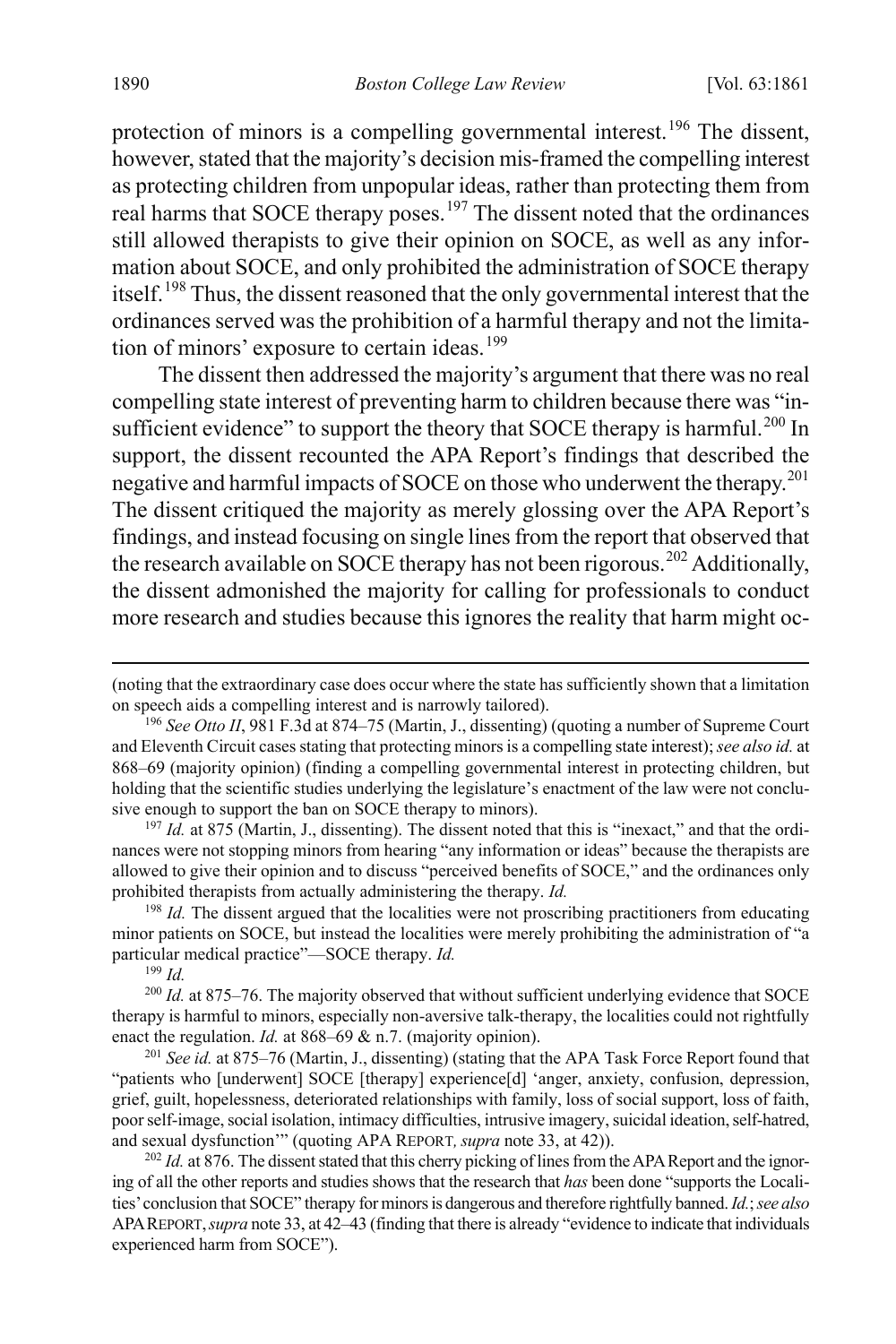<span id="page-31-6"></span>cur to minors with further study of SOCE therapy. $203$  The dissent stated that further research in the form of a controlled study was not ethically permissible, as any study would put minors in harm's way.[204](#page-31-1)

Next, the dissent established that the ordinances prohibiting SOCE therapy were the "least restrictive means of [satisfying the] compelling . . . interest" of protecting minors.<sup>[205](#page-31-2)</sup> The dissent found that the ordinances were neither un-der- nor over-inclusive in their protection of minors.<sup>[206](#page-31-3)</sup> The dissent found that the ordinances were narrowly tailored because they only banned the admin-istration of the therapy by state licensed professionals.<sup>[207](#page-31-4)</sup> Therapists could still talk about the therapy, opine about the therapy, and discuss its benefits with their clients.[208](#page-31-5)

Although most government regulations do not survive strict scrutiny, the dissent in *Otto II* concluded that the ordinances were one of the rare regula-

<span id="page-31-5"></span><sup>208</sup> See id. (explaining that it would be unconstitutional to ban all discussions regarding SOCE).

<span id="page-31-0"></span><sup>&</sup>lt;sup>203</sup> See Otto II, 981 F.3d at 876–77 (Martin, J., dissenting) (restating the APA's contentions that institutional review boards would not condone conducting a controlled study on SOCE therapy that "has not been determined to be safe[,] is not ethically permissible[,]" and would involve as subjects "minors who cannot themselves provide legal consent" (quoting Brief of American Psychological Association, Florida Psychological Association, National Association of Social Workers, National Association of Social Workers Florida Chapter, and American Association for Marriage and Family Therapy as *Amici Curiae* in Support of Defendants-Appellees and Affirmance at 8–9, *Otto II*, 981 F.3d at 854 (No. 19-10604) [hereinafter Brief of *Amici Curiae*])).

<span id="page-31-1"></span><sup>204</sup> *Id.* First Amendment jurisprudence does not require unethical research. *Id.* at 877. With professional organizations of "science, research, and practice" already preliminarily finding that SOCE therapy poses a risk to minors, and therefore declining to study it further, the dissent stated it was sensible for the government to rely on the existing evidence suggesting that SOCE therapy is harmful. *Id.*

<span id="page-31-2"></span> $^{205}$  *Id.* at 879–80 (quoting McCullen v. Coakley, 573 U.S. 464, 478 (2014)). The dissent argued that the ordinances are the least restrictive option, and are not under- nor over-inclusive, meaning that they neither fail to "regulate enough conduct" nor succeed in "regulat[ing] too much conduct." *Id.*; Williams-Yulee v. Fla. Bar, 575 U.S. 433, 448 (2015) (determining that a statute that is underinclusive prompts "doubts about whether the government is in fact pursuing [its compelling interest]" or instead if it is merely "disfavoring a particular speaker or viewpoint" (quoting Brown v. Ent. Merchs. Ass'n, 564 U.S. 786, 802 (2011))). Similarly, a law that "restricts too much" speech might not be the "least restrictive means" to advance the State's compelling interest. *Williams-Yulee*, 575 U.S. at 452.

<span id="page-31-3"></span><sup>&</sup>lt;sup>206</sup> See Otto II, 981 F.3d at 879 (Martin, J., dissenting) (concluding that the ordinances were narrowly tailored and neither over nor under-inclusive). The therapists claimed that the ordinances were under-inclusive because they allowed for other individuals to administer SOCE therapy, such as religious counselors like priests. *Id.* The dissent rejected this argument, stating that the ordinances were not underinclusive for allowing religious counselors to administer SOCE therapy because any regulation limiting religious administration of SOCE would "run into Establishment Clause issues." *See id.* (noting that the city and county's decisions to exempt religious figures from the SOCE prohibitions was reasonable). The dissent also rejected the plaintiffs' argument that the ordinances were over-inclusive because they banned both aversive and non-aversive forms of SOCE. *Id.* at 879–80. The dissent noted that the underlying evidence on SOCE therapy sufficiently supported the conclusion that both forms of SOCE therapy could be harmful to minors and therefore the localities should prohibit them. *Id.* at 878 n.6, 879–80.

<span id="page-31-4"></span><sup>207</sup> *Id.* at 879.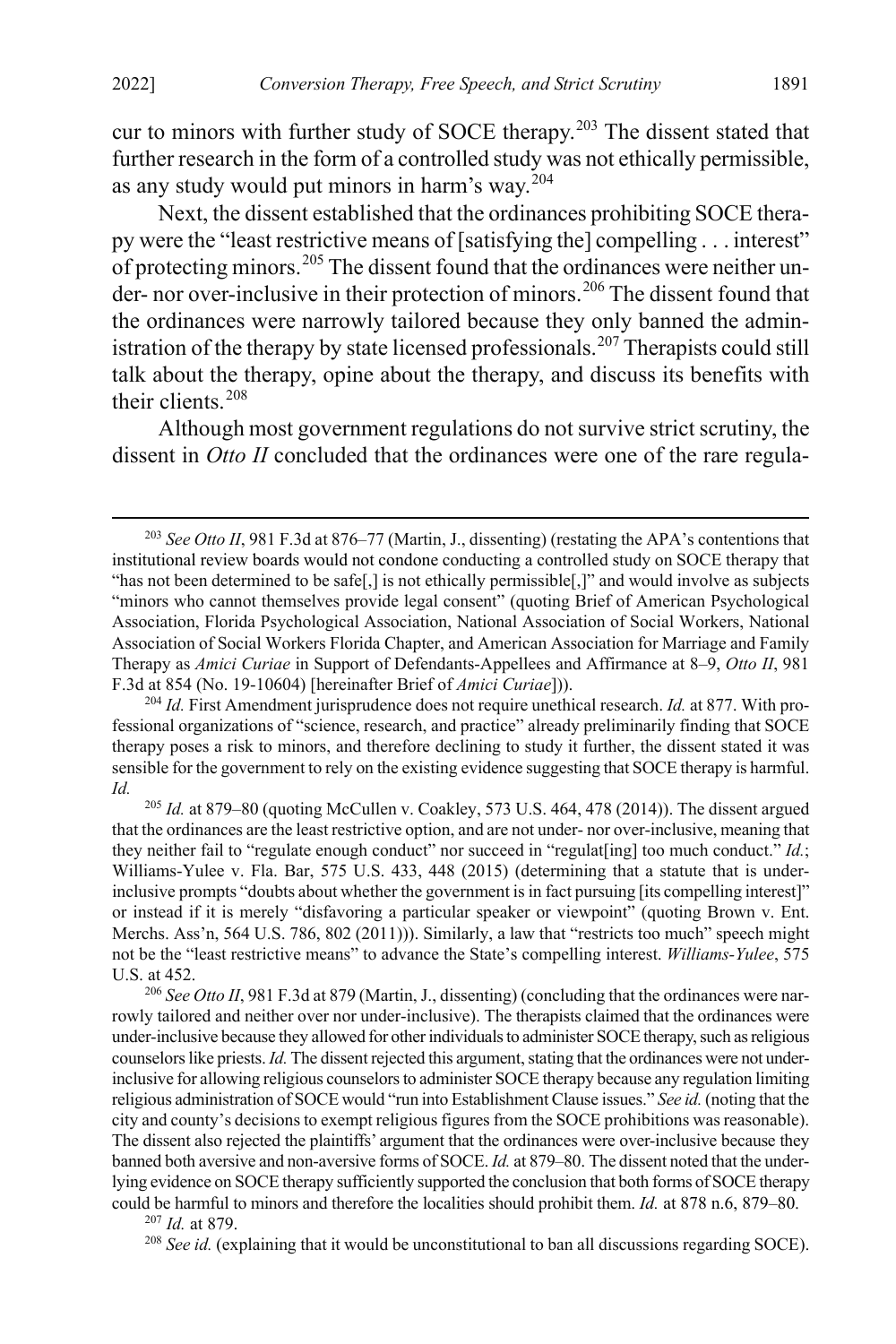tions that met strict scrutiny's requirement because the ordinances were "nar-rowly tailored to serve a compelling [government] interest."<sup>[209](#page-32-2)</sup>

#### <span id="page-32-0"></span>III. ANTI-SOCE LEGISLATION SURVIVES STRICT SCRUTINY

<span id="page-32-1"></span>The majority and dissent reviewed the City of Boca Raton's and Palm Beach County's ordinances under strict scrutiny and came to opposite conclu-sions.<sup>[210](#page-32-3)</sup> This Part argues that the majority was wrong in concluding that the ordinances do not survive strict scrutiny; on the contrary, the ordinances sufficiently meet strict scrutiny's two-prong test.[211](#page-32-4) For the analysis in this Part, this Note accepts that the ordinances are restrictions on speech, and therefore strict scrutiny review applies, despite valid arguments to the contrary that strict scrutiny is inappropriate. $212$ 

Section A of this Part first challenges the majority's conclusion that the ordinances are not merely content-based, but in fact constitute viewpoint discrimination.[213](#page-32-6) This section counters the majority's conclusory framing of the ordinances as limiting children's access to ideas and information, and explains that the nature of psychotherapy as a medical treatment does not favor any particular viewpoint. $^{214}$  $^{214}$  $^{214}$  Section B of this Part argues that the anti-SOCE ordinances do indeed meet the government's burden of articulating a compelling state interest.[215](#page-32-8) In particular, this section argues that the *Otto v. City of Boca Raton*  (*Otto II*) majority mischaracterizes the evidence surrounding SOCE therapy, and that the combination of available scientific research and the lack of a safe or ethical opportunity upon which to further test SOCE therapy on minors suf-

<span id="page-32-2"></span><sup>&</sup>lt;sup>209</sup> *Id.* at 880 (concluding that the ordinances constitute "narrow regulation" aimed at protecting vulnerable children from "a harmful medical practice" and therefore are constitutional restrictions that survive strict scrutiny review).

<span id="page-32-3"></span><sup>210</sup> *Compare id.* at 859 (majority opinion) (holding that the ordinances do not survive strict scrutiny), *with id.* at 873 (Martin, J., dissenting) (finding that the ordinances do survive strict scrutiny).

<span id="page-32-4"></span><sup>211</sup> *See infra* note[s 218–](#page-33-0)[372,](#page-51-0) and accompanying text (arguing that the ordinances have a compelling interest and are narrowly tailored).

<span id="page-32-5"></span><sup>212</sup> *See* Otto v. City of Boca Raton (*Otto II*), 981 F.3d at 873 (Martin, J., dissenting) (following the dissent's assumption that the ordinances regulate speech and are content-based, and therefore that strict scrutiny applies). Some argue that the *Otto II* majority's conclusion that strict scrutiny applies is incorrect based on the Supreme Court's "framework for differentiating constitutionally protected speech from speech incidental to professional conduct." Recent Case, *First Amendment–Professional Speech—Eleventh Circuit Invalidates Minor Conversion Therapy Bans—*Otto v. City of Boca Raton, 981 F.3d 854 (11th Cir. 2020), 134 HARV. L. REV. 2863, 2866–70 (2021) (arguing that the Supreme Court's decisions in *National Institute of Family & Life Advocates v. Becerra* (*NIFLA*) and *Planned Parenthood of Southeastern Pennsylvania v. Casey* "carefully differentiated between professional speech that receives complete free speech protection (strict scrutiny) and professional speech that is "incidental to conduct" that does not trigger strict scrutiny).

<span id="page-32-6"></span><sup>213</sup> *See infra* notes [218–](#page-33-0)[244,](#page-35-0) and accompanying text.

<span id="page-32-7"></span><sup>214</sup> *See infra* notes [218–](#page-33-0)[244,](#page-35-0) and accompanying text.

<span id="page-32-8"></span><sup>215</sup> *See infra* notes [245–](#page-36-0)[316,](#page-44-0) and accompanying text.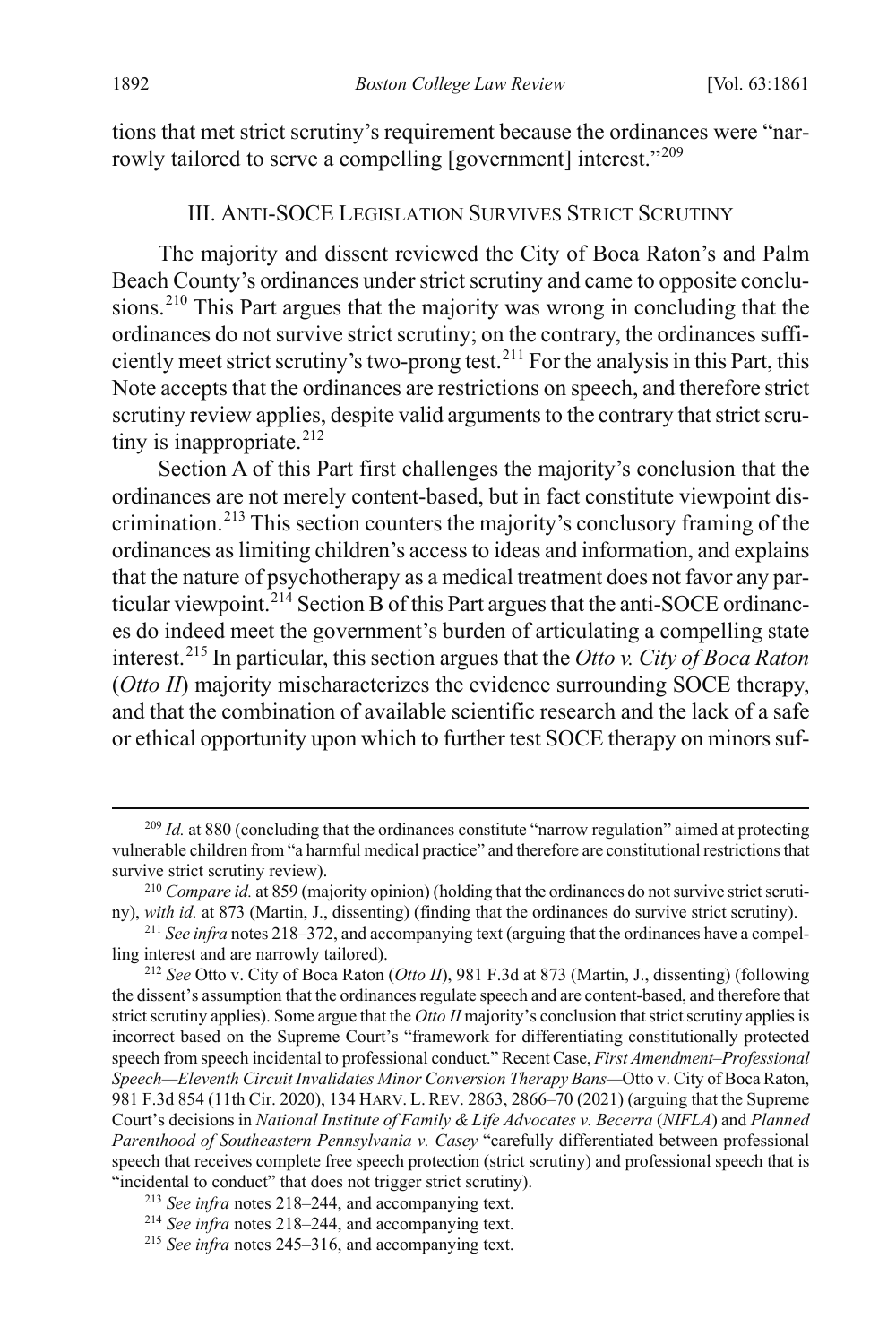ficiently demonstrates a compelling government interest.<sup>[216](#page-33-1)</sup> Section C of this Part then addresses the second prong of strict scrutiny, narrow tailoring, and argues that the ordinances are narrowly drawn to accomplish their compelling purpose of protecting children from the harms of SOCE therapy.<sup>[217](#page-33-2)</sup>

#### <span id="page-33-0"></span>*A. Anti-SOCE Is Content-Based, but Not Viewpoint Discriminatory*

Before addressing whether the localities' ordinances survive the dual prongs of strict scrutiny, it is important to address the *Otto II* majority's conclusion that barring SOCE therapy is not just a content-based restriction, but goes further in being viewpoint discrimination.<sup>[218](#page-33-3)</sup> Viewpoint discrimination happens when the government seeks to restrict speech based on its disagreement with the ideas the speech expresses.[219](#page-33-4) The *Otto II* majority states that the ordinances single out speakers (the therapists) and specific speech (SOCE therapy) and therefore the restrictions are targeting specific viewpoints and  $i$ deas.<sup>[220](#page-33-5)</sup> The majority believes that the government is targeting SOCE therapy because SOCE therapy is a disfavored idea and a minority-based view with which the localities do not agree.<sup>[221](#page-33-6)</sup> The prohibitions are also viewpoint discriminatory, according to the majority, because the therapists' "counseling practices are grounded in a particular viewpoint about sex, gender, and sexual ethics."[222](#page-33-7) The First Amendment, the majority notes, does not simply allow the government to restrict speech merely because the speech is disfavored.[223](#page-33-8)

The majority's conclusion that the ordinances are viewpoint discriminato-ry, however, ignores the very nature of what psychotherapy is.<sup>[224](#page-33-9)</sup> Psychotherapy is medical treatment.[225](#page-33-10) Therapists use psychotherapy to address a patient's

 <sup>216</sup> *See infra* notes [245–](#page-36-0)[316,](#page-44-0) and accompanying text.

<span id="page-33-2"></span><span id="page-33-1"></span><sup>217</sup> *See infra* note[s 317](#page-44-1)[–372,](#page-51-0) and accompanying text (arguing that the ordinances were carefully written by both legislatures to ensure that they are neither over- nor under-inclusive).

<span id="page-33-3"></span><sup>&</sup>lt;sup>218</sup> See Otto II, 981 F.3d 854, 862 (11th Cir. 2020) (stating that the Constitution "[f]orbid[s] the government from choosing favored [over] disfavored messages" (citing Police Dep't of Chi. v. Mosley, 408 U.S. 92, 96 (1972))).

<span id="page-33-5"></span><span id="page-33-4"></span><sup>219</sup> *See* Rosenberger v. Rector & Visitors, 515 U.S. 819, 829–31 (1995) (observing that viewpoint discrimination, the restraint of a specific view or idea, is a "subset" of content-based discrimination that is especially egregious (citing R.A.V. v. City of St. Paul, 505 U.S. 377, 391 (1992))).

<sup>220</sup> *Otto II*, 981 F.3d at 863.

<sup>221</sup> *Id.*

<sup>222</sup> *Id.* at 864.

<sup>223</sup> *Id.*

<span id="page-33-9"></span><span id="page-33-8"></span><span id="page-33-7"></span><span id="page-33-6"></span><sup>224</sup> *See* APA Dictionary of Psychology, *Psychotherapy*, AM. PSYCH. ASS'N, https://dictionary. apa.org/psychotherapy [https://perma.cc/K56F-8U6K] (defining psychotherapy as "any psychological service provided by a trained professional that primarily uses forms of communication and interaction to assess, diagnose, and treat dysfunctional emotional reactions, ways of thinking, and behavior patterns").

<span id="page-33-10"></span><sup>&</sup>lt;sup>225</sup> See id. (discussing how psychotherapy is a medical service to treat individuals with mental disorders).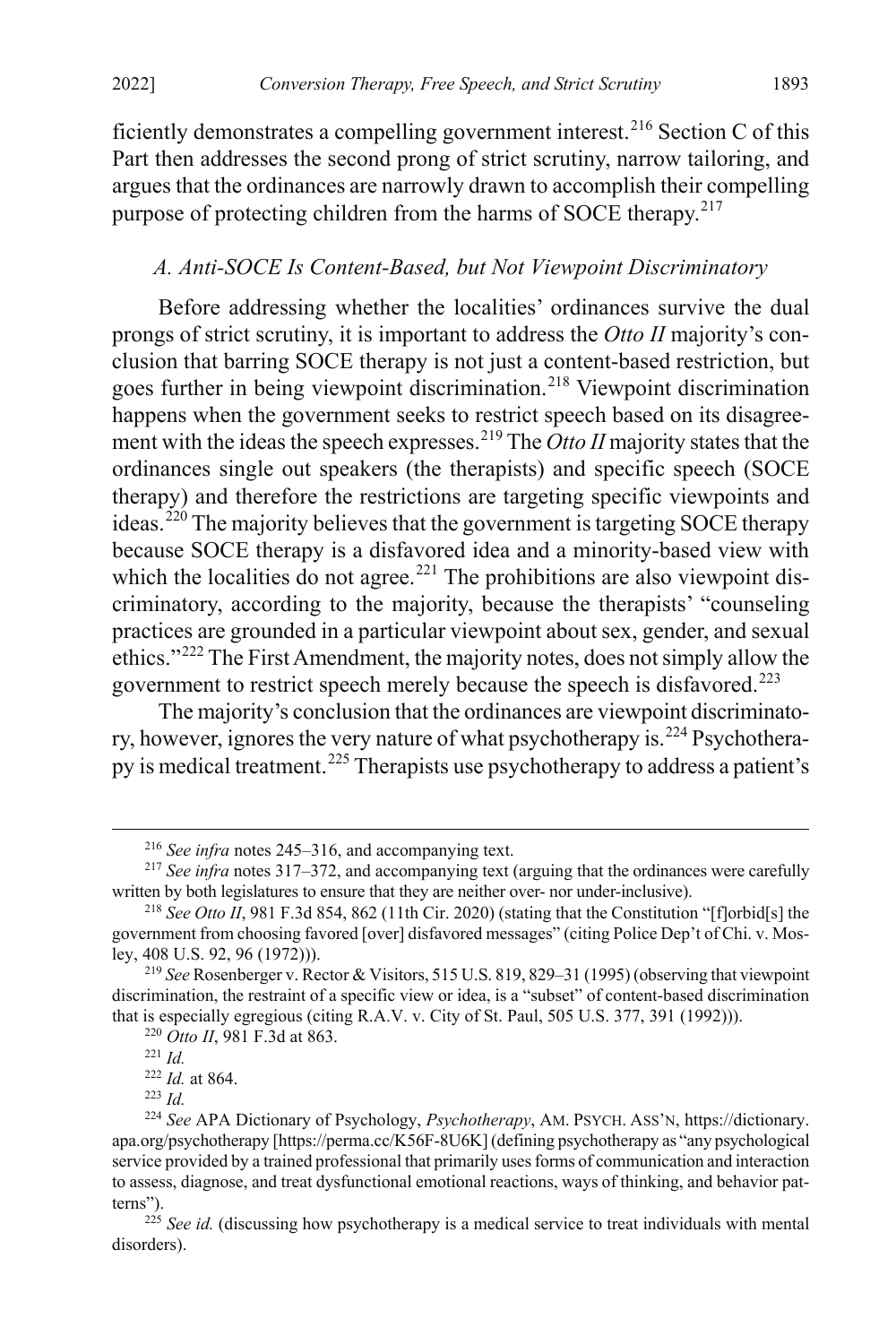mental condition.<sup>[226](#page-34-0)</sup> Psychotherapy is not, as the majority suggests, an ex-change of ideas or beliefs between the patient and the therapist.<sup>[227](#page-34-1)</sup> Therapists who engage in SOCE therapy are not conversing with their patients about ideas, they are engaging in an alleged therapy (medical treatment) designed to change their patients' sexual orientation.<sup>[228](#page-34-2)</sup> SOCE therapists are actively engaging in a therapy that aims to modify their patients' mental state regarding their sexual orientation.[229](#page-34-3) Based on the nature of psychotherapy, anti-SOCE legislation is not restricting any ideas or viewpoints, but instead is regulating a medical treatment.<sup>[230](#page-34-4)</sup>

The majority in *Otto II* tries to evade the reality that SOCE therapy is a medical treatment and not an expression or idea by committing to the theory that courts should interpret freedom of speech under the First Amendment literally.[231](#page-34-5) Under this interpretation, because SOCE therapy is "talk therapy," only employing words, the majority concludes that it is viewpoint-based.<sup>[232](#page-34-6)</sup> Although SOCE therapy may use speech, it is speech that is "not expressive," but rather speech practitioners use to "serve a function"—therapy to minor clients.[233](#page-34-7) This is different from the kind of speech that the Founders intended the First Amendment to protect, such as speech in the marketplace of ideas.<sup>[234](#page-34-8)</sup> Prohibiting a specific talk therapy that takes place directly between a therapist and a minor patient does not inhibit the marketplace.<sup>[235](#page-34-9)</sup>

<sup>229</sup> *Id.*

<span id="page-34-9"></span><sup>235</sup> *See* Nat'l Inst. of Fam. & Life Advocs. v. Becerra (*NIFLA*), 138 S. Ct. 2361, 2375 (2018) ("[T]he people lose when the government is the one deciding which ideas should prevail."). However,

<span id="page-34-0"></span><sup>&</sup>lt;sup>226</sup> See id. (defining psychotherapy not as the act of expressing ideas or opinions, but as a method of communication that practitioners use to diagnose and remedy a mental disorder).

<span id="page-34-1"></span><sup>&</sup>lt;sup>227</sup> *Compare Otto II*, 981 F.3d at 868 (majority opinion) (finding that the ordinances ban the exchange of ideas), *with id.* at 875 (Martin, J., dissenting) (stating that the ordinances only prohibit the therapists from administering a specific medical treatment).

<span id="page-34-2"></span><sup>228</sup> *See* Graham, *supra* not[e 8,](#page-2-7) at 419 (defining SOCE therapy as a therapy intended to change "an individual's sexual orientation, gender identity, or gender expression" (citing MALLORY ET AL., *supra* note [8\)](#page-2-7).

<span id="page-34-4"></span><span id="page-34-3"></span><sup>&</sup>lt;sup>230</sup> See Otto II, 981 F.3d at 875 (Martin, J., dissenting) (noting that the localities' ordinances allow for therapists to distribute ideas to their clients, but the therapists cannot perform a specific therapeutic practice).

<span id="page-34-5"></span><sup>&</sup>lt;sup>231</sup> See id. at 865–66 (majority opinion) (stating that "[s]peech is speech" and that the therapy here is "entirely speech," and therefore the court cannot simply label the therapy as conduct merely because therapy is a professional service (first quoting Wollschlaeger v. Governor of Fla., 848 F.3d 1293, 1307 (2017) (en banc); and then quoting Otto v. City of Boca Raton (*Otto I*), 353 F. Supp. 3d 1237, 1251 (S.D. Fla. 2019), *rev'd*, 981 F.3d at 854)).

<span id="page-34-6"></span><sup>&</sup>lt;sup>232</sup> See id. at 866 ("If speaking to clients is not speech, the world is truly upside down. These ordinances sanction speech directly, not incidentally—the only 'conduct' at issue is speech.").

<span id="page-34-7"></span><sup>233</sup> *See Otto I*, 353 F. Supp. 3d at 1257 (finding that SOCE talk therapy is an "act of therapy," and although it uses words, the words merely serve as the medium through which practitioners administer the therapy to the minor children (emphasis omitted)).

<span id="page-34-8"></span><sup>234</sup> *See* Abrams v. United States, 250 U.S. 616, 630 (1919) (Holmes, J., dissenting) ("[T]he best test of truth is the power of the thought to get itself accepted in the competition of the market . . . ."); *see also* U.S. CONST. amend I (stating an individual's right to freedom of speech).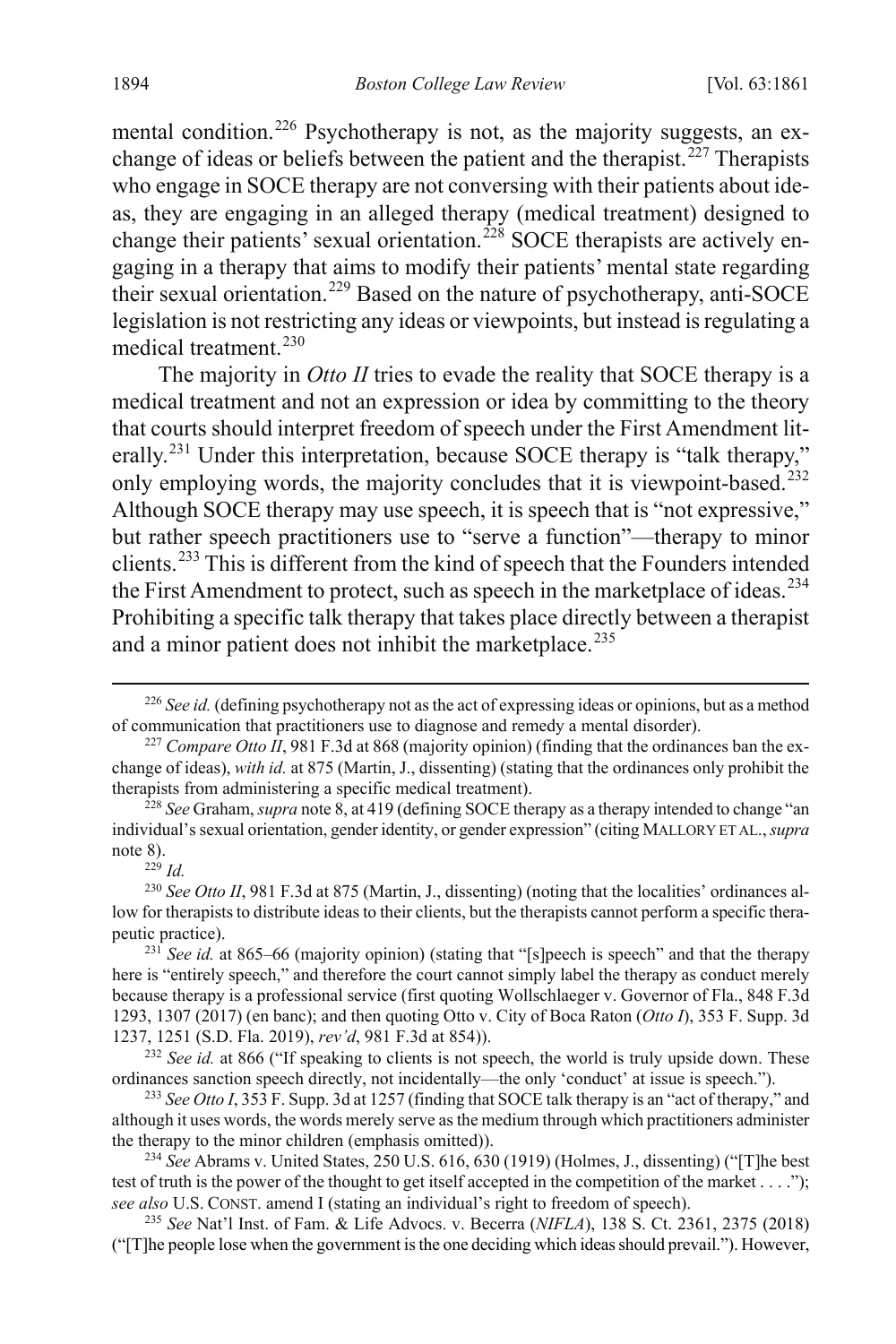Lastly, the *Otto II* majority tries to support its position that the ordinances are viewpoint discriminatory by pointing out there are "exceptions" contained in the ordinances for counseling that "support[s] and assist[s] [individuals who are] undergoing a gender transition." $^{236}$  $^{236}$  $^{236}$  These "exceptions," the majority states, "codify a particular viewpoint [that] sexual orientation is immutable, but gender is not" because "[n]o such carveout exists for sexual orientation."<sup>[237](#page-35-2)</sup> As such, the localities are preventing mental health practitioners from provid-ing any alternative point of view to their clients.<sup>[238](#page-35-3)</sup> Again, the majority misses the point.[239](#page-35-4) First, there is a difference between sexual orientation and gender identity.<sup>[240](#page-35-5)</sup> Second, this "exception" simply allows for a minor to obtain therapy or counseling as they go through a gender transition.[241](#page-35-6) This also means that a child who previously transitioned can obtain counseling if they want to tran-sition back.<sup>[242](#page-35-7)</sup> As such, the ordinances only restrict a specific form of therapy, one with the purpose of "convincing minor[s] . . . to *change* their sexuality or gender identity."<sup>[243](#page-35-8)</sup>

<span id="page-35-0"></span>Under the Supreme Court's reasoning in *Reed v. Town of Gilbert*, it may be required for a court to find that the ordinances are content-based, but it does not follow, as the *Otto II* majority suggests, that the ordinances venture further into being viewpoint discriminatory.[244](#page-35-9)

<sup>236</sup> *Otto II*, 981 F.3d at 864.

<sup>238</sup> *Id.*

<span id="page-35-4"></span><span id="page-35-3"></span><span id="page-35-2"></span><span id="page-35-1"></span><sup>239</sup> *See id.* at 874 (Martin, J., dissenting) (disagreeing with the majority that the ordinances' "exceptions" for affirmative therapy do not constitute viewpoint discrimination).

<span id="page-35-5"></span><sup>240</sup> *See generally* DIV. 16 (SCH. PSYCH.)&DIV. 44 (SOC'Y FOR THE PSYCH. STUDY OF LESBIAN, GAY, BISEXUAL AND TRANSGENDER ISSUES), AM. PSYCH. ASS'N, PAMPHLET NO. 05, KEY TERMS AND CONCEPTS IN UNDERSTANDING GENDER DIVERSITY AND SEXUAL ORIENTATION AMONG STU-DENTS (2015), https://www.apa.org/pi/lgbt/programs/safe-supportive/lgbt/key-terms.pdf[https://perma. cc/U3TU-WJ7J] (defining various terms and concepts). The APA defines gender identity as "[a] person's deeply-felt, inherent sense of being a boy, a man, or male; a girl, a woman, or female; . . . or an alternative gender, which may or may not correspond to a person's sex assigned at birth . . . ." *Id.* at 20. Conversely, the APA defines Sexual Orientation as "[a] component of identity that includes a person's sexual and emotional attraction to another person and the behavior that may result from this attraction." *Id.* at 22.

<span id="page-35-6"></span><sup>241</sup> *See* BOCA RATON, FLA., CODE OF ORDINANCES ch. 9, art. VI, § 9-105 (2017) ("Conversion therapy does not include counseling that provides support and assistance to a person undergoing gender transition or counseling that provides acceptance, support, and understanding of a person . . . ."), *held unconstitutional by Otto II*, 981 F.3d at 854.

<sup>242</sup> *Otto II*, 981 F.3d at 874 (Martin, J., dissenting).

<sup>243</sup> *Id.* (emphasis added).

<span id="page-35-9"></span><span id="page-35-8"></span><span id="page-35-7"></span><sup>244</sup> See Reed v. Town of Gilbert, 576 U.S. 155, 163, 171 (2015) (requiring courts first to review restrictions facially to determine whether they are content-based, and then if so, to review whether

the facts in *Otto* are different from *NIFLA* because the *Otto* conversation is private and takes place between the therapist and the client. *See Otto I*, 353 F. Supp. 3d at 1256 (finding that the speech the ordinances regulate is not speech out in society, but a direct medical treatment that practitioners deliver using speech).

<sup>237</sup> *Id.*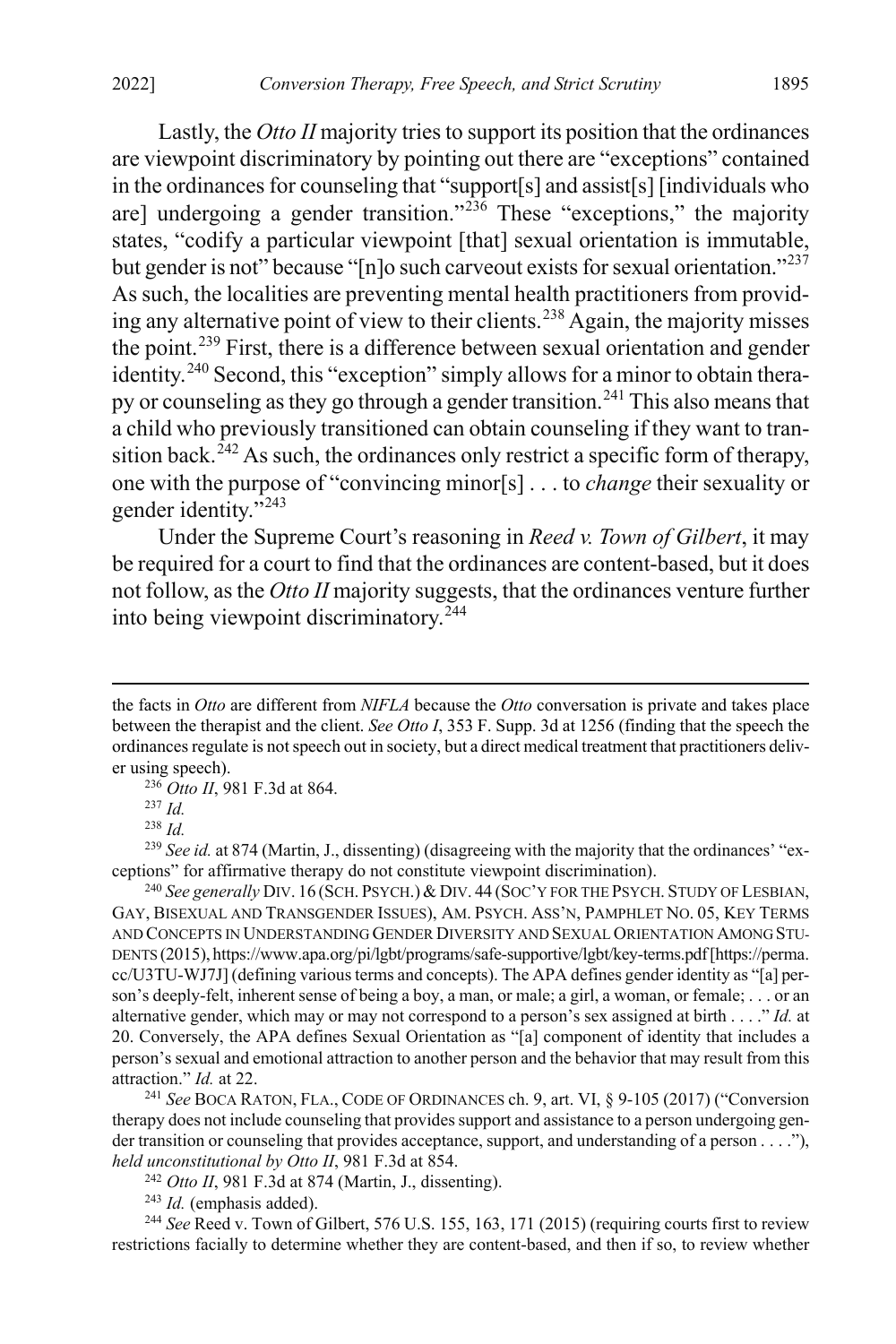#### *B. A Compelling Interest—Protecting Children from Harm*

<span id="page-36-0"></span>Although First Amendment jurisprudence recognizes the importance of freedom of speech, it also acknowledges that occasional and limited restrictions are necessary when vital and compelling governmental interests are on hand.[245](#page-36-1) For a proscription on speech to be valid under strict scrutiny review, the speech first needs to serve a compelling governmental objective.[246](#page-36-2) One point on which all parties in the various SOCE lawsuits agree is that the state has a compelling interest in protecting the physical and mental health of minors.<sup>[247](#page-36-3)</sup> Where the parties disagree, however, is on whether there is an actual problem—that SOCE therapy causes harm to minors—that the government must address with regulation.<sup>[248](#page-36-4)</sup> More specifically, the disagreement at issue in *Otto II* is whether there is enough evidence to show a causal connection be-tween SOCE therapy and harm to minors.<sup>[249](#page-36-5)</sup> The central tenant of the *Otto II's* majority opinion is that there is no actual problem with SOCE therapy because the localities have failed to present sufficient evidence that this therapy actually *causes* harm to minors.<sup>[250](#page-36-6)</sup> To support their holding, the majority explains that there is a lack of evidence supporting the state's position that SOCE thera-

<span id="page-36-2"></span><sup>246</sup> *See Reed*, 576 U.S. at 163 (holding that in order for a restriction on speech to survive strict scrutiny it must have a compelling state interest).

<span id="page-36-3"></span><sup>247</sup> *See* New York v. Ferber, 458 U.S. 747, 756–57 (1982) ("It is evident beyond the need for elaboration that a State's interest in 'safeguarding the physical and psychological well-being of a minor' is 'compelling.'" (quoting Globe Newspaper Co. v. Super. Ct., 457 U.S. 596, 607 (1982))); *Otto II*, 981 F.3d at 874 (Martin, J., dissenting) (agreeing with the majority that protecting the welfare of children is a compelling government interest). States also have a compelling interest in regulating professions. *Otto II*, 981 F.3d at 874 (Martin, J., dissenting) (quoting Locke v. Shore, 634 F.3d 1185, 1196 (11th Cir. 2011)); *see* Goldfarb v. Va. State Bar, 421 U.S. 773, 792 (1975) (finding that "[s]tates have a compelling interest in the practice of professions within their boundaries, and . . . they have broad power to establish standards for licensing practitioners and regulating the practice of professions"). This interest is especially sincere for medical professions. *Otto II*, 981 F.3d at 874 (Martin, J., dissenting); Wollschlaeger v. Governor of Fla., 848 F.3d 1293, 1316 (11th Cir. 2017) (en banc) (finding that the state has a compelling interest in the regulation of professional medicine).

<span id="page-36-4"></span><sup>248</sup> *See, e.g.*, Brown v. Ent. Merchs. Ass'n, 564 U.S. 786, 799 (2011) (dictating that under strict scrutiny the state specifies an "'actual problem' in need of solving" (quoting United States v. Playboy Ent. Grp., Inc., 529 U.S. 803, 822–23 (2000))).

<span id="page-36-5"></span><sup>249</sup> *Compare Otto II*, 981 F.3d at 868–70 (majority opinion) (finding that there was insufficient evidence that SOCE therapy actually causes harm to minors), *with id.* at 878 (Martin, J., dissenting) (stating that there is a "mountain of rigorous evidence" that SOCE therapy is harmful to children). *See Brown*, 564 U.S. at 799 (requiring an "'actual problem'" in need of solving" (quoting *Playboy*, 529 U.S. at 822–23)).

<span id="page-36-6"></span><sup>250</sup> See Otto II, 981 F.3d at 868 (majority opinion) (finding that the studies only "offer assertions rather than evidence, at least regarding the effects of purely speech-based SOCE").

courts should subject such restrictions to strict scrutiny regardless of the underlying motive); *Otto II*, 981 F.3d at 862 (holding that the ordinances are viewpoint discriminatory).

<span id="page-36-1"></span><sup>245</sup> *See, e.g.*, Holder v. Humanitarian L. Project, 561 U.S. 1, 28, 32 (2010) (holding that the government can restrict speech when such speech only serves the purpose of teaching terrorist organizations about international law because the government has a compelling interest in prohibiting support for terrorism).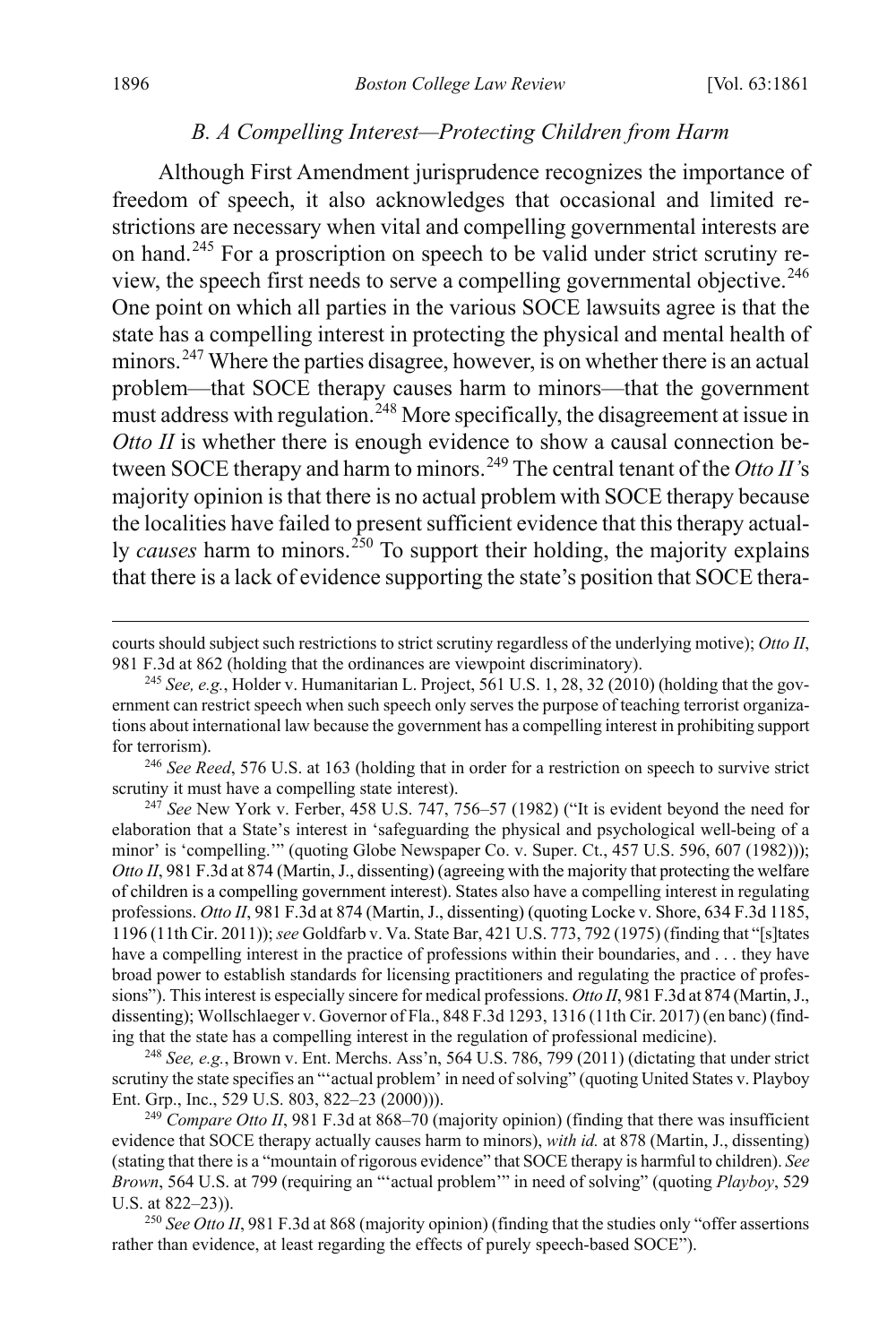py causes harm to minors, that the evidence currently available is merely anecdotal, and lastly that the present consensus among professional mental health organizations that SOCE therapy causes harm is inconsequential because the consensus once held the opposite position that homosexuality was a mental illness.<sup>[251](#page-37-1)</sup>

The majority rests much of its finding that SOCE therapy does not cause harm on its flawed interpretation that there is insufficient research and evi-dence, especially with recent studies, to support the opposite conclusion.<sup>[252](#page-37-2)</sup> The reality surrounding this argument is much more complex.<sup>[253](#page-37-3)</sup> Although the APA Report does acknowledge that scientifically-valid efficacy research on SOCE therapy is indeed somewhat limited, the majority, however, completely ignores the research that is actually available.<sup>[254](#page-37-4)</sup> The majority, instead, cherrypicked one line from the APA Report that there was a "dearth" of evidence supporting the conclusion that SOCE therapy causes harm. <sup>[255](#page-37-5)</sup>

The lack of recent studies and research that the *Otto II* majority highlights may in fact be the result of the harms that SOCE therapy itself can cause.<sup>[256](#page-37-6)</sup> Early studies on SOCE contained "[h]igh dropout rates" for participants, which researchers believe was because of the harms participants endured during these

<span id="page-37-4"></span><sup>254</sup> APA REPORT, *supra* not[e 33,](#page-6-0) at abstract (concluding that research has not shown any benefits from SOCE therapy, and that individuals who undergo SOCE experience a wide arrange of potential harm); *see Otto II*, 981 F.3d at 876 (Martin, J., dissenting) (noting that the majority relies on a single statement from the APA Report).

<span id="page-37-5"></span><sup>255</sup> *See Otto II*, 981 F.3d at 868 (finding that the "documents offer assertions rather than evidence," particularly with respect to the "purely speech-based SOCE" therapy); *id.* at 876 (Martin, J., dissenting) (explaining that the majority's suspicion of the data on SOCE derives from a "single statement in the Task Force Report"); APA REPORT, *supra* not[e 33,](#page-6-0) at 42 (noting the "dearth" of evidence "on the safety of SOCE"). The majority further latched onto the APA Task Force's statement that "rigorous recent prospective research" is missing. *Otto II*, 981 F.3d at 868 (majority opinion); APA REPORT, *supra* note [33,](#page-6-0) at 42 ("The limited number of rigorous early studies and complete lack of rigorous recent prospective research on SOCE limits claims for the efficacy and safety of SOCE."). This snippet of a quote that the majority uses to determine why there is no compelling interest—that there is a lack of "rigorous recent prospective research"—is actually included in the APA Report to limit claims by SOCE proponents that it safe or effective. *See* APA REPORT, *supra* not[e 33,](#page-6-0) at abstract (noting the origin of support for SOCE therapy). In other words, the APA Report was observing that there is a dearth of evidence supporting the claim that SOCE therapy actually works and that it is indeed safe to subject minors to it. *See id.* (concluding that research has not shown any benefits from SOCE therapy, and that individuals who undergo SOCE experience a wide arrange of potential harm).

<span id="page-37-6"></span><sup>256</sup> APA REPORT,*supra* not[e 33,](#page-6-0) at 42 (suggesting that the reason there is a lack of rigorous studies is *because SOCE causes harm*).

<span id="page-37-0"></span> <sup>251</sup> *Id.* at 868–70.

<span id="page-37-2"></span><span id="page-37-1"></span><sup>&</sup>lt;sup>252</sup> See id. at 868–69 (stating that the APA Report acknowledges that researchers have not scrupulously tested non-aversive forms of SOCE therapy).

<span id="page-37-3"></span><sup>253</sup> *See infra* note[s 256](#page-37-0)[–282](#page-40-0) and accompanying text (explaining that although there may be a limited amount of efficacy-based research, some consider this to be the result of participants in studies who have endured SOCE therapy dropping out, potentially because of the harm SOCE therapy produces, and because it is unethical to conduct a study to prove that a therapy causes harm to children).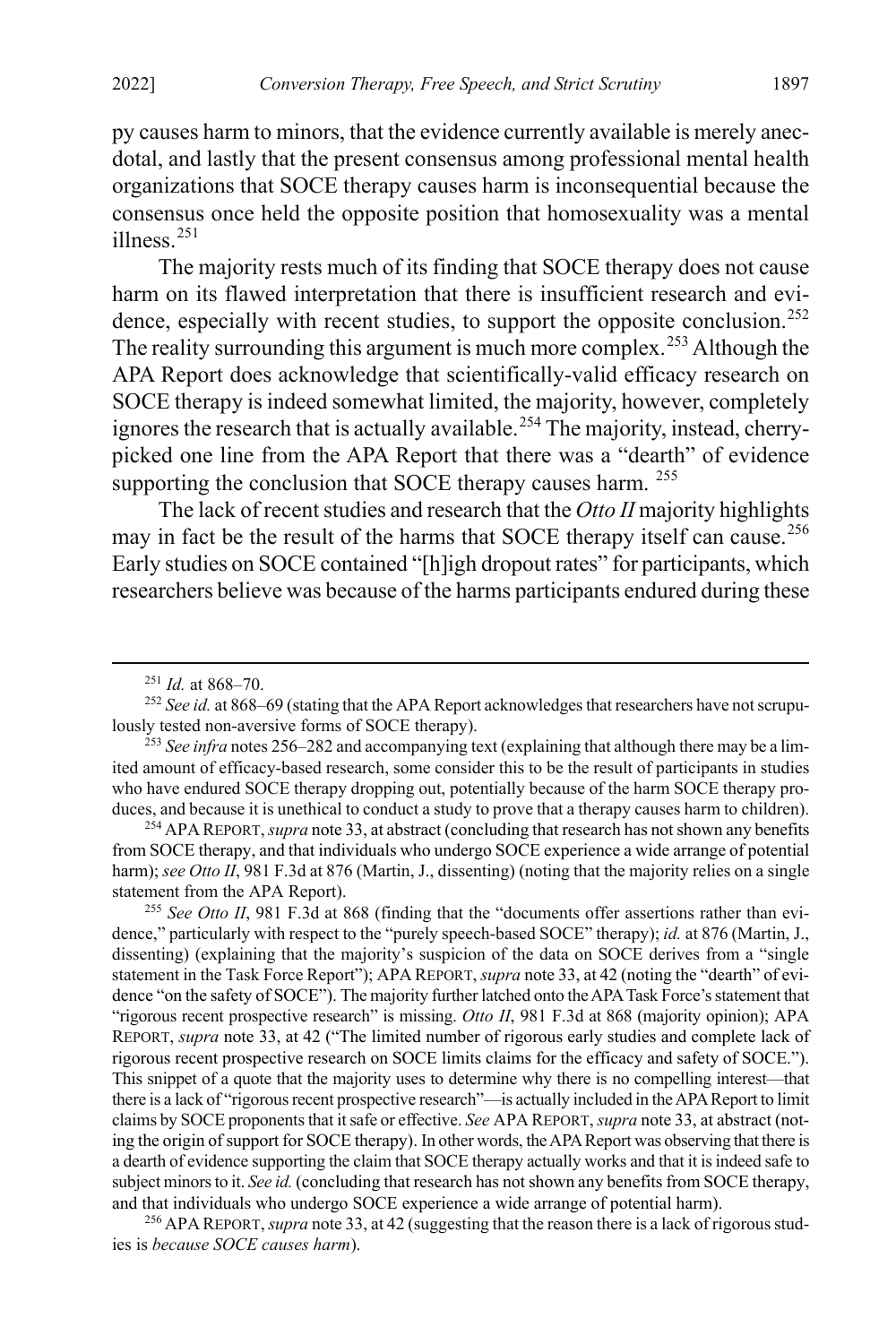<span id="page-38-0"></span>treatments.<sup>[257](#page-38-1)</sup> For example, a 1973 study on SOCE therapy had six participants drop out for some form of depression.<sup>[258](#page-38-2)</sup> One participant from that study stated that he resigned because he "lost all sexual feeling."[259](#page-38-3) In addition, the APA Report found that after the American Psychiatric Association deleted homosexuality from the DSM, the number of studies on SOCE significantly shrunk.<sup>[260](#page-38-4)</sup> One reason for this change is that numerous licensed mental health professionals, researchers, and professional organizations have found that providing and studying SOCE therapy was inappropriate because it may cause harm to its recipients.  $^{261}$  $^{261}$  $^{261}$ 

<span id="page-38-10"></span>The *Otto II* majority also completely ignored the research that is actually available.<sup>[262](#page-38-6)</sup> The APA Report explained that it found evidence which indicates that individuals suffered harm as a result of SOCE therapy.<sup>[263](#page-38-7)</sup> Even with the "limited number of rigorous" and efficacy studies regarding the safety of SOCE therapy, the best research available led the APA Report to the conclu-sion that SOCE therapy can cause harm.<sup>[264](#page-38-8)</sup> Since the APA Report's release, further peer-reviewed studies have documented the harmful results associated with SOCE therapy to minors, including findings that LGBTQ youth who underwent conversion therapy were twice as likely to have attempted suicide and two and a half times as likely to have attempted suicide more than once com-pared to individuals who did not undergo SOCE.<sup>[265](#page-38-9)</sup>

<sup>261</sup> *Id.* at 91.

<span id="page-38-1"></span><sup>&</sup>lt;sup>257</sup> *Id.* (suggesting that the reason there is a lack of rigorous studies might be because "research" participants experience these treatments as harmful"); *see also* Scott O. Lillenfeld, *Psychological Treatments That Cause Harm*, 2 PERSPS. ON PSCYH. SCI. 53, 53–55 (2007) (same). "High dropout rates [of participants] characterize early treatment studies and may be an indicator that research participants experience these treatments as harmful." APA REPORT, *supra* not[e 33,](#page-6-0) at 42. "Behavior therapists became increasingly concerned that aversive therapies designed as SOCE for homosexuality were inappropriate, unethical, and inhumane." *Id.* at 24.

<span id="page-38-3"></span><span id="page-38-2"></span><sup>258</sup> APA REPORT, *supra* not[e 33,](#page-6-0) at 41; *see* Neil McConaghy & R.F. Barr, *Classical, Avoidance and Backward Conditioning Treatments of Homosexuality*, 122 BRIT. J. PSYCHIATRY 151, 151–53 (1973) (studying SOCE therapy).

<sup>259</sup> APA REPORT, *supra* note [33,](#page-6-0) at 41; McConaghy & Barr, *supra* not[e 258,](#page-38-0) at 151–53.

<sup>260</sup> APA REPORT, *supra* not[e 33,](#page-6-0) at 24.

<span id="page-38-6"></span><span id="page-38-5"></span><span id="page-38-4"></span><sup>262</sup> *See Otto II*, 981 F.3d 854, 868–69 (11th Cir. 2020) (evaluating only one line from the APA Report, but otherwise ignoring all the other research and studies on SOCE therapy).

<span id="page-38-7"></span><sup>263</sup> APA REPORT, *supra* not[e 33,](#page-6-0) at 43 (explaining that there is "evidence to indicate that individuals experienced harm from SOCE").

<sup>264</sup> *Id.* at 42–43.

<span id="page-38-9"></span><span id="page-38-8"></span><sup>265</sup> Amy E. Green, Myeshia Price-Feeney, Samuel H. Dorison & Casey J. Pick, *Self-Reported Conversion Efforts and Suicidality Among US LGBTQ Youths and Young Adults, 2018*, 110 AM. J. PUB. HEALTH 1221, 1224, 1225 Tbl.2 (2020). Another 2020 study found that being exposed to SOCE therapy could double "the odds of lifetime suicidal ideation," "increased [the] odds of planning to attempt suicide" by 75%, and "increased [the] odds of attempting suicide resulting in no or minor injury" by 88%. Robert R. Blosnich et al., *Sexual Orientation Change Efforts, Adverse Childhood Experiences, and Suicide Ideation and Attempt Among Sexual Minority Adults, United States, 2016– 2018*, 110 AM.J. PUB. HEALTH 1024, 1027 (2020). According to a November 2018 study, attempted suicide rates by LGBTQ young adults whose parents attempted to change their sexual orientation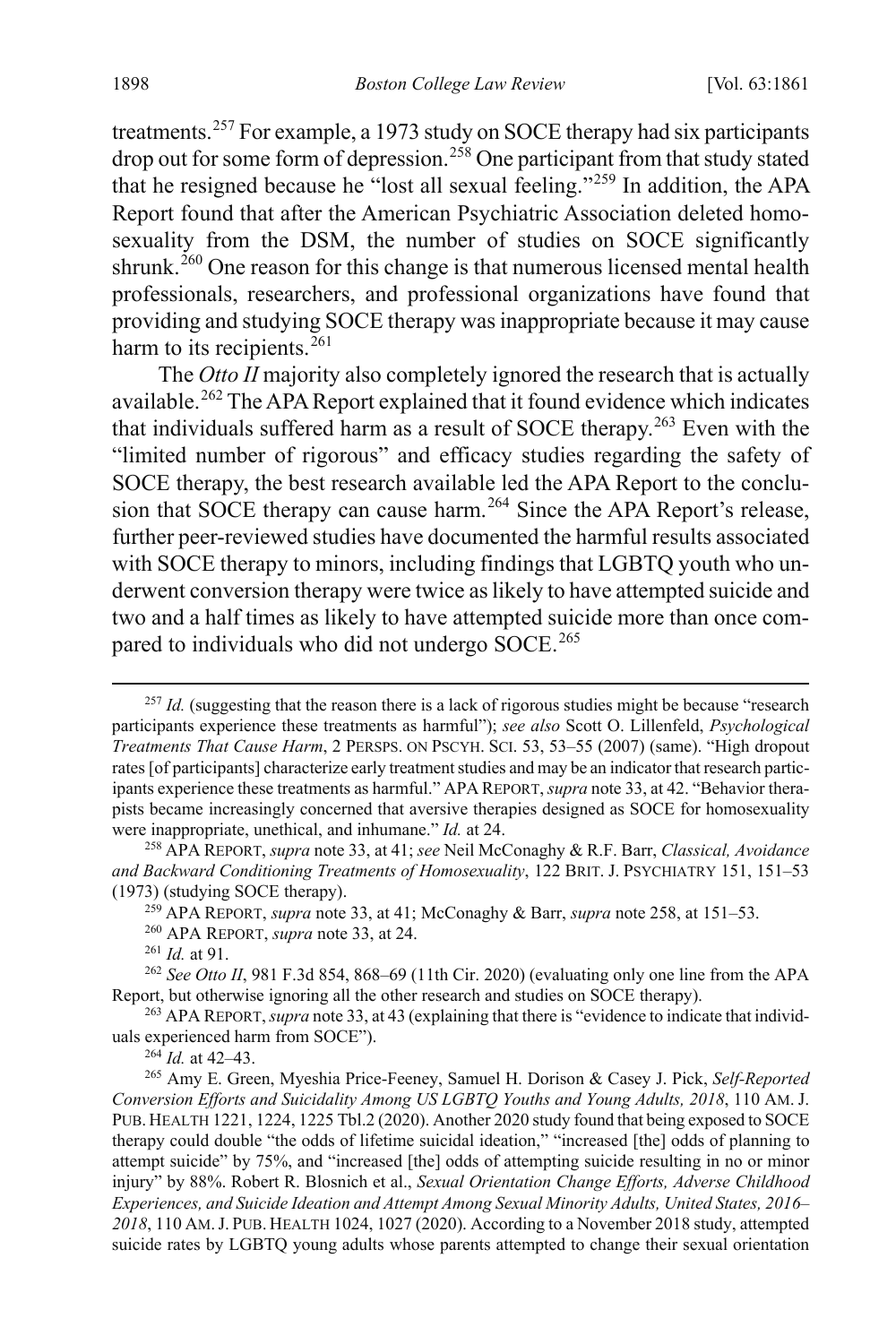Besides the efficacy and peer-reviewed studies, there was a large amount of research and studies that the APA Task Force also reviewed.<sup>[266](#page-39-0)</sup> These studies found that some participants of SOCE therapy reported harms retrospectively.[267](#page-39-1) The APA Report described a number of these studies in detail, and ob-served both direct and indirect harms to participants.<sup>[268](#page-39-2)</sup> The direct harms included mental health issues (including depression, anger, and suicidal idea-tion), sexual dysfunction, substance abuse, and physical ailments.<sup>[269](#page-39-3)</sup> The Report also found that SOCE therapy can cause indirect harms, including loss of time, money, and energy.<sup>[270](#page-39-4)</sup> Researchers observed additional indirect harm stemming from SOCE therapy in the form of psychological damage, such as disappointment and stress that occurred because the therapy did not work as the participant imagined it would.<sup>[271](#page-39-5)</sup> To suggest that the APA Report, and its finding only amount to "mere assertions" is wrong. $272$ 

<span id="page-39-12"></span>Further reading of the APA Report reveals two central findings by the Task Force.<sup>[273](#page-39-7)</sup> The first finding was that there was insufficient evidence to suggest that SOCE therapy can accomplish what it purports to do—alter sexual orientation.[274](#page-39-8) There was "little evidence" to suggest that SOCE therapy had any effect in altering sexual orientation for minors.<sup>[275](#page-39-9)</sup> In other words, SOCE therapy does not work.[276](#page-39-10)

Not only did the APA Report find that SOCE therapy does not accomplish what its proponents state it does (changing an individual's homosexuality), but it also found that SOCE therapy can cause harm.<sup>[277](#page-39-11)</sup> These two findings by the

<span id="page-39-2"></span><span id="page-39-1"></span><span id="page-39-0"></span><sup>266</sup> *See* APA REPORT, *supra* not[e 33,](#page-6-0) at 42–43 (discussing the studies that were reviewed by the APA Task Force).

- <sup>269</sup> *Id.* at 42, 68, 85.
- <sup>270</sup> *Id.* at 85.
- <sup>271</sup> *Id.*

<span id="page-39-6"></span><span id="page-39-5"></span><span id="page-39-4"></span><span id="page-39-3"></span><sup>272</sup> *See Otto II*, 981 F.3d 854, 868 (11th Cir. 2020) (examining the APA Report closely and concluding that it only offers "mere assertions" that SOCE causes harm to children).

<span id="page-39-7"></span><sup>273</sup> *See* APA REPORT, *supra* note [33,](#page-6-0) at abstract (concluding that SOCE is "unlikely to be successful" in altering an individual's sexual orientation, and second, that SOCE can cause harm).

<span id="page-39-9"></span><span id="page-39-8"></span><sup>274</sup> *Id.* at 35 (noting that evidence of "the outcomes of efforts to alter sexual orientation provides little evidence of efficacy").

<sup>275</sup> *Id.*

<sup>276</sup> *Id.*

<span id="page-39-11"></span><span id="page-39-10"></span><sup>277</sup> See *id.* at 3 (documenting "negative side effects" from those who underwent SOCE therapy to "include<sup>[]</sup> loss of sexual feeling, depression, suicidality, and anxiety").

during childhood were more than double (48%) the rate of LGBTQ young adults who did not report undergoing SOCE therapy experiences (22%). Caitlin Ryan, Russell B. Toomey, Rafael M. Diaz & Stephen T. Russell, *Parent-Initiated Sexual Orientation Change Efforts with LGBT Adolescents: Implications for Young Adult Mental Health and Adjustment*, 67 J. HOMOSEXUALITY 159, 168 Tbl.3 (2020). The study also concluded that rates of attempted suicide were almost triple for LGBTQ youth who reported home-based efforts to change their sexual orientation by their parents, SOCE therapies by therapists, and change efforts by religious leaders (63%). *Id.*

<sup>267</sup> *Id.* at 27, 42, 81.

<sup>268</sup> *Id.* at 42.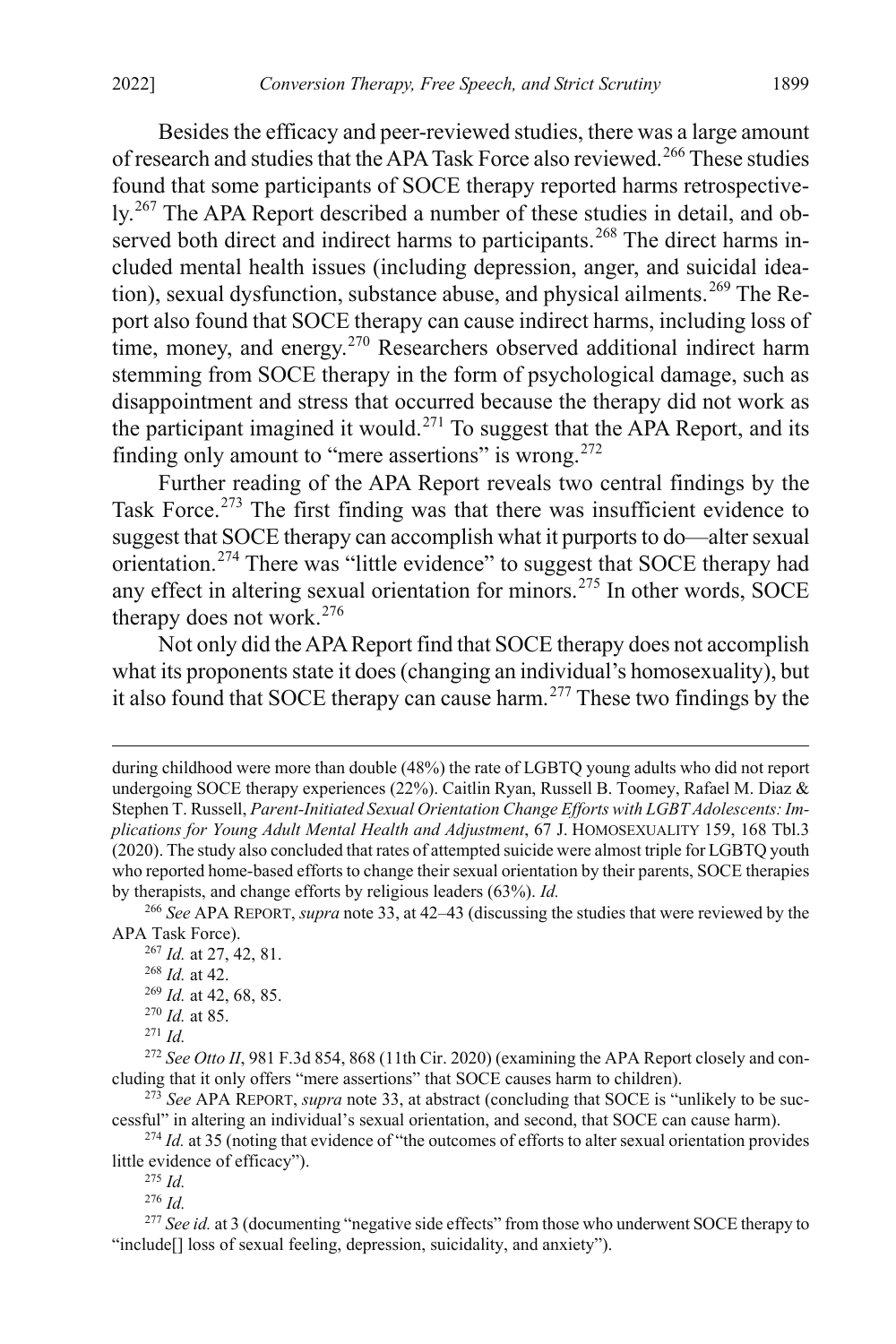APA Report provide ample support that SOCE therapy is a worthy and compelling problem for a legislature to address.[278](#page-40-1) The localities are attempting to regulate a therapy that research has proven lacks any and all effect,  $279$  and sug-gests may cause harm.<sup>[280](#page-40-3)</sup> The majority, instead, would rather let this unsubstantiated and unproven "medical treatment" stay intact until there is essentially indisputable evidence gathered that indicates harm.<sup>[281](#page-40-4)</sup> This is dangerous, and could prove fatal to vulnerable children whom practitioners will continue to sub-ject to this sham therapy in the jurisdictions that this decision covers.<sup>[282](#page-40-5)</sup>

<span id="page-40-0"></span>The majority's assertion that rigorous efficacy studies are required in order for the localities to "prove" that SOCE therapy causes harm to minors departs from Supreme Court precedent.[283](#page-40-6) Although the Supreme Court in *Brown v. Entertainment Merchants Ass'n* held that there must be a causal link between the speech and harm, that does not mean that rigorous empirical evidence is the only sufficient means to accomplish this.<sup>[284](#page-40-7)</sup> A "10,000-page record" is not required either.<sup>[285](#page-40-8)</sup> In fact, the Supreme Court has held that for "some proposi-tions" it is natural that empirical evidence would be sparse.<sup>[286](#page-40-9)</sup> For example, the Supreme Court concluded that it would be inappropriate to conduct "a multiyear controlled study" on children to determine if profanity-laced television broadcasts had any harmful effects.<sup>[287](#page-40-10)</sup> Because of the nature of some propositions, such as profanity-laced television programming or similarly SOCE ther-

<span id="page-40-1"></span> <sup>278</sup> *See* Wertheimer, *supra* not[e 52,](#page-10-6) at 793 (explaining that the government can limit speech when there is another compelling interest at stake); Brown v. Ent. Merchs. Ass'n, 564 U.S. 786, 799 (2011) (requiring the state to identify a problem that it needs to address and requiring that the restriction on speech be necessary to solving that problem).

<sup>279</sup> *See* APA REPORT, *supra* not[e 33,](#page-6-0) at 35 (stating there is little evidence of efficacy).

<sup>&</sup>lt;sup>280</sup> *See id.* at 42 (listing out the number of harms that research has found SOCE therapy to cause).

<sup>281</sup> *See id.* at 35, 42 (noting the lack of efficacy and the harm SOCE therapy can cause); *Otto II*,

<span id="page-40-4"></span><span id="page-40-3"></span><span id="page-40-2"></span><sup>981</sup> F.3d 854, 868 (11th Cir. 2020) (stating that SOCE therapy can continue until researchers "prove" that SOCE therapy causes harm to minors).

<span id="page-40-5"></span><sup>282</sup> *See* APA REPORT, *supra* not[e 33,](#page-6-0) at 3 (stating that SOCE therapy can lead to suicidal intentions).

<span id="page-40-6"></span><sup>283</sup> *See* F.C.C. v. Fox Television Stations, Inc., 556 U.S. 502, 519 (2009) (holding that "[t]here are some propositions for which scant empirical evidence can be marshaled").

<span id="page-40-7"></span><sup>284</sup> *See* Brown v. Ent. Merchs. Ass'n, 564 U.S. 786, 799 (2011) (invalidating California's statute restricting video games to minors because the state could not "show a . . . causal link between . . . harm to minors" and playing video games); *Fox Television Stations*, 556 U.S. at 519 (noting that for "some propositions" it is natural that there is limited empirical data).

<span id="page-40-8"></span><sup>285</sup> *See* United States v. Playboy Ent. Grp., Inc., 529 U.S. 803, 822 (2000) (finding that a "10,000 page record" does not need to "be compiled in every case or that the Government must delay in acting to address a real problem" until it does compile such a record).

<span id="page-40-10"></span><span id="page-40-9"></span><sup>286</sup> *See Fox Television Stations*, 556 U.S. at 519 (finding that broadcast profanity having harmful effects on children is one such proposition where lack of empirical evidence would be understandable because collecting it would require subjecting some children to "broadcast profanity").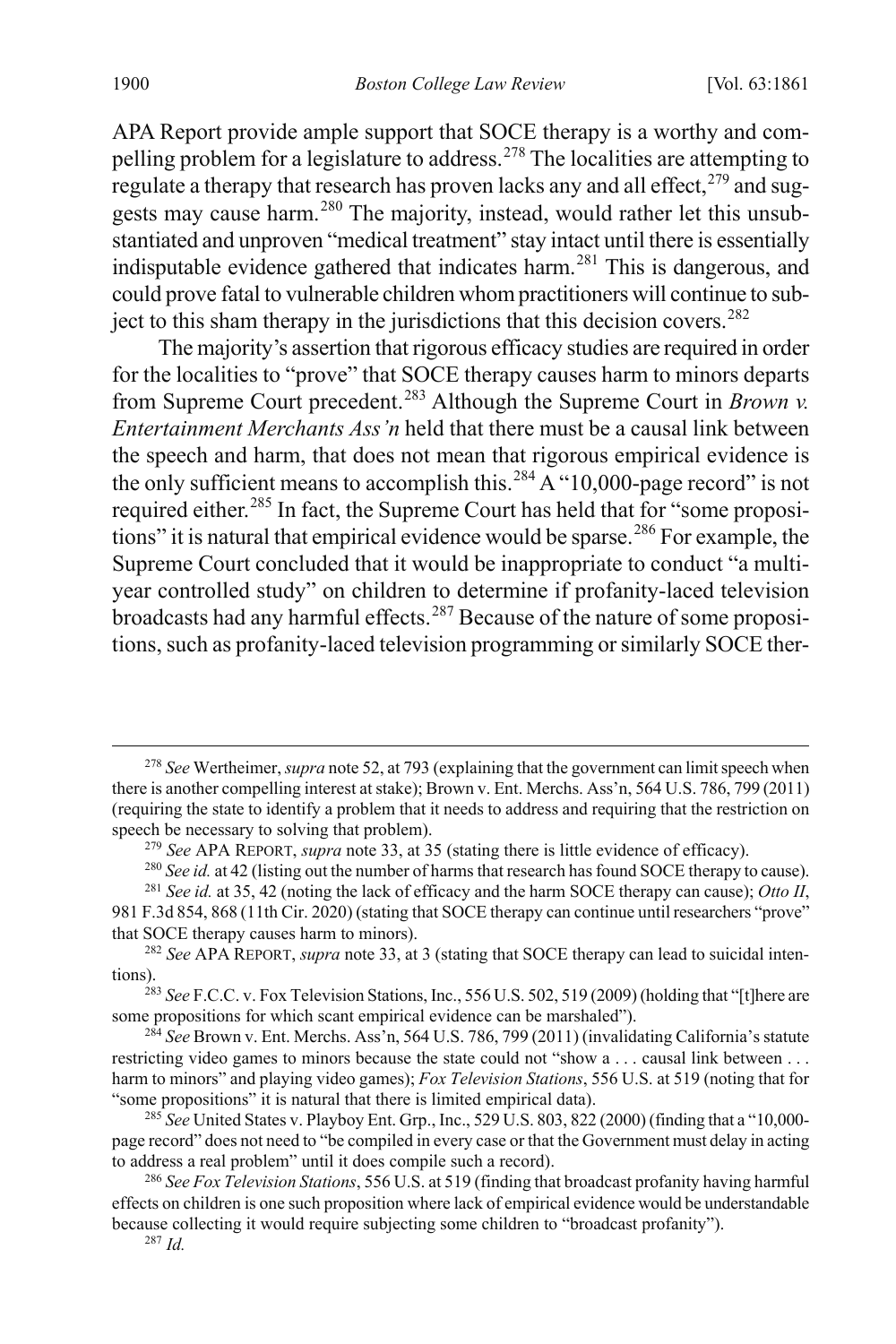apy, empirical studies are not required for states to act to protect children from harm. $28\overline{8}$ 

Regardless, the evidence that the localities put forth is exactly the sort of record that the Supreme Court has deemed sufficient to establish a compelling interest in protecting a party, especially children, from harm under strict scrutiny.[289](#page-41-1) The evidence supporting the localities' determination that SOCE therapy causes harm to minors was not anecdotal or merely based on assertions, as the *Otto II* majority concludes, and it is drastically different from the evidence Su-preme Court cases have found to be insufficient to support other statutes.<sup>[290](#page-41-2)</sup> The *Otto II* majority improperly discounts the copious record of evidence demonstrating and finding a connection between SOCE therapy and harm.<sup>[291](#page-41-3)</sup>

<span id="page-41-7"></span>Another problem with the *Otto II* majority's finding that there is no compelling interest is how it simply ignores and dismisses the fact that researchers cannot perform further studies because of the safety and ethical issues such studies would entail.<sup>[292](#page-41-4)</sup> Thus, the question becomes, how do you further study a therapy in which previous studies indicate harmful effects, and where participants won't stay in the study long enough to complete the research because of the harm incurred?<sup>[293](#page-41-5)</sup> The majority simply ignores this question.<sup>[294](#page-41-6)</sup> The answer, however is straightforward—it is neither safe nor ethical to study SOCE

<span id="page-41-0"></span> <sup>288</sup> *See id.* (holding that such a study that subjected some children to profanity-laced broadcasts while others remained sheltered from such content is not required).

<span id="page-41-1"></span><sup>289</sup> *See* Fla. Bar v. Went For It, Inc., 515 U.S. 618, 628 (1995) (holding that courts can justify regulations of free speech "even, in a case applying strict scrutiny . . . based solely on history, consensus, and 'simple common sense'" (quoting Burson v. Freeman, 504 U.S. 191, 211 (1992))).

<span id="page-41-2"></span><sup>290</sup> *See Otto II*, 981 F.3d 854, 868 (11th Cir. 2020) (providing the *Otto II* majority's view on the evidence presented on the harms of SOCE therapy); *Playboy Ent. Grp.*, 529 U.S. at 822–23 (holding that a "sole conclusory statement" from a sponsor of a bill insufficient to meet strict scrutiny); Edenfield v. Fane, 507 U.S. 761, 768–71 (1993) (striking down an anti-solicitation regulation targeting public accountants because zero studies, or even anecdotal evidence, existed to support the State Board's worry that advertising would be a danger to the public); Wollschlaeger v. Governor of Fla., 848 F.3d 1293, 1312–13 (11th Cir. 2017) (en banc) (holding that the state's evidence to support a law that restricted doctor's conversations with their patients about firearms was based upon "six anecdotes and nothing more").

<span id="page-41-3"></span><sup>291</sup> *See supra* note[s 262](#page-38-10)[–282](#page-40-0) and accompanying text (documenting the large record of studies and research showing the causal connection between SOCE therapy and harms to minors).

<span id="page-41-4"></span><sup>&</sup>lt;sup>292</sup> See Otto II, 981 F.3d at 868–70 (ignoring the question of how researchers can conduct scientifically rigorous studies safely and ethically).

<span id="page-41-5"></span><sup>293</sup> *See* APA REPORT, *supra* not[e 33,](#page-6-0) at 42, 120–21 (noting the "[h]igh dropout rates" of past SOCE studies and memorializing several professional organizations' distancing from SOCE treatment). The APA Task Force found that in recent studies of SOCE therapy patients experienced "anger, anxiety, confusion, depression, grief, guilt, hopelessness, deteriorated relationships with family, loss of social support, loss of faith, poor self-image, social isolation, intimacy difficulties, intrusive imagery, suicidal ideation, self-hatred, and sexual dysfunction." *Id.* at 42.

<span id="page-41-6"></span><sup>&</sup>lt;sup>294</sup> See Otto II, 981 F.3d at 868–69 (failing to address how researchers can conduct more work on SOCE therapy given the safety and ethical concerns inherent in further study).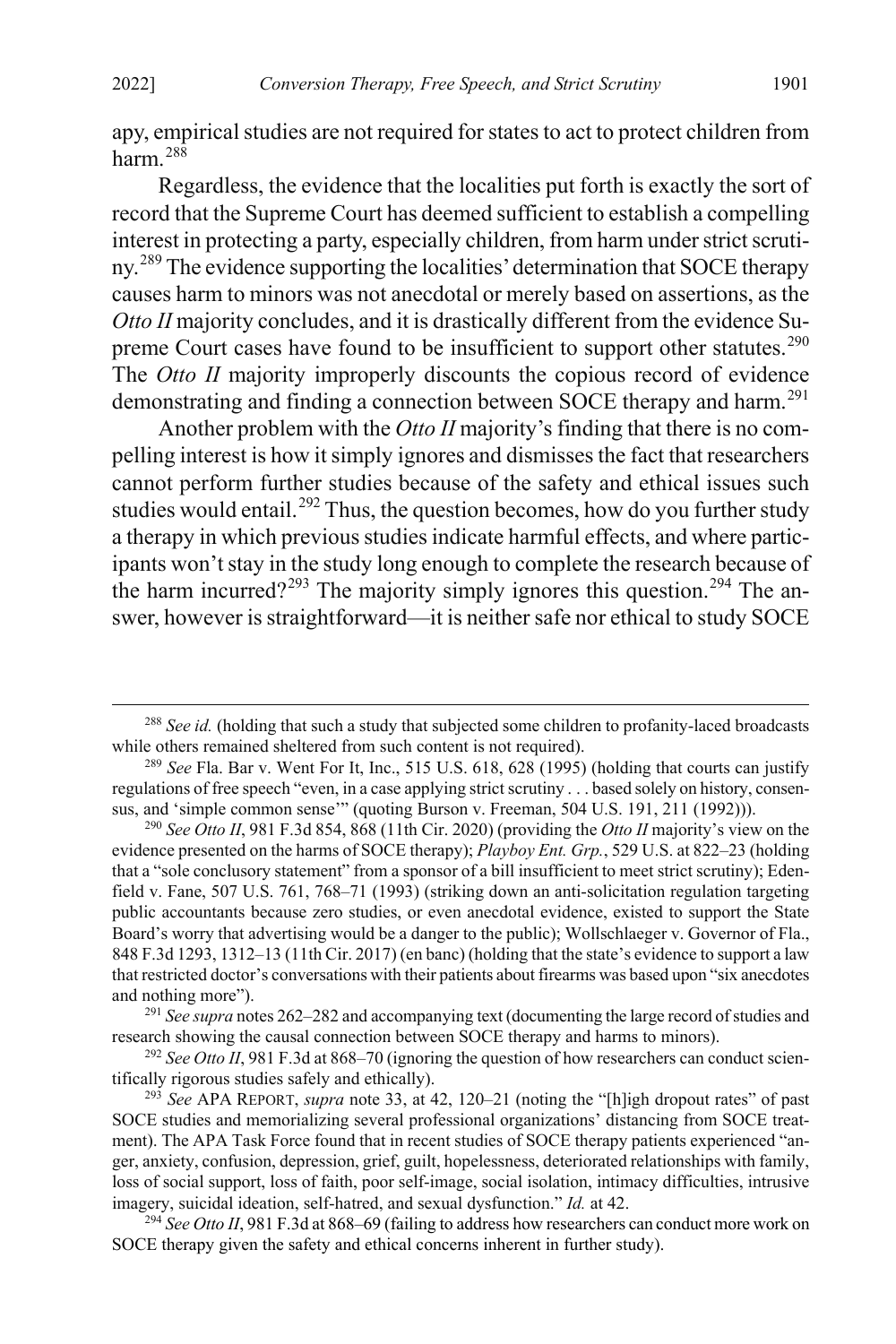therapy when initial studies have shown that it can lead to harm.<sup>[295](#page-42-1)</sup> In addition, professional mental health agencies have also commented that no review board would ever approve of such a study, especially on a vulnerable population like children.[296](#page-42-2) Instead of acknowledging this rational conclusion, the *Otto II* majority simply shrugs its shoulders and says that this is the price society pays for free speech.<sup>[297](#page-42-3)</sup> Given the APA's conclusion that further study of SOCE therapy is too dangerous to conduct, the majority's call for further studies to take place to establish a definitive causal connection in order for anti-SOCE laws to pass strict scrutiny defies scientific and common sense.<sup>[298](#page-42-4)</sup>

<span id="page-42-0"></span>The *Otto II* majority is attempting to have its cake and eat it too.<sup>[299](#page-42-5)</sup> The majority is, on one hand, saying there is not enough evidence to establish that SOCE therapy is an actual problem.<sup>[300](#page-42-6)</sup> On the other hand, the majority fails to consider the fact that safe and ethical research on SOCE therapy is not possi-ble.<sup>[301](#page-42-7)</sup> Even more audaciously, the majority writes that even if researchers conducted another fully developed, "blind," and "peer-reviewed study" and that study found that SOCE therapy caused harm, that study still would not

<span id="page-42-2"></span><sup>296</sup> *See* APA REPORT, *supra* not[e 33,](#page-6-0) at 86 (noting that future study of SOCE therapy would put children at risk); Brief of *Amici Curiae*, *supra* not[e 203,](#page-31-6) at 8–9.

<span id="page-42-3"></span><sup>297</sup> *See* 981 F.3d at 870 (finding that the First Amendment leads to difficult and potentially harmful effects but this is the price we must pay for having freedom of speech).

<span id="page-42-4"></span><sup>298</sup> *See* Brief of *Amici Curiae*, *supra* note [203,](#page-31-6) at 8–9 (purporting that "[t]o conduct a random controlled trial of a treatment that has not been determined to be safe is not ethically permissible and to do such research with vulnerable minors who cannot themselves provide legal consent would be out of the question for institutional review boards to approve"); F.C.C. v. Fox Television Stations, Inc., 556 U.S. 502, 519 (2009) ("There are some propositions for which scant empirical evidence can be marshaled, and the harmful effect of broadcast profanity on children is one of them. One cannot demand a multiyear controlled study, in which some children are intentionally exposed to indecent broadcasts . . . and others are shielded from all indecency.").

<span id="page-42-5"></span><sup>299</sup> *See Have One's Cake and Eat It Too*, MERRIAM-WEBSTER, https://www.merriam-webster. com/dictionary/have%20one%27s%20cake%20and%20eat%20it%20too#:~:text=Definition%20of %20have%20one's%20cake,son%20without%20paying%20high%20taxes. [https://perma.cc/3VT5- DK7U] (defining the phrase "have one's cake and eat it too" as "to have or enjoy the good parts of something without having or dealing with the bad parts").

<span id="page-42-6"></span><sup>300</sup> *See Otto II*, 981 F.3d at 868–69 (observing that all the studies and research on SOCE therapy amounts to "assertions rather than evidence").

<span id="page-42-7"></span><sup>301</sup> *See supra* notes [292–](#page-41-7)[298](#page-42-0) and accompanying text (noting the lack of an answer from the majority to questions regarding the dangers of further study of SOCE therapy).

<span id="page-42-1"></span> <sup>295</sup> *See* APA REPORT,*supra* not[e 33,](#page-6-0) at 90–91(discussing how further use of SOCE therapy even under controlled conditions would still require subjecting children to harm). The APA Report is direct in stating that "safety issues" are prevalent when it comes to studying SOCE. *Id.* at 91. The APA has specifically cautioned that "[t]o conduct a random controlled trial of a treatment that has not been determined to be safe is not ethically permissible and to do such research with vulnerable minors who cannot themselves provide legal consent would be out of the question for institutional review boards to approve." Brief of *Amici Curiae*, *supra* note [203,](#page-31-6) at 8–9; *Otto II*, 981 F.3d at 877 (Martin, J., dissenting) (quoting same).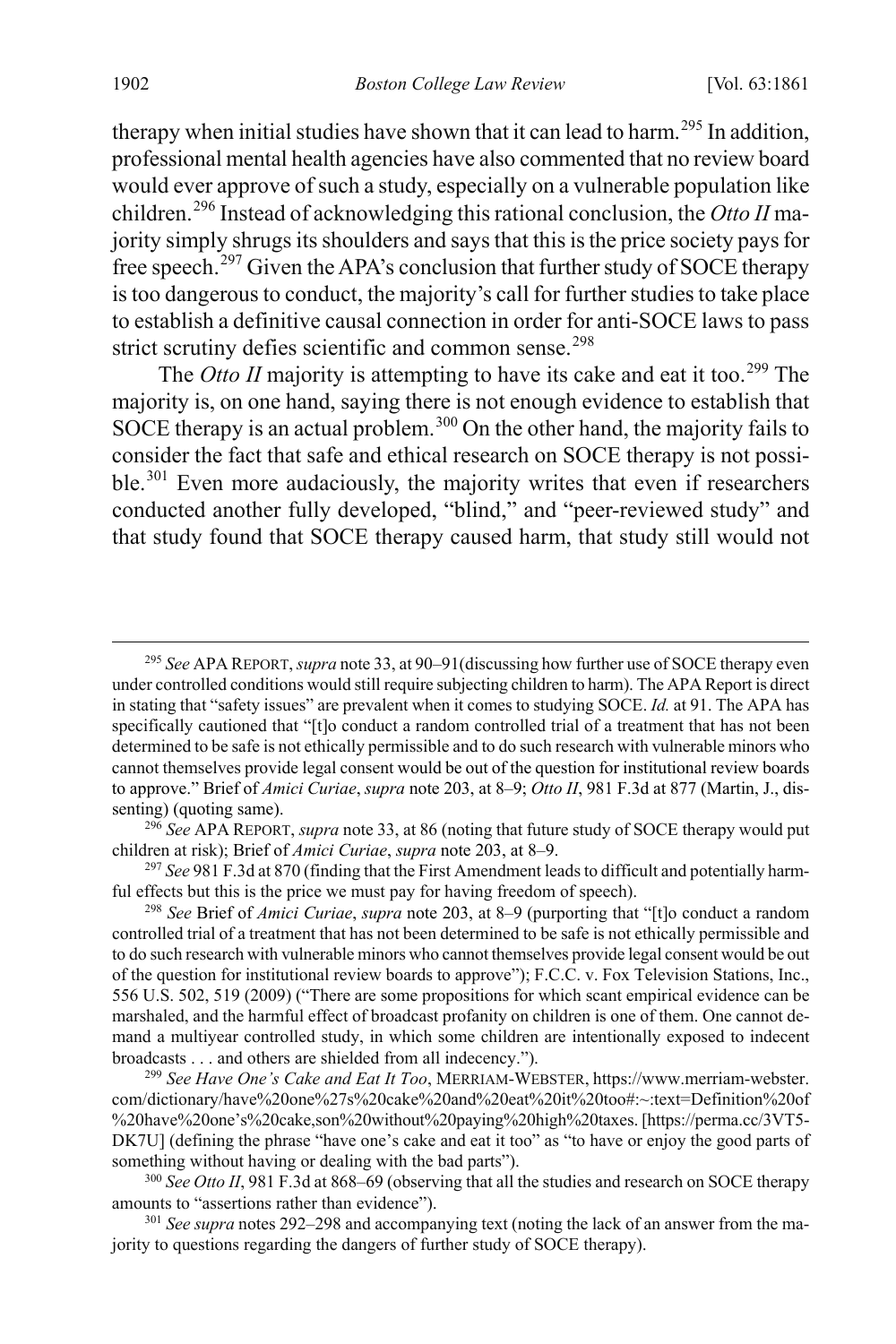persuade the court that there is a compelling interest at stake.<sup>[302](#page-43-0)</sup> The majority is creating a "moving target" for the compelling interest prong.<sup>[303](#page-43-1)</sup>

As a result, the state is stuck between a rock and a hard place.<sup>[304](#page-43-2)</sup> By concluding that the current state of evidence is lacking regarding SOCE therapy causing harm, while simultaneously ignoring that further study of SOCE therapy would be unsafe, the court has delayed the state in addressing a real and compelling problem.<sup>[305](#page-43-3)</sup> The *Otto II* majority is creating an impossible and moving standard for the state to meet, and its decision essentially allows any court to strike down anti-SOCE legislation.<sup>[306](#page-43-4)</sup> As a result, SOCE therapy con-tinues unabated.<sup>[307](#page-43-5)</sup> With SOCE therapy allowed to continue, the state has a compelling problem—it must allow a "therapy" that research has proven ineffective to continue, while that same "therapy" continues to cause depression, substance abuse, and suicidal ideation upon those who receive it.<sup>[308](#page-43-6)</sup>

<span id="page-43-9"></span>Lastly, another fallacy inherent in the majority's reasoning in *Otto II* is that the court should not give weight to mental health organizations' professional determinations regarding SOCE therapy because those same organizations once supported the opposite view by labeling homosexuality as a mental sickness.<sup>[309](#page-43-7)</sup> Legislatures and courts continuously rely on professional organiza-tions and their expertise in supporting regulations.<sup>[310](#page-43-8)</sup> The reversal in position by professional mental health organizations on SOCE therapy, however, resulted from mounting evidence and studies of SOCE therapy which over time

<span id="page-43-5"></span><sup>307</sup> *See id.* at 871 (majority opinion) (noting that the majority's decision "allows [for] speech that many find . . . dangerous").

<span id="page-43-6"></span><sup>308</sup> *See id.* at 872 (Martin, J., dissenting) (pointing out that the result of the majority's decision is that it halts the localities' "efforts to regulate" a practice that is "known to be harmful"); APA RE-PORT, *supra* not[e 33,](#page-6-0) at 42 ("The limited number of rigorous early studies and complete lack of rigorous recent prospective research on SOCE limits claims for the efficacy and safety of SOCE.").

<span id="page-43-7"></span><sup>309</sup> *See Otto II*, 981 F.3d at 869–70 (majority opinion) (stating that professional societies' conclusions by themselves cannot satisfy strict scrutiny). The majority found especially relevant the APA's "about-face" in regards to including homosexuality in the *Diagnostic and Statistical Manual of Mental Disorders* (DSM). *Id.* (noting that homosexuality remained in the DSM until 1987).

<span id="page-43-8"></span><sup>310</sup> *See* Hall v. Florida, 572 U.S. 701, 710 (2014) (stating that the "[Supreme] Court, state courts, and state legislatures consult and are informed by the work of medical experts" and that it is "proper to consult the medical community's opinions"); Thompson v. Oklahoma, 487 U.S. 815, 830 (1988) (noting that the death penalty for minor defendants who are under the age of sixteen is offensive to "civilized standards of decency . . . [and] is consistent with the views that have been expressed by respected professional organizations").

<span id="page-43-0"></span> <sup>302</sup> *See Otto II*, 981 F.3d at 870 n.12 ("None of this is meant to suggest that the ordinances could necessarily be saved with just one more appropriately scoped, double-blind, peer-reviewed study.").

<span id="page-43-1"></span><sup>303</sup> *See id.* at 878 n.6, 879 (Martin, J., dissenting) (questioning when there would ever be enough evidence for the court to conclude that the localities here have met strict scrutiny).

<span id="page-43-2"></span><sup>&</sup>lt;sup>304</sup> *See id.* at 877 (realizing that under the majority's decision to ignore the dangers in further studying SOCE, practitioners can still administer it to children).

<span id="page-43-3"></span><sup>&</sup>lt;sup>305</sup> *See id.* (concluding that the only alternative for the localities would be to "invit[e] unethical research" and to cause harm to minors).

<span id="page-43-4"></span><sup>306</sup> *See id.* at 878 n.6, 879 (questioning when there would ever be enough evidence for the court to conclude that the localities here have met strict scrutiny).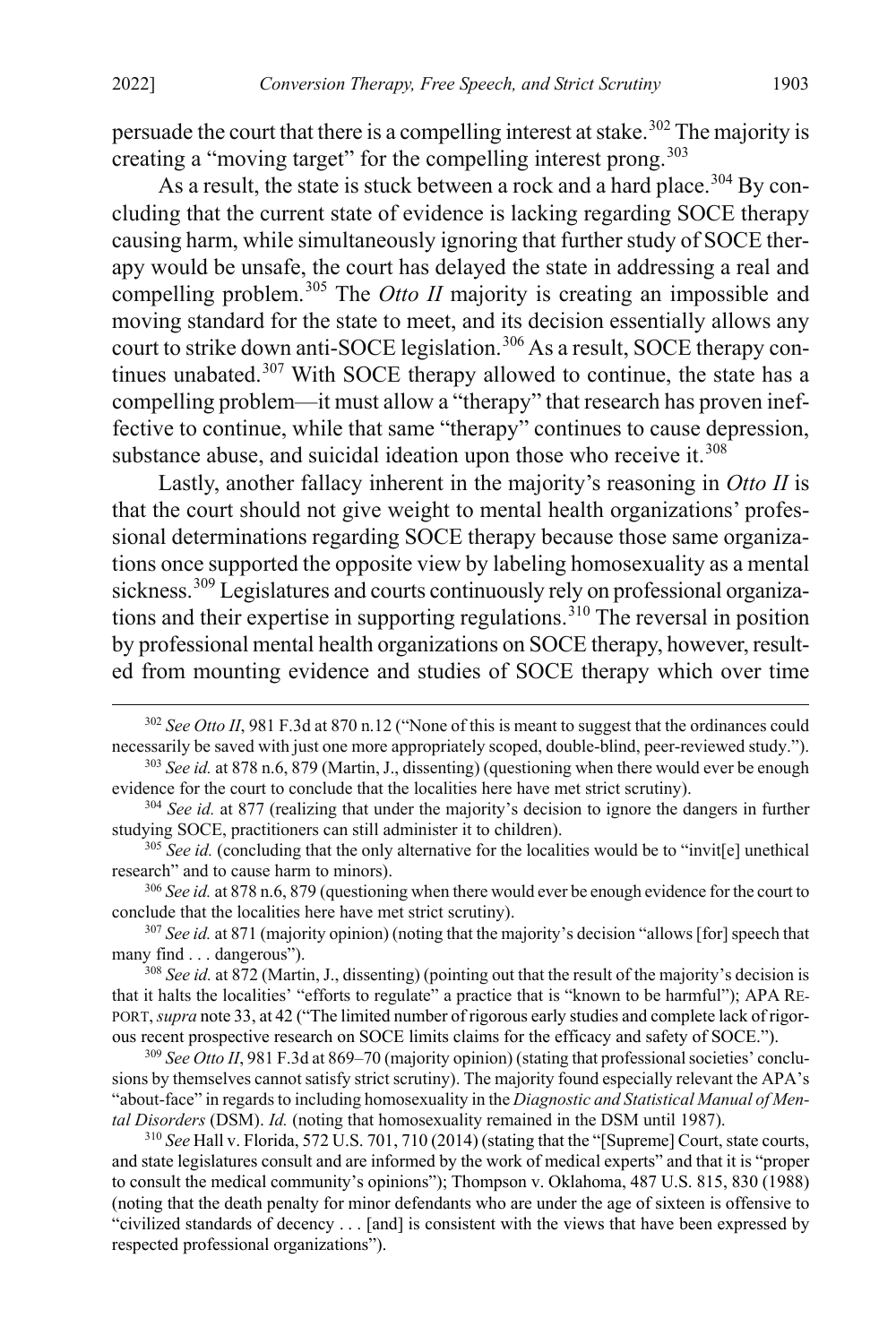painted a consistent picture of the harms to which these treatments subject in-dividuals.<sup>[311](#page-44-3)</sup> The point of scientific research is to discover new information.<sup>[312](#page-44-4)</sup> Once new information emerges, medical and psychological practitioners might need to change their views and practice to conform to this new information.<sup>[313](#page-44-5)</sup> Thus, the *Otto II* majority's suggestion that courts should ignore medical and psychological experts simply because they changed their opinions based on new information lacks common sense.<sup>[314](#page-44-6)</sup>

<span id="page-44-2"></span>The volume of recorded evidence regarding the harms SOCE causes and with which it is associated, combined with the fact that researchers cannot safely and ethically test SOCE therapy on children, creates a compelling problem that the localities are seeking to address: the localities must let SOCE therapy continue unabated on children, with the potential for harm, despite not be-ing able to study SOCE therapy safely or ethically.<sup>[315](#page-44-7)</sup> The sheer amount of evidence demonstrating harm, the inability to study SOCE safely, and the consensus of industry organizations and their experts combine to demonstrate a clear compelling interest for the localities to prohibit SOCE therapy in order to protect children's well-being and safety.  $31\overline{6}$ 

## <span id="page-44-0"></span>*C. Narrowly Tailored to Protect Children from Harm*

<span id="page-44-1"></span>Even after identifying a legitimate problem in need of solving, anti-SOCE legislation still needs to be narrowly tailored in order to survive strict scrutiny.[317](#page-44-9) In other words, the restriction must be the "least restrictive" process than

<span id="page-44-3"></span> <sup>311</sup> *See* Pickup v. Brown (*Pickup II*), 740 F.3d 1208, 1222 (9th Cir. 2014) (noting that the major mental health organizations "began questioning and rejecting the efficacy and appropriateness of SOCE therapy"), *abrogated by* Nat'l Inst. of Fam. & Life Advocs. v. Becerra (*NIFLA*), 138 S. Ct. 2361 (2018); APA REPORT, *supra* not[e 33,](#page-6-0) at 11–12 (explaining that the major mental health organizations began to reject the idea that homosexuality was a mental disorder, and that emerging studies and research showed that SOCE therapy does not work and that it is potentially dangerous).

<span id="page-44-4"></span><sup>312</sup> *See* APA REPORT, *supra* not[e 33,](#page-6-0) at 23–24 (noting changes in the understanding of homosexuality as a disease over the past several decades and that it is no longer considered a mental disorder).

<span id="page-44-5"></span><sup>&</sup>lt;sup>313</sup> See id. (illustrating how it is reasonable for an industry to change its position on a subject through further research).

<span id="page-44-6"></span><sup>&</sup>lt;sup>314</sup> See Otto II, 981 F.3d at 869 ("But the change [in opinion] itself shows why we cannot rely on professional organizations' judgments . . . ."); King v. Governor of N.J., 767 F.3d 216, 238 (3d Cir. 2014) ("Legislatures are entitled to rely on the empirical judgments of independent professional organizations that possess specialized knowledge and experience concerning the professional practice under review, particularly when this community has spoken with such urgency and solidarity on the subject."), *abrogated by NIFLA*, 138 S. Ct. at 2361; *see also Hall*, 572 U.S. at 710 (stating that it is proper for a legislature to rely on professional organizations and communities when enacting policy).

<span id="page-44-7"></span><sup>315</sup> *See supra* note[s 256](#page-37-0)[–308](#page-43-9) and accompanying text (describing the conundrum that the localities face in order for their ordinances to pass constitutional muster according to the Eleventh Circuit).

<span id="page-44-8"></span><sup>316</sup> *See supra* note[s 245](#page-36-0)[–314](#page-44-2) and accompanying text (arguing that the ordinances present a compelling interest).

<span id="page-44-9"></span><sup>&</sup>lt;sup>317</sup> See, e.g., McCullen v. Coakley, 573 U.S. 464, 478 (2014) (describing the narrowly tailored prong as requiring the restriction to be the "least restrictive means of achieving a compelling state interest" (citing United States v. Playboy Ent. Grp., Inc., 529 U.S. 803, 813 (2000))).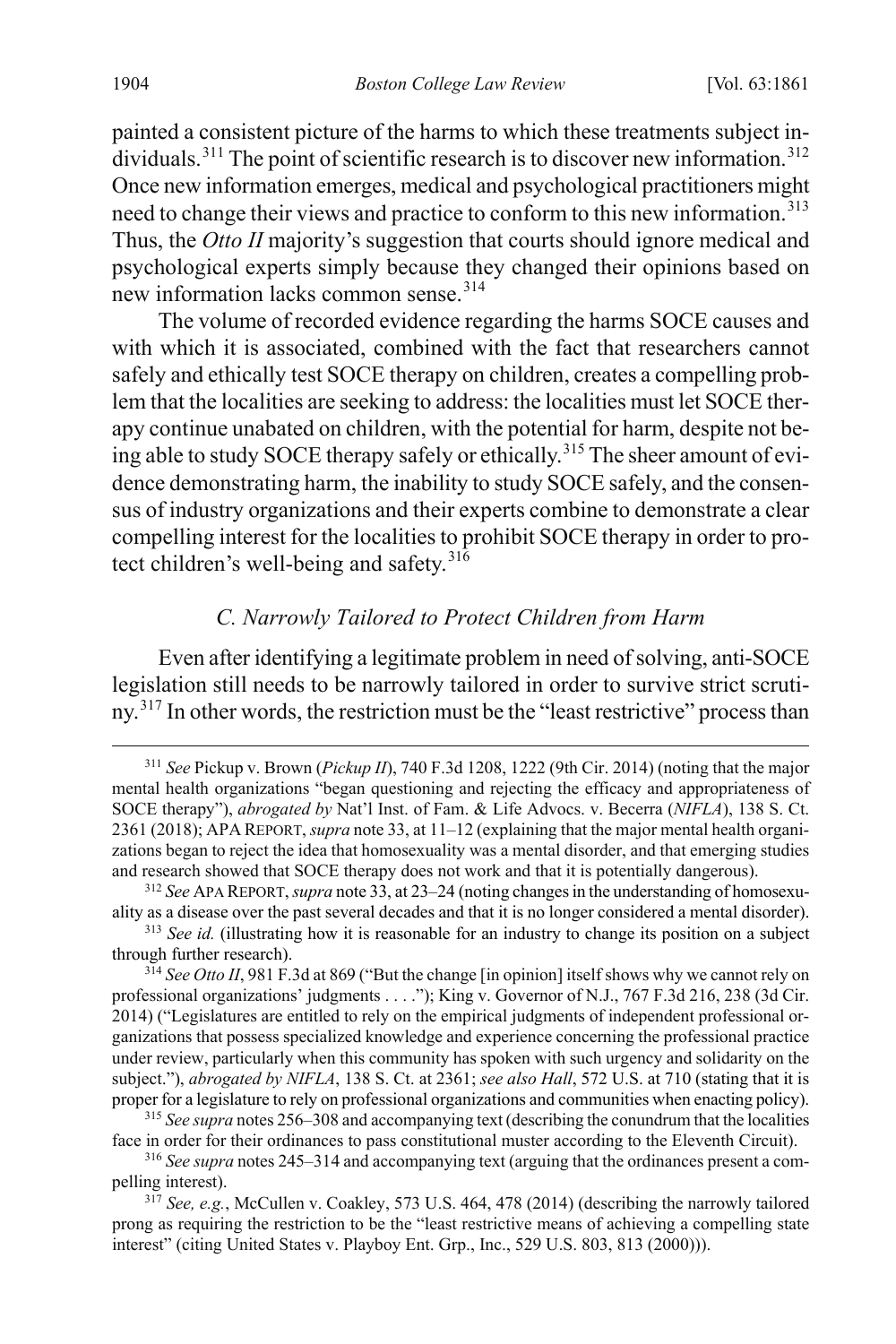can address the identified compelling interest.<sup>[318](#page-45-0)</sup> A restriction is not narrowly tailored if it is either under-inclusive (it does not regulate enough) or over-inclusive (it regulates too much).<sup>[319](#page-45-1)</sup> Narrowly tailored, however, does not mean a restriction needs to be "perfectly tailored."[320](#page-45-2)

The City of Boca Raton's and Palm Beach County's ordinances are narrowly tailored because they only ban the actual administration of SOCE therapy, and therefore do not infringe upon expressive speech.[321](#page-45-3) Both ordinances are narrowly drawn to address the localities' compelling interest in protecting children from the harms of SOCE.<sup>[322](#page-45-4)</sup> The ordinances accomplish this by specifically proscribing only the administration of SOCE therapy.[323](#page-45-5) The ordi-nances go no further.<sup>[324](#page-45-6)</sup> As a result of only targeting the SOCE therapy itself,

<span id="page-45-3"></span><span id="page-45-2"></span><span id="page-45-1"></span><sup>321</sup> *See* BOCA RATON, FLA.,CODE OF ORDINANCES ch. 9, art. VI, § 9-106 (2017) (prohibiting the practice of SOCE therapy on minors, but allowing opinions regarding such therapy), *held unconstitutional by Otto II*, 981 F.3d 854 (11th Cir. 2020); PALM BEACH COUNTY, FLA., CODE OF LAWS AND ORDINANCES ch. 18, art. V, § 18-125 (2017) (stating same), *held unconstitutional by Otto II*, 981 F.3d at 854.

<span id="page-45-4"></span><sup>322</sup> § 9-104 (stating that the intent of the ordinance "is to protect the physical and psychological well-being of minors, including but not limited to lesbian, gay, bisexual, transgender and/or questioning youth, from exposure to the serious harms and risks caused by conversion therapy or reparative therapy by licensed providers, including but not limited to licensed therapists"); § 18-121 ("The intent of this Article is to protect the physical and psychological well-being of minors, including but not limited to lesbian, gay, bisexual, transgender and/or questioning youth, from exposure to the serious harms and risks caused by conversion therapy or reparative therapy by licensed providers . . . .").

<span id="page-45-5"></span><sup>323</sup> *See* § 9-106 ("It shall be unlawful for any provider to practice conversion therapy on any individual who is a minor regardless of whether the provider receives monetary compensation in exchange for such services."); § 18-125 ("It shall be unlawful for any Provider to engage in conversion therapy on any minor regardless of whether the Provider receives monetary compensation in exchange for such services."). The city ordinance defines conversion therapy as "any counseling, practice or treatment performed with the goal of changing an individual's sexual orientation or gender identity, including, but not limited to, efforts to change behaviors, gender identity, or gender expression, or to eliminate or reduce sexual or romantic attractions or feelings toward individuals of the same gender or sex." § 9-105. Similarly, the county ordinance defines conversion therapy to mean "the practice of seeking to change an individual's sexual orientation or gender identity, including but not limited to efforts to change behaviors, gender identity, or gender expressions or to eliminate or reduce sexual or romantic attractions or feelings toward individuals of the same gender or sex." § 18-124.

<span id="page-45-6"></span><sup>324</sup> *See* Palm Beach County, Fla., Ordinance 2017-046, at 3–4 (Dec. 21, 2017) (codified at PALM BEACH COUNTY, FLA.,CODE OF LAWS AND ORDINANCES ch. 18, art. V (2017)) ("Palm Beach County does not intend to prevent mental health providers from speaking to the public about SOCE; expressing their views to patients; recommending SOCE to patients; administering SOCE to any person who is 18 years of age or older; or referring minors to unlicensed counselors, such as religious leaders."); Boca Raton, Fla., Ordinance 5407, at 4 (Oct. 10, 2017) (codified at BOCA RATON, FLA., CODE OF ORDINANCES ch. 9, art. VI (2017)) (stating same for the City of Boca Raton); *see also* Gainesville, Fla., Ordinance 160200, at 3 (Apr. 5, 2018) (codified at GAINESVILLE, FLA., CODE OF ORDINANCES ch. 17, art. IV (2018)) (stating that the ordinance bans the practice of SOCE, but not prohibiting therapists from expressing their views or opinions of SOCE).

<span id="page-45-0"></span> <sup>318</sup> *See, e.g.*, Reno v. ACLU, 521 U.S. 844, 874 (1997) (noting that there must not be an alternative to a restriction that is "at least as effective in achieving the legitimate purpose that the statute was enacted to serve" in order for the restriction to meet strict scrutiny).

<sup>319</sup> *See, e.g.*, Williams-Yulee v. Fla. Bar, 575 U.S. 433, 435, 448 (2015).

<sup>320</sup> *See, e.g.*, Burson v. Freeman, 504 U.S. 191, 191 (1992).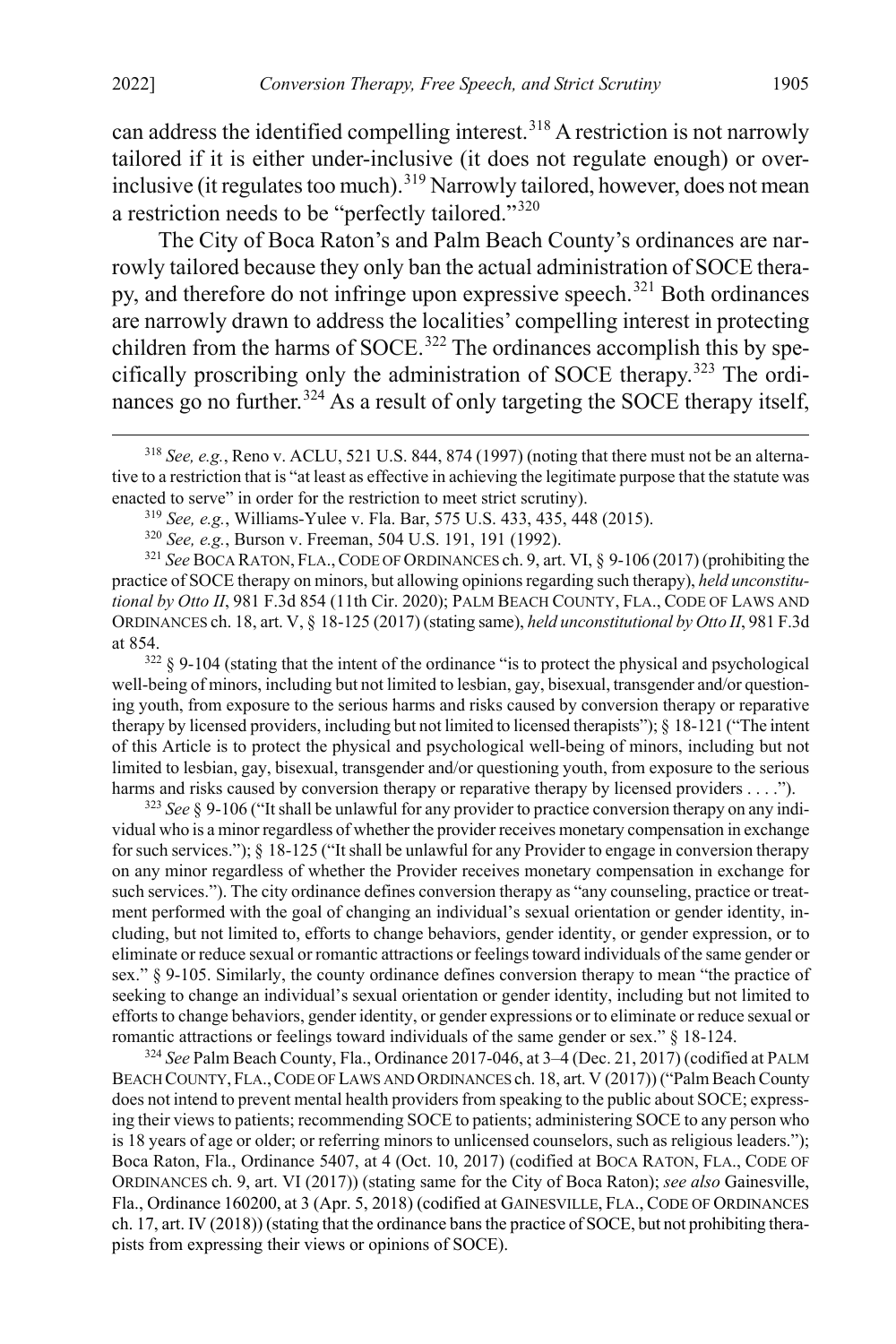the ordinances are directly addressing the problem they are seeking to re-solve—that is, SOCE therapy causing harm.<sup>[325](#page-46-0)</sup>

The ordinances are narrowly written in order not to wade into the thera-pists' obviously constitutionally-protected speech.<sup>[326](#page-46-1)</sup> That is, the therapists' opinions, ideas, and beliefs. $327$  Under the ordinances, mental health professionals are free to speak to the public about the alleged benefits of SOCE therapy, "express[] their views to patients" about the therapy, recommend the therapy, and even refer minors to religious leaders or mental health professionals in other counties or states for the administration of SOCE therapy.<sup>[328](#page-46-3)</sup> This carefully-crafted language demonstrates that the ordinances neither stifle nor burden the marketplace of ideas.[329](#page-46-4) The therapists have free reign to express their ideas and beliefs about SOCE therapy to their minor patients.[330](#page-46-5) Instead, the ordinances only restrict a medical treatment—SOCE therapy itself.<sup>[331](#page-46-6)</sup>

<span id="page-46-3"></span><sup>328</sup> *See, e.g.*, Boca Raton, Fla., Ordinance 5407, at 4 (listing as examples the actions and speech that the ordinances do not prohibit).

<span id="page-46-4"></span><sup>329</sup> *See* Otto v. City of Boca Raton (*Otto I*), 353 F. Supp. 3d 1237, 1257–58 (S.D. Fla. 2019) ("The public marketplace of ideas is not limited in any way. What *is*limited, is the therapy (delivered through speech and/or conduct) by a licensed practitioner to his or her minor patient, within the confines of a therapeutic relationship."), *rev'd*, 981 F.3d 854 (11th Cir. 2020)*.* The First Amendment purpose of "an uninhibited marketplace of ideas in which truth will ultimately prevail" does not, and was not meant to, apply to private therapy. *See* F.C.C. v. League of Women Voters of Cal., 468 U.S. 364, 377–78 (1984) (finding that neither Congress nor the FCC can prohibit the public's ability to "receive suitable access to social, political, esthetic, moral, and other ideas and experiences" through broadcasting (quoting Red Lion Broad. Co. v. F.C.C., 395 U.S. 367, 390 (1969))).

<span id="page-46-5"></span><sup>330</sup> *See Otto I*, 353 F. Supp. 3d at 1257–58 (arguing that since plaintiff therapists' talk therapy "serve[s] a function," these words "constitute an act," which distinguishes the speech that the First Amendment typically protects in the "public square" (emphasis omitted)).

<span id="page-46-6"></span><sup>331</sup> *See* § 9-106 (banning only the actual application of SOCE therapy, not the therapists' opinions regarding it); § 18-125 (same).

<span id="page-46-0"></span> <sup>325</sup> *See* § 9-104 (stating that the intent of the ordinance "is to protect the physical and psychological well-being of minors, including but not limited to lesbian, gay, bisexual, transgender and/or questioning youth, from exposure to the serious harms and risks caused by conversion therapy or reparative therapy by licensed providers, including but not limited to licensed therapists"); § 18-121 ("The intent of this Article is to protect the physical and psychological well-being of minors, including but not limited to lesbian, gay, bisexual, transgender and/or questioning youth, from exposure to the serious harms and risks caused by conversion therapy or reparative therapy by licensed providers . . . .").

<span id="page-46-1"></span><sup>&</sup>lt;sup>326</sup> See § 9-106, (banning only the actual application of SOCE therapy, not the therapists' opinions regarding it); § 18-125 (stating same).

<span id="page-46-2"></span><sup>327</sup> *See* Palm Beach County, Fla., Ordinance 2017-046, at 3–4 ("Palm Beach County does not intend to prevent mental health providers from speaking to the public about SOCE; expressing their views to patients; recommending SOCE to patients; administering SOCE to any person who is 18 years of age or older; or referring minors to unlicensed counselors, such as religious leaders."); Boca Raton, Fla., Ordinance 5407, at 4 (stating same for the City of Boca Raton); *see also Pickup II*, 740 F.3d 1208, 1223 (9th Cir. 2014) (listing what California's anti-SOCE statute does not prohibit, including "communicating with the public about SOCE"; "expressing [opinions] to patients . . . about SOCE"; "recommending SOCE to [both adult and minor] patients"; "administering SOCE therapy" to individuals over the age of eighteen, and "referring minors to unlicensed" mental health practitioners, "such as religious leaders"), *abrogated by* Nat'l Inst. of Fam. & Life Advocs. v. Becerra (*NIFLA*), 138 S. Ct. 2361 (2018).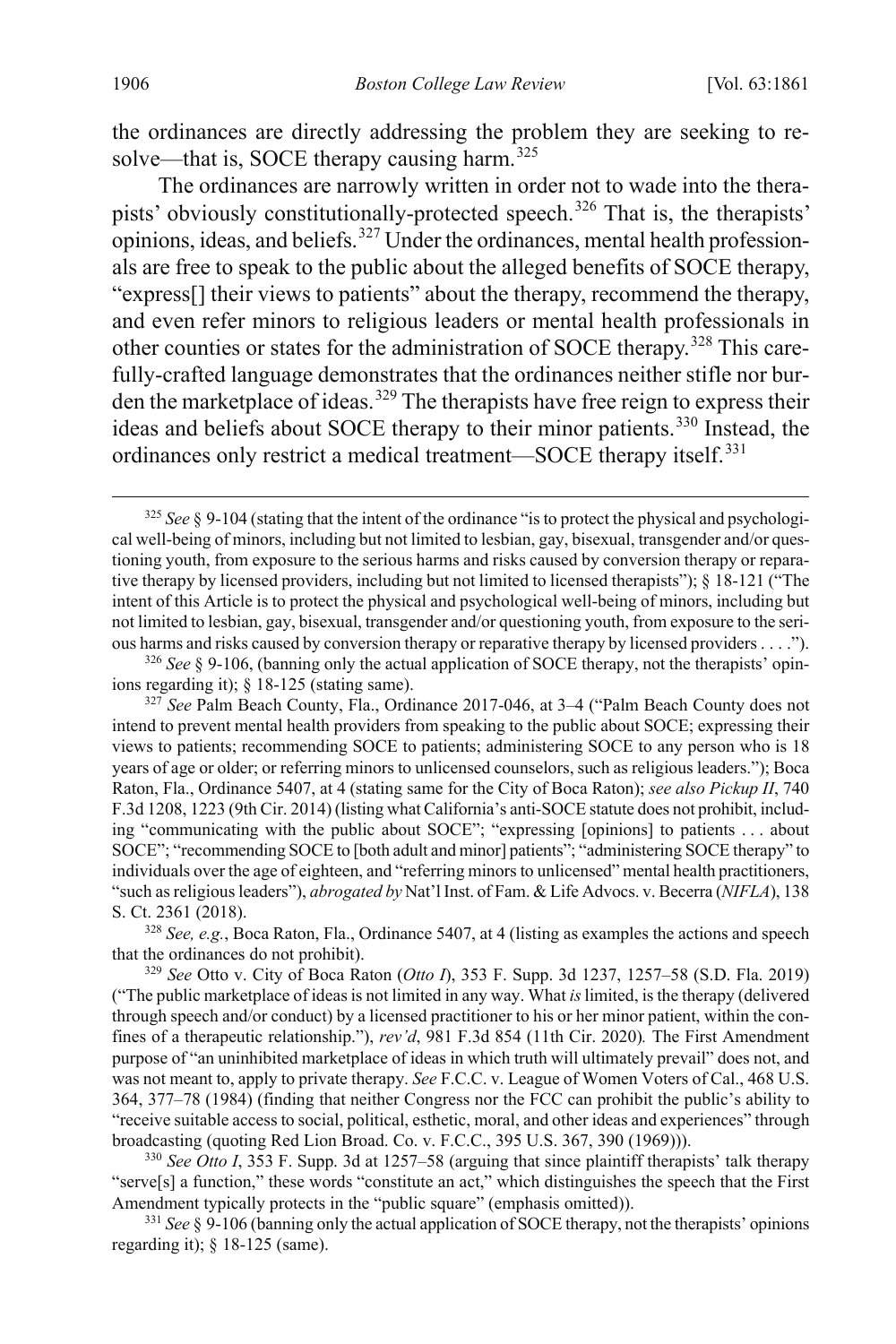An analogous example would be if a school or locality decided to prohibit teachers from teaching creationism, but still allowed them to express positive opinions of it or recommend it.[332](#page-47-0) Teaching, or speech used in a classroom to educate students, is not beyond restriction merely because it is delivered through words.[333](#page-47-1) Courts have held that despite the fact that teachers operate exclusively through speech, the restrictions are constitutionally valid.<sup>[334](#page-47-2)</sup> Similar to the teachers, the therapists' administration of SOCE therapy is subject to regulation, even when conducted entirely through speech, and that regulation is constitutional.<sup>[335](#page-47-3)</sup>

The majority attempts to rebut this argument by framing the ordinances as barring mental health practitioners from exposing minors to particular ideas or information.[336](#page-47-4) To support this position, the *Otto II* majority compares the anti-SOCE ordinances to the Supreme Court's 2011 decision in *Brown v. Entertainment Merchants Ass'n*, where the Court invalidated California's restriction on violent video games targeting minors.[337](#page-47-5) In *Brown*, the Court held that California's restriction on video games unconstitutionally barred public circulation of, and restricted minors' access to, protected information.[338](#page-47-6) The *Otto II* majority believes that similar to California's ban on video games to minors in

<span id="page-47-0"></span> <sup>332</sup> *See* Garcetti v. Ceballos, 547 U.S. 410, 421 (2006) (holding that teaching is not entitled to full First Amendment protection); Freshwater v. Mt. Vernon Sch. Dist. Bd. of Educ., 137 Ohio St. 3d 469, 2013-Ohio-5000, 1 N.E.3d 335, ¶¶ 2–5 (finding that the school did not violate the teacher's First Amendment right of speech by firing him for regularly teaching his own personal beliefs of creationism and intelligent design to students).

<span id="page-47-1"></span><sup>333</sup> *See Freshwater*, 137 Ohio St. 3d, 2013-Ohio-5000, 1 N.E.3d, ¶ 99 (denying that a First Amendment violation of the teacher occurred because the school could deny the teacher from being allowed to teach creationism and intelligent design).

<span id="page-47-2"></span><sup>334</sup> *See id.* ¶¶ 93–99 (allowing expression of personal views on creationism, but not the teaching of these views while in school); *Garcetti*, 547 U.S. at 421 (holding that teaching does not have full First Amendment protection).

<span id="page-47-3"></span><sup>335</sup> *See* Keeton v. Anderson-Wiley, 664 F.3d 865, 871–76 (11th Cir. 2011) (permitting a university to require its therapy students to comply with professional standards when interacting with clients, and in doing so rejecting the argument that the university is violating the student-therapists' freedom of speech because the students can still express their disagreement with the ethical requirements). Extending the *Otto II* majority's logic to its limits would mean that the government could not regulate any words a therapist speaks. *See* McGinnis, *supra* not[e 13,](#page-3-6) at 276–77 (stating that striking down SOCE therapy bans "would eviscerate the states' ability to effectively regulate their mental health professionals" (citing Ohralik v. Ohio State Bar Ass'n, 436 U.S. 447, 466–67 (1978))); *see also* King v. Christie, 981 F. Supp. 2d 296, 319 (D.N.J. 2013) ("Plaintiffs' argument . . . taken to its logical end . . . would mean that *any* regulation of professional counseling necessarily implicates fundamental First Amendment free speech rights, and therefore would need to withstand heightened scrutiny to be permissible."), *aff'd sub nom.* King v. Governor of N.J., 767 F.3d 216 (3d Cir. 2014).

<span id="page-47-4"></span><sup>336</sup> *Otto II*, 981 F.3d 854, 868 (11th Cir. 2020).

<span id="page-47-5"></span><sup>337</sup> *Id.* at 868–69; Brown v. Ent. Merchs. Ass'n, 564 U.S. 786, 794–95 (2011).

<span id="page-47-6"></span><sup>338</sup> *Brown*, 564 U.S. at 794–95.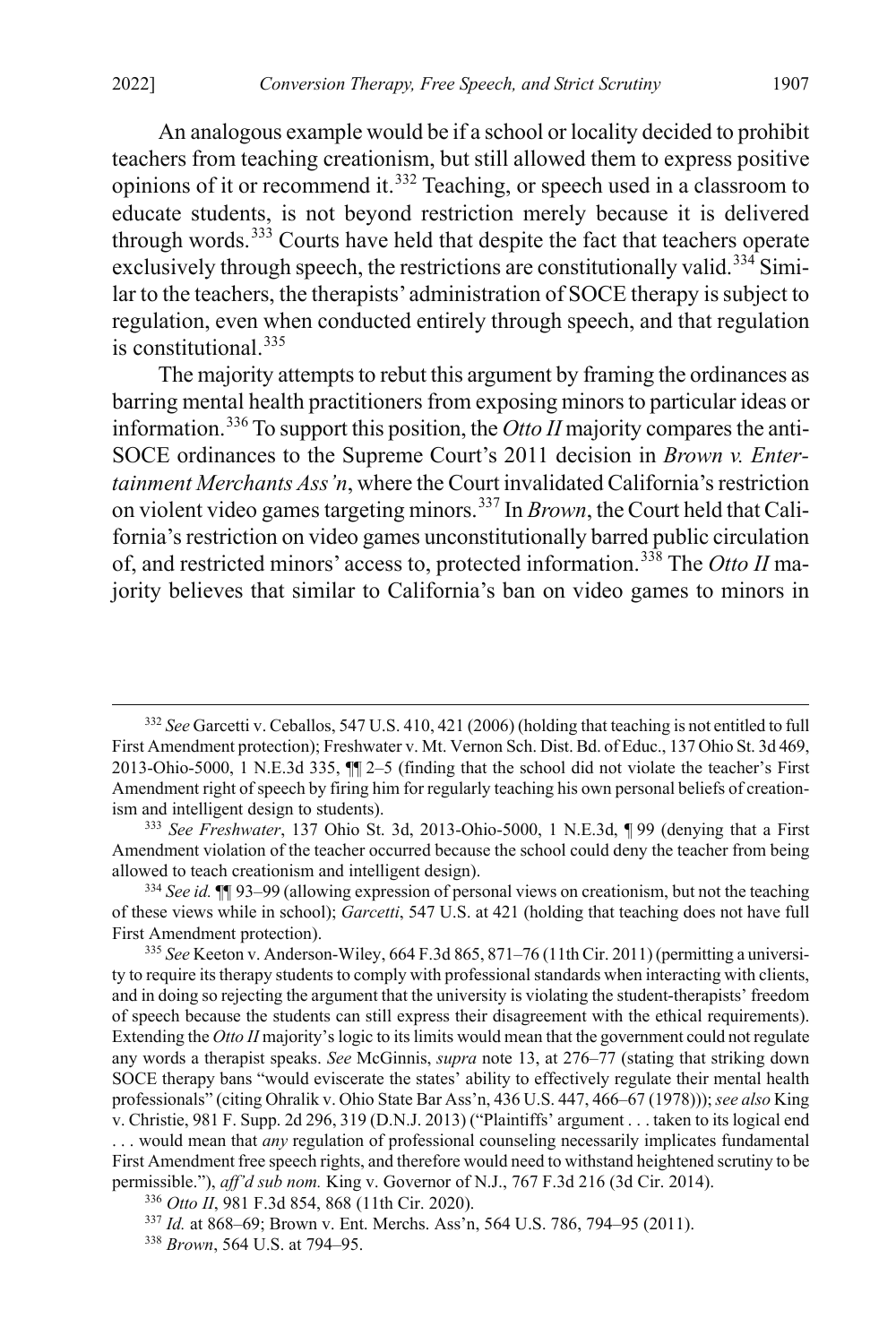*Brown*, the localities' ordinances in Florida are attempting to restrict the thera-pists' ideas and information regarding sexual orientation to minors.<sup>[339](#page-48-0)</sup>

This view is imprecise.  $340$  The majority is mistaken when it states that the ordinances prohibit the therapists from stating their views or ideas regarding "sex[ual orientation], gender [identity], [or] sexual ethics."[341](#page-48-2) In fact, unlike the video games in *Brown*, the localities' ordinances do not prohibit the therapists from telling their minor clients any or all of their ideas and views on these subjects.<sup>[342](#page-48-3)</sup> The therapists are free to express to their minor clients that they morally disagree with homosexuality or that homosexuality is a sin.<sup>[343](#page-48-4)</sup> The ordinances are narrowly tailored to prohibit therapists from administering these views as actual psychotherapeutic remedies; the ordinances do not prohibit the underlying views themselves.  $344$  The ordinances prohibit the therapists from providing their views only as a valid state-licensed medical treatment.<sup>[345](#page-48-6)</sup> In practice then, the only thing that the ordinances bar the therapists from doing is administering a specific medical procedure on children.<sup>[346](#page-48-7)</sup>

<span id="page-48-3"></span><sup>342</sup> *See Brown*, 564 U.S. at 794–95 (holding that California's bar on video games to minors was prohibiting video game makers from disseminating particular ideas and information); *see also, e.g.*, Palm Beach County, Fla., Ordinance 2017-046, at 3–4 (stating clearly that licensed therapists are free to speak to their minor clients about their opinions of SOCE therapy or any other ideas and views the therapists have about sex and gender).

<span id="page-48-4"></span><sup>343</sup> *See* Boca Raton, Fla., Ordinance 5407, at 4–5 (stating that the statute only bans the actual application of SOCE therapy, not the therapists' opinions regarding it); Palm Beach County, Fla., Ordinance 2017-046, at 3–4 (same).

<span id="page-48-5"></span><sup>344</sup> *See* Otto v. City of Boca Raton (*Otto I*), 353 F. Supp. 3d 1237, 1268–69 (S.D. Fla. 2019) (stating that the ordinances regulate SOCE therapy "because [of] the harm or potential harm" that these treatments cause minors, and do not regulate "the viewpoint . . . of the speaker"), *rev'd*, 981 F.3d at 854.

<span id="page-48-6"></span><sup>345</sup> See Otto II, 981 F.3d at 875 (Martin, J., dissenting) (concluding that the localities are only preventing therapists from administering a specific medical treatment to children, and not prohibiting any dissemination of ideas or information).

<span id="page-48-7"></span><sup>346</sup> *Id.*; *see* Boca Raton, Fla., Ordinance 5407, at 4–5 ("This ordinance does not prevent unlicensed providers, such as religious leaders, from administering SOCE to children or adults; nor does it prevent minors from seeking SOCE from mental health providers in other political subdivisions or

<span id="page-48-0"></span> <sup>339</sup> *See Otto II*, 981 F.3d at 868 (comparing the ordinances to the *Brown* case by stating that what the Florida ordinances are seeking to do is stop the spread of unpopular ideas to minors).

<span id="page-48-1"></span><sup>340</sup> *See id.* at 875, 877 n.4 (Martin, J., dissenting) (calling the analogy between *Brown* and the instant case inapposite, and stating that "the differences between [a law] which concerns children's exposure to conversion therapy, and one that concerns video games, are evident").

<span id="page-48-2"></span><sup>&</sup>lt;sup>341</sup> *See id.* at 864 (majority opinion) (finding that the therapists' "practices are grounded in a particular viewpoint about sex, gender, and sexual ethics"). *But see* Palm Beach County, Fla., Ordinance 2017-046, at 3–4 (Dec. 21, 2017) (codified at PALM BEACH COUNTY, FLA.,CODE OF LAWS AND OR-DINANCES ch. 18, art. V (2017)) ("Palm Beach County does not intend to prevent mental health providers from speaking to the public about SOCE; expressing their views to patients; recommending SOCE to patients; administering SOCE to any person who is 18 years of age or older; or referring minors to unlicensed counselors, such as religious leaders."); Boca Raton, Fla., Ordinance 5407, at 4 (Oct. 10, 2017) (codified at BOCA RATON, FLA.,CODE OF ORDINANCES ch. 9, art. VI (2017)) (stating same for the City of Boca Raton).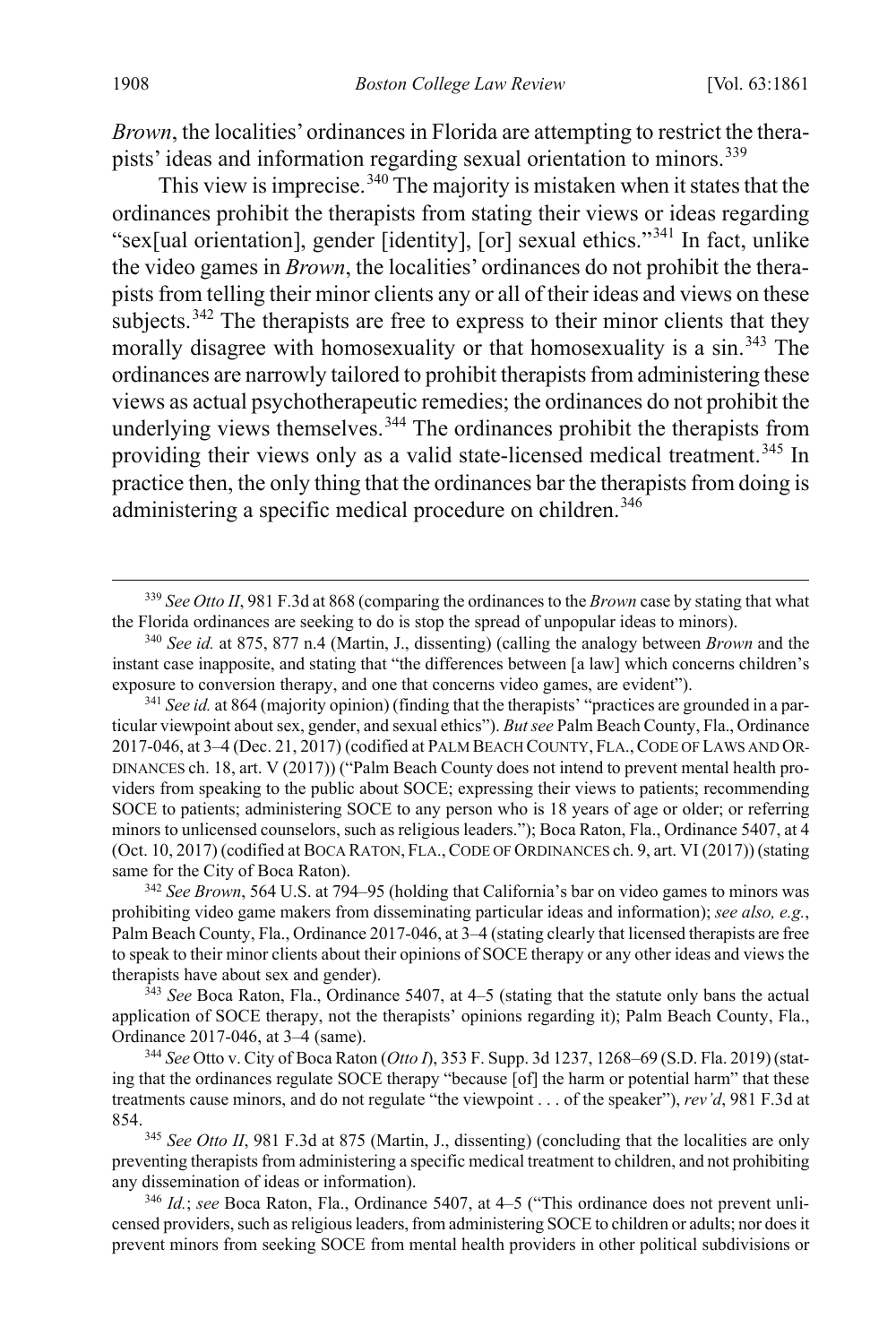The fact that the ordinances only apply to state-licensed therapists further underscores this point.<sup>[347](#page-49-0)</sup> Licensed mental health professionals, like the therapists challenging the localities' ordinances, hold unique positions of credibility, authority, and trust within society.<sup>[348](#page-49-1)</sup> By only excluding state-licensed therapists from administering SOCE therapy, the bans are seeking to stop the public from viewing SOCE therapy as a state-sponsored or state-approved medical treatment.<sup>[349](#page-49-2)</sup> The ordinances are narrowly tailored then, because they do not allow for licensed mental health professionals to disguise their personal views as state-licensed medical treatment.<sup>[350](#page-49-3)</sup>

<span id="page-49-8"></span>The therapists also allege that the ordinances are not narrowly tailored because they are "under-inclusive."[351](#page-49-4) Both ordinances are under-inclusive, the therapists argue, because the ordinances do not regulate all SOCE therapy, since they expressly allow for "unlicensed religious counselors" to provide SOCE therapy.<sup>[352](#page-49-5)</sup> At first glance, it may appear true that the localities' ordinances do not curb all forms of SOCE therapy by allowing non-licensed reli-gious-based counselors to administer SOCE.<sup>[353](#page-49-6)</sup> But the choice to exclude religious counselors is understandable because of Establishment Clause con-cerns.<sup>[354](#page-49-7)</sup> The Establishment Clause prohibits the government from getting in-

<span id="page-49-1"></span><sup>348</sup> *See* PETER BOBKOWSKI & KARNA YOUNGER, BE CREDIBLE: INFORMATION LITERACY FOR JOURNALISM, PUBLIC RELATIONS, ADVERTISING AND MARKETING STUDENTS 9–10 (2d ed. 2010) (observing that industries requiring their members "to obtain licenses before they can begin [work] in [that] field[]" is "an indicator of trust").

<span id="page-49-2"></span><sup>349</sup> *See id.* at 10 (stating that "[b]y granting a license, the licensing entity vouches that the license holders are competent in their field, and that the public can trust these people to perform the skills they are trained to perform").

<span id="page-49-3"></span><sup>350</sup> *Otto II*, 981 F.3d at 875 (Martin, J., dissenting) ("[T]he Localities have prevented no information from being distributed from therapists to their minor patients. The only thing the Therapists may not do is perform a particular medical practice on their minor patients.")

<span id="page-49-4"></span><sup>351</sup> Verified Complaint for Declaratory, Preliminary and Permanent Injunctive Relief, and Damages, *supra* not[e 151,](#page-24-9) at 39.

<sup>352</sup> Brief of Plaintiffs-Appellants at 56–57, *Otto II*, 981 F.3d 854 (No. 19-10604).

<span id="page-49-6"></span><span id="page-49-5"></span><sup>353</sup> *See* Boca Raton, Fla., Ordinance 5407, at 4–5 (Oct. 10, 2017) (codified at BOCA RATON, FLA., CODE OF ORDINANCES ch. 9, art. VI (2017)) ("This ordinance does not prevent unlicensed providers, such as religious leaders, from administering SOCE to children or adults; nor does it prevent minors from seeking SOCE from mental health providers in other political subdivisions or states outside of [this jurisdiction] . . . ."); Palm Beach County, Fla., Ordinance 2017-046, at 4 (Dec. 21, 2017) (codified at PALM BEACH COUNTY, FLA.,CODE OF LAWS AND ORDINANCES ch. 18, art. V (2017)) (same).

<span id="page-49-7"></span><sup>354</sup> *Otto II*, 981 F.3d at 879 (Martin, J., dissenting); *see, e.g.*, Everson v. Bd. of Educ., 330 U.S. 1, 16 (1947) (discussing that the Founders enacted the Establishment Clause to separate religious and government institutions).

states outside of the [this jurisdiction] . . . ."); Palm Beach County, Fla., Ordinance 2017-046, at 4 (same).

<span id="page-49-0"></span><sup>347</sup> *See* BOCA RATON, FLA., CODE OF ORDINANCES ch. 9, art. VI, § 9-104 (2017) (applying the prohibition only to state-licensed providers), *held unconstitutional by Otto II*, 981 F.3d at 854; PALM BEACH COUNTY, FLA.,CODE OF LAWS AND ORDINANCES ch. 18, art. V, § 18-121 (2017) (same), *held unconstitutional by Otto II*, 981 F.3d at 854.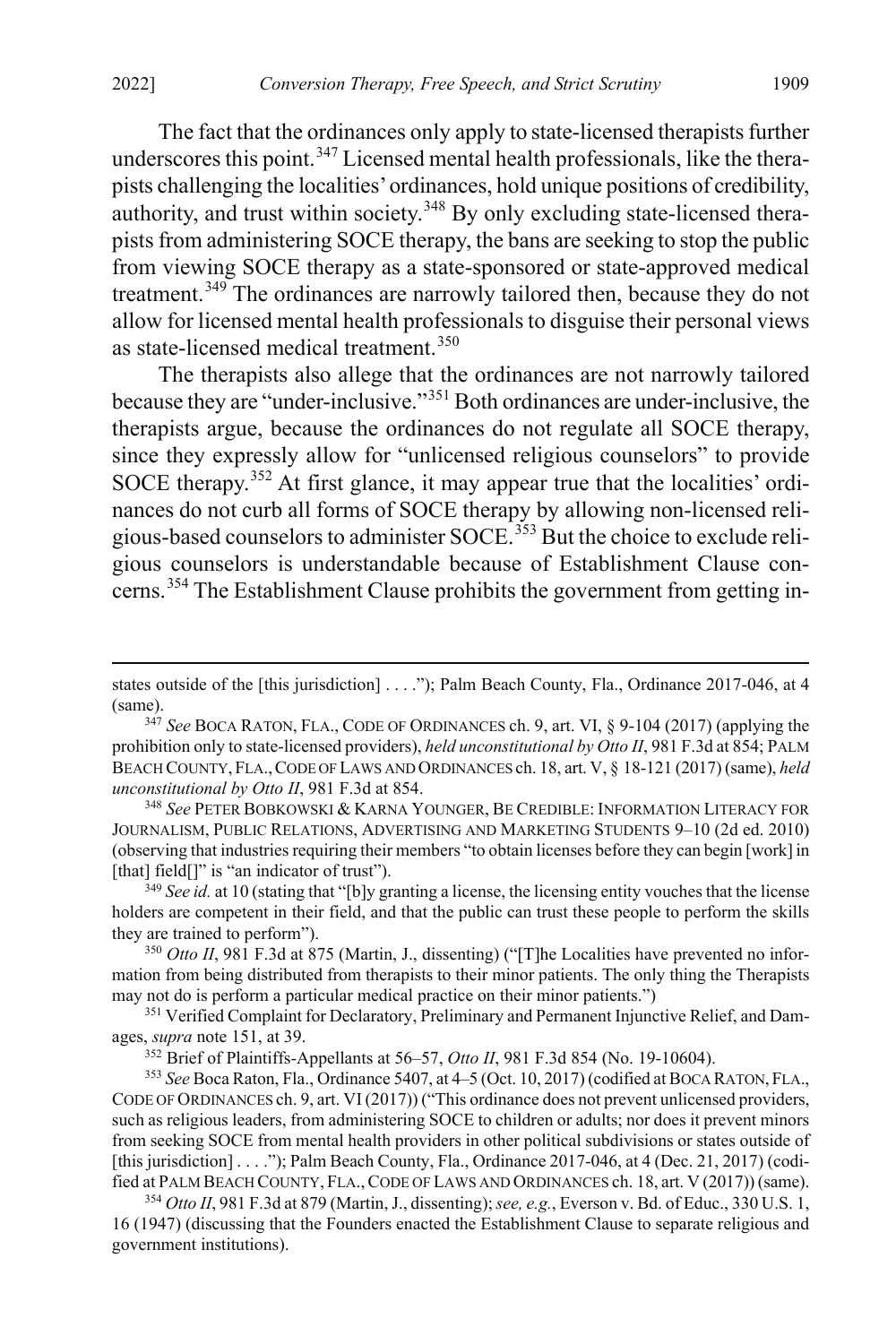volved in religious activity.<sup>[355](#page-50-0)</sup> As such, proscribing only licensed mental health professionals, and not religious counselors, from administering SOCE therapy, where the state might be invading religious activity, is reasonable and not under-inclusive.[356](#page-50-1)

The therapists also contend that the ordinances are over-inclusive because there were alternative options the localities could have pursued to address the problem, such as "banning only aversive [forms of SOCE] therapy" or institut-ing an "informed consent requirement<sup>[]</sup>."<sup>[357](#page-50-2)</sup> Both of these alternatives that the therapists put forth, however, would not be successful.<sup>[358](#page-50-3)</sup> First, only barring aversive forms of SOCE therapy still leaves the non-aversive forms, which as documented above, still cause harm.<sup>[359](#page-50-4)</sup> As a result, strict scrutiny should not require the localities to restrict their ordinances to prohibit only aversive forms of SOCE.[360](#page-50-5) Second, the informed consent option does not make practical sense in regards to minor children because they are a "vulnerable population" and their families or therapists could pressure or influence them into undergoing SOCE therapy.[361](#page-50-6) In summary, the therapists' alternatives are not viable options to addressing the harms that SOCE causes children, and thus the locali-ties' ordinances are not over-inclusive.<sup>[362](#page-50-7)</sup>

<span id="page-50-9"></span>Instances of restrictions on speech surviving strict scrutiny are appropri-ately rare.<sup>[363](#page-50-8)</sup> But they are not a myth.<sup>[364](#page-50-9)</sup> Anti-SOCE legislation is one of those

<span id="page-50-3"></span><sup>358</sup> *Otto II*, 981 F.3d at 879–80 (Martin, J., dissenting) (arguing that both alternatives are ineffective in addressing the harms SOCE therapy causes).

<span id="page-50-4"></span><sup>359</sup> *Id.* at 880; *see infra* note[s 256](#page-37-0)[–272](#page-39-12) and accompanying text (reviewing the volumes of research documenting the harms that research has shown aversive and non-aversive SOCE therapy to cause).

<span id="page-50-6"></span><sup>361</sup> *See* King v. Governor of N.J., 767 F.3d 216, 240 (3d Cir. 2014) (finding that an informed consent requirement would be inadequate alternative to anti-SOCE proscriptions), *abrogated by* Nat'l Inst. of Fam. & Life Advocs. v. Becerra (*NIFLA*), 138 S. Ct. 2361 (2018); *Otto II*, 981 F.3d at 880 (Martin, J., dissenting) (quoting *King*, 767 F.3d at 240).

<span id="page-50-0"></span> <sup>355</sup> *See* U.S. CONST. amend. I ("Congress shall make no law respecting an establishment of religion . . . ."); Lemon v. Kurtzman, 403 U.S. 602, 612 (1971) (stating that the "Establishment Clause was intended to afford protection: 'sponsorship, financial support, and active involvement of the sovereign in religious activity'" (quoting Walz v. Tax Comm'n, 397 U.S. 664, 668 (1970))).

<span id="page-50-1"></span><sup>356</sup> *See Otto II*, 981 F.3d at 872–80 (Martin, J., dissenting) (articulating that the localities are "reasonable" in omitting religious officials from the ordinances because of Establishment Clause concerns).

<span id="page-50-2"></span><sup>&</sup>lt;sup>357</sup> Verified Complaint for Declaratory, Preliminary and Permanent Injunctive Relief, and Damages, *supra* not[e 151,](#page-24-9) at 39; Brief of Plaintiffs-Appellants, *supra* note [352,](#page-49-8) at 28, 54–55.

<span id="page-50-5"></span><sup>360</sup> *Otto II*, 981 F.3d at 880 (Martin, J., dissenting); *see infra* note[s 256](#page-37-0)[–272](#page-39-12) and accompanying text.

<sup>362</sup> *Otto II*, 981 F.3d at 879–80 (Martin, J., dissenting).

<span id="page-50-8"></span><span id="page-50-7"></span><sup>363</sup> *See* Williams-Yulee v. Fla. Bar, 575 U.S. 433, 437, 442–43, 455 (2015) (holding that Florida's ban on personal solicitation of campaign funds by judicial candidates passed strict scrutiny and did not infringe on the First Amendment); *Otto II*, 981 F.3d at 872–80 (Martin, J., dissenting) (stating that the ordinances should survive strict scrutiny because there was a compelling interest in protecting children from harm, and the ordinances were narrowly tailored to prohibit only the actual administration of SOCE therapy itself, while still allowing therapists to express their opinions and talk about SOCE therapy).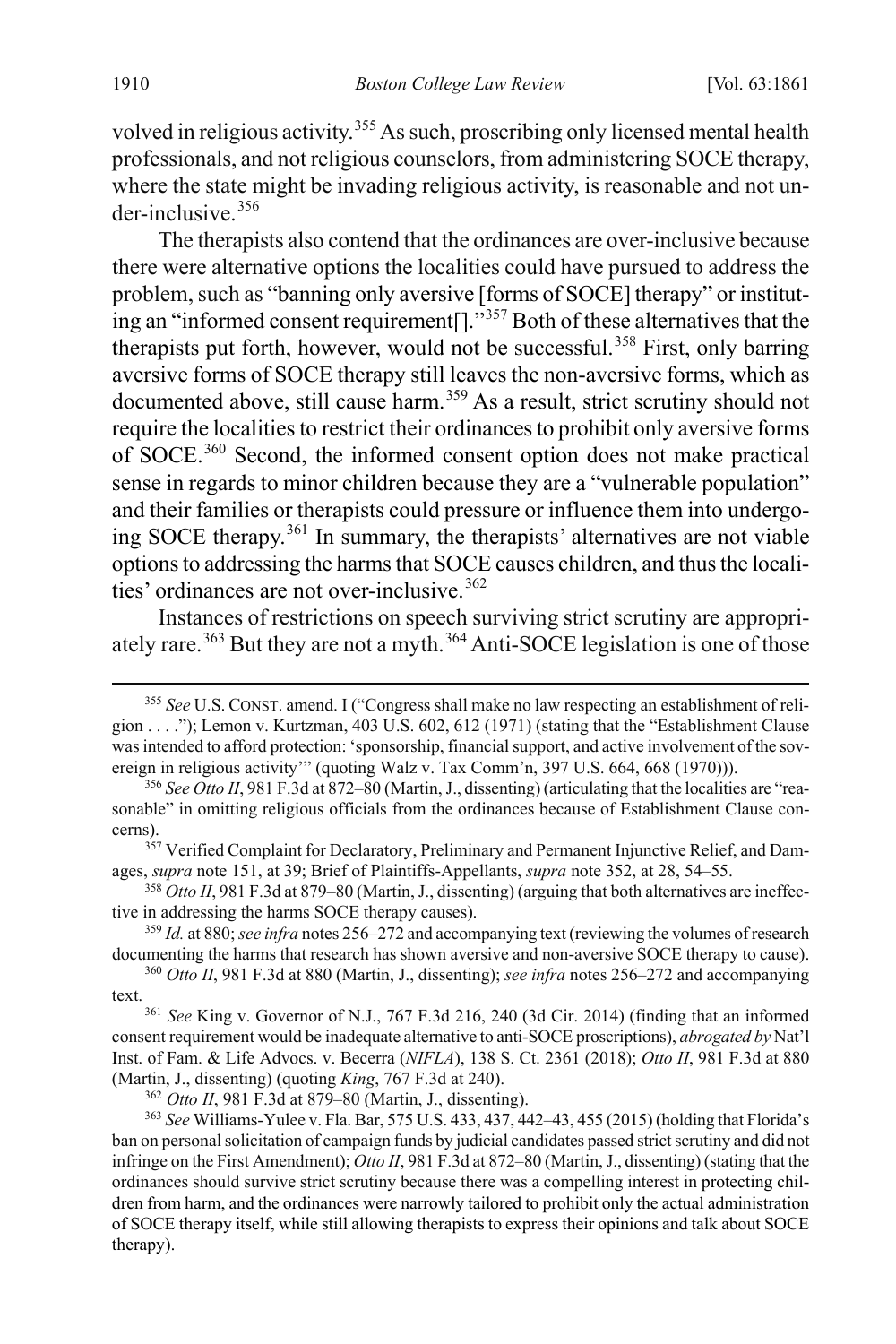rare restrictions on speech that meets the demanding standards of strict scrutiny.[365](#page-51-1) There is a compelling interest in protecting children from a therapy that has zero efficacy and instead may cause serious harm.<sup>[366](#page-51-2)</sup> The fact that further study of SOCE therapy is neither scientifically, ethically, or morally sound fur-ther compounds the government's compelling interest.<sup>[367](#page-51-3)</sup> SOCE therapy poses too great a risk to subject children to it.<sup>[368](#page-51-4)</sup> On top of that, the professional mental health organizations have formed a consensus that SOCE therapy is dan-gerous, may cause harm, and professionals should not practice it.<sup>[369](#page-51-5)</sup> To address this compelling problem, jurisdictions across the United States have imple-mented narrowly tailored prohibitions on SOCE therapy to minors.<sup>[370](#page-51-6)</sup> These prohibitions, like Boca Raton's and Palm Beach County's, only prohibit the actual practice of SOCE therapy on minors, while still allowing therapists to advocate for it, recommend it, and espouse their own views of sexual orienta-tion.<sup>[371](#page-51-7)</sup> As a result, anti-SOCE legislation survives strict scrutiny.<sup>[372](#page-51-8)</sup>

<span id="page-51-2"></span><sup>366</sup> *See supra* note[s 245](#page-36-0)[–316](#page-44-0) and accompanying text (discussing the compelling interest in preventing harm to children from a "therapy" that research has not shown to change minor's sexual orientation, but instead may incur harm).

<span id="page-51-3"></span><sup>367</sup> *See supra* note[s 292](#page-41-7)[–308](#page-43-9) and accompanying text (outlining why further study of SOCE therapy is ethically and scientifically unsound).

<span id="page-51-4"></span><sup>368</sup> *See* Brief of *Amici Curiae*, *supra* note [203,](#page-31-6) at 8–9 (cautioning that "[t]o conduct a random controlled trial of a treatment that has not been determined to be safe is not ethically permissible and to do such research with vulnerable minors who cannot themselves provide legal consent would be out of the question for institutional review boards to approve").

<span id="page-51-5"></span><sup>369</sup> *See* Otto v. City of Boca Raton (*Otto I*), 353 F. Supp. 3d 1237, 1258–60 (S.D. Fla. 2019) (noting that there is essentially an industry consensus that SOCE therapy can inflict injury on minors), *rev'd*, 981 F.3d 854 (11th Cir. 2020).

<span id="page-51-6"></span><sup>370</sup> *See Otto II*, 981 F.3d at 872–80 (Martin, J., dissenting) (arguing that Boca Raton and Palm Beach County's anti-SOCE legislation survives strict scrutiny because the government has a compelling interest in protecting children and the ordinances are narrowly tailored in only prohibiting the actual administration of SOCE therapy itself).

<span id="page-51-8"></span><span id="page-51-7"></span><sup>371</sup> Palm Beach County, Fla., Ordinance 2017-046, at 4 (Dec. 21, 2017) (codified at PALM BEACH COUNTY, FLA., CODE OF LAWS AND ORDINANCES ch. 18, art. V (2017)) ("Palm Beach County does not intend to prevent mental health providers from speaking to the public about SOCE; expressing their views to patients; recommending SOCE to patients; administering SOCE to any person who is 18 years of age or older; or referring minors to unlicensed counselors, such as religious leaders."); Boca Raton, Fla., Ordinance 5407, at 4 (Oct. 10, 2017) (codified at BOCA RATON, FLA., CODE OF ORDINANCES ch. 9, art. VI (2017)) (stating same for the City of Boca Raton).

<span id="page-51-0"></span> <sup>364</sup> *See, e.g.*, *Williams-Yulee*, 575 U.S. at 442–43, 455 (upholding under strict scrutiny Florida's law prohibiting judicial candidates from soliciting money); Holder v. Humanitarian L. Project, 561 U.S. 1, 28, 32 (2010) (upholding a law under strict scrutiny that prohibits support for designated terrorist organizations).

<span id="page-51-1"></span><sup>365</sup> *See Williams-Yulee*, 575 U.S. at 444 ("'[I]t is the rare case' in which a State demonstrates that a speech restriction is narrowly tailored to serve a compelling interest," but that these "cases do arise" (quoting Burson v. Freeman, 504 U.S. 191, 211 (1992)) (first citing *Burson*, 504 U.S. at 211; then citing *Humanitarian L. Project*, 561 U.S. at 25–39; then citing McConnell v. Fed. Election Comm'n, 540 U.S. 93, 314 (2003) (Kennedy, J., concurring in the judgment in part and dissenting in part), *overruled in part by* Citizens United v. Fed. Election Comm'n, 558 U.S. 310 (2010); and then citing Adarand Constructors, Inc. v. Pena, 515 U.S. 200, 237 (1995))).